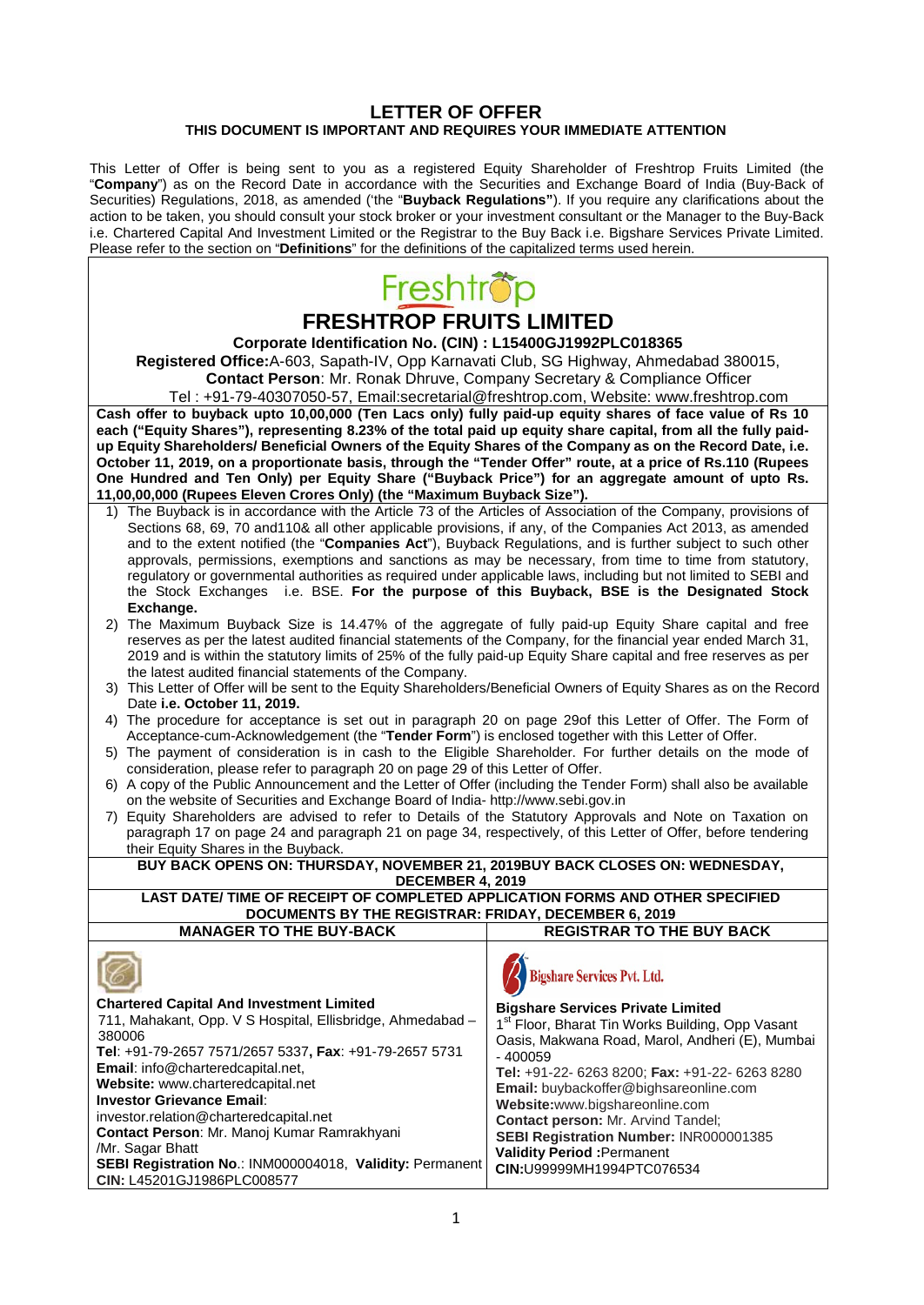## **TABLE OF CONTENTS**

| 4. TEXT OF THE RESOLUTION PASSED AT THE MEETING OF THE BOARD OF DIRECTORS 6 |  |
|-----------------------------------------------------------------------------|--|
|                                                                             |  |
|                                                                             |  |
|                                                                             |  |
|                                                                             |  |
| 9. MANAGEMENT DISCUSSION AND ANALYSIS AND THE LIKELY IMPACT OF BUY BACK     |  |
|                                                                             |  |
|                                                                             |  |
|                                                                             |  |
| 12. DETAILS OF THE ESCROW ACCOUNT AND THE AMOUNT DEPOSITED THEREIN 19       |  |
|                                                                             |  |
|                                                                             |  |
|                                                                             |  |
|                                                                             |  |
|                                                                             |  |
|                                                                             |  |
|                                                                             |  |
|                                                                             |  |
|                                                                             |  |
|                                                                             |  |
|                                                                             |  |
|                                                                             |  |
|                                                                             |  |
| 26. DETAILS OF THE REMEDIES AVAILABLE TO THE EQUITY SHAREHOLDERS  39        |  |
|                                                                             |  |
|                                                                             |  |
| 29. DECLARATION BY THE DIRECTORS REGARDING AUTHENTICITY OF THE              |  |
|                                                                             |  |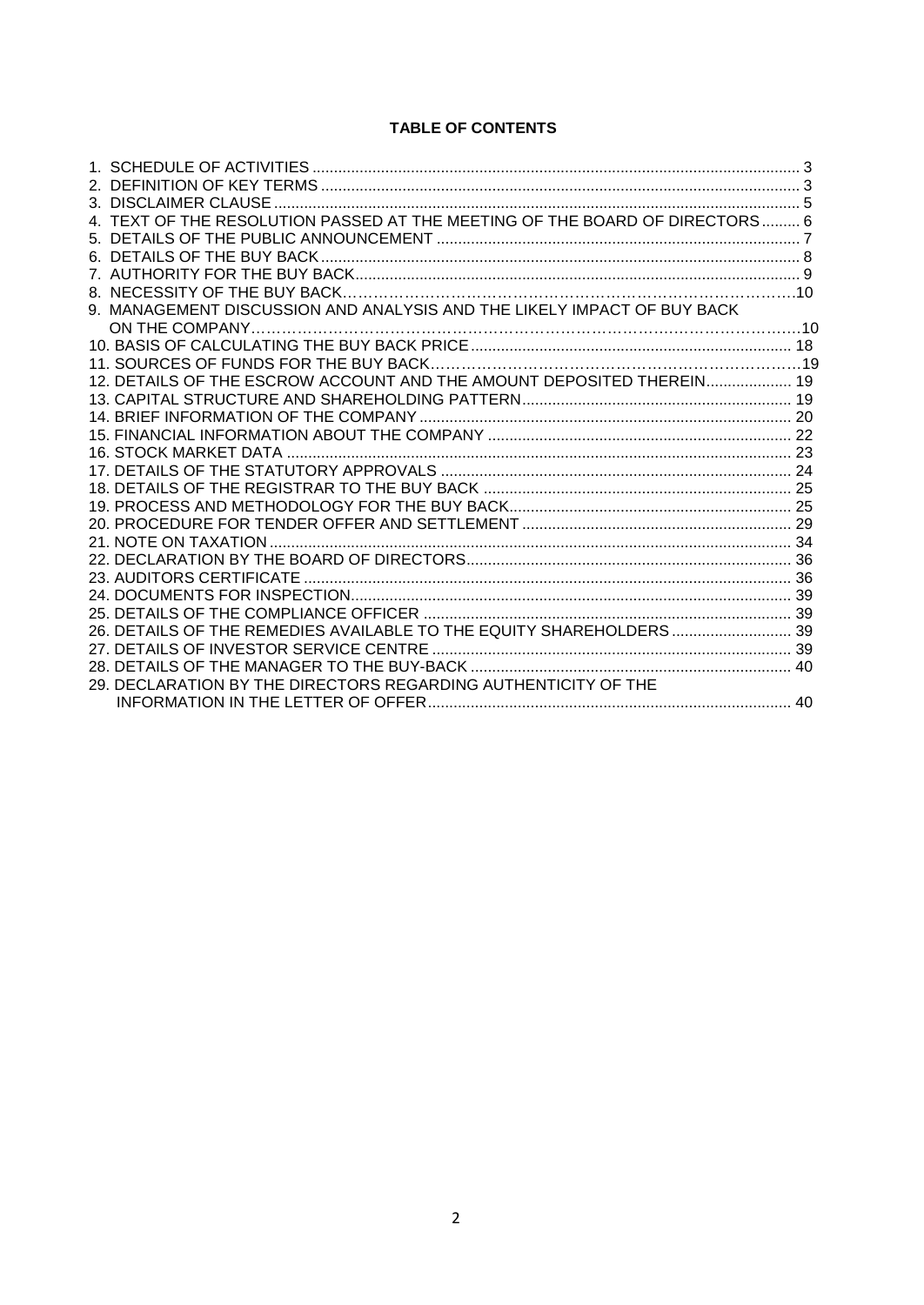# **1. SCHEDULE OF ACTIVITIES**

| <b>Activity</b>                                                                                                     | Day & Date                      |
|---------------------------------------------------------------------------------------------------------------------|---------------------------------|
| Date of the Board meeting to approvethe proposal for Buy Back of<br><b>Equity Shares</b>                            | Friday, August 23, 2019         |
| Date of declaration of the result of the Shareholders' resolution,<br>approving the Buyback (i.e. date of AGM)      | Thursday, September 26,<br>2019 |
| Date of publication of Public Announcement for the Buy Back                                                         | Monday, September 30,<br>2019   |
| Record Date for determining the Buy Back Entitlement and the<br>names of Eligible Shareholders                      | Friday, October 11, 2019        |
| Buy Back opens on / date of opening of Buy Back                                                                     | Thursday, November 21,<br>2019  |
| Buy Back closes on / date of closing of Buy Back                                                                    | Wednesday, December 4,<br>2019  |
| Last date of receipt of completed Tender Forms and other specified<br>documents by the Registrar and Transfer Agent | Friday, December 6, 2019        |
| Last date of verification by Registrar                                                                              | Tuesday, December 10,<br>2019   |
| Last date of providing Acceptance to the Stock Exchanges by the<br>Registrar                                        | Wednesday, December 11,<br>2019 |
| Last date of settlement of bids on the Stock Exchange                                                               | Friday, December 13, 2019       |
| Last date of return of unaccepted demat shares by Stock Exchange<br>to Selling Member / Eligible Shareholders       | Friday, December 13, 2019       |
| Last date of extinguishment of Equity Shares                                                                        | Friday, December 20, 2019       |

**Note:** Where last dates are mentioned for certain activities, such activities may happen on or before the respective last dates

# **2. DEFINITION OF KEY TERMS**

| Acceptance                                                                        | Acceptance of fully paid-up Equity Shares tendered<br>Eligible<br>by<br>Shareholders in the Buy Back Offer.                                                                                                                                                                                        |  |  |  |
|-----------------------------------------------------------------------------------|----------------------------------------------------------------------------------------------------------------------------------------------------------------------------------------------------------------------------------------------------------------------------------------------------|--|--|--|
| <b>Articles</b>                                                                   | Articles of Association of the Company.                                                                                                                                                                                                                                                            |  |  |  |
| <b>Additional</b><br><b>EquityShares</b>                                          | Additional Equity Shares tendered by an Eligible Shareholders over and<br>above the Buy BackEntitlement of such Eligible Shareholders.                                                                                                                                                             |  |  |  |
| Board/ Board of<br><b>Directors</b>                                               | Board of Directors of the Company.                                                                                                                                                                                                                                                                 |  |  |  |
| <b>BSE</b>                                                                        | <b>BSE Limited.</b>                                                                                                                                                                                                                                                                                |  |  |  |
| <b>Buy Back Offer</b>                                                             | Offer by Freshtrop Fruits Limited to buy back up to maximum of 10,00,000<br>fully paid up equity shares at a price of Rs.110 per equity share from all the<br>equity shareholders, as on the record date of the Company through the<br>Tender Offer process on a proportionate basis.              |  |  |  |
| <b>Buy</b><br><b>Back</b><br><b>Entitlement</b><br>or<br><b>Entitlement ratio</b> | The number of Equity Shares that an Equity Shareholder is entitled to<br>tender in the Buy Back Offer, based on the number of Equity Shares held by<br>that EquityShareholder, onthe Record Date and the ratio of Buy Back<br>applicable in the category, to which suchEquity Shareholder belongs. |  |  |  |
| <b>Buy-back period</b>                                                            | Period from the date of passing of special resolution by the shareholders of<br>the Company approving the buyback i.e. September 26, 2019 till the date<br>on which payment of consideration to shareholders who have accepted the<br>buyback offer is made i.e. Friday, December 13, 2019.        |  |  |  |
| <b>Buy Back Price</b>                                                             | Price at which Equity Shares will be bought back from the Equity<br>Shareholders i.e.Rs.110 per fully paid up Equity Share, payable in cash.                                                                                                                                                       |  |  |  |
| <b>Buyback</b><br><b>Regulations</b>                                              | Securities and Exchange Board of India (Buy-Back of Securities)<br>Regulations, 2018 including any statutory modifications or re-enactments<br>thereof.                                                                                                                                            |  |  |  |
| <b>Maximum</b><br><b>Buy</b><br><b>Back Size</b>                                  | Maximum number of Equity Shares proposed to be bought back i.e. upto<br>10,00,000 Equity Shares multiplied by the Buy Back Price of Rs.110 per<br>Equity Share aggregating upto Rs.11,00,00,000 (Rupees Eleven Crores                                                                              |  |  |  |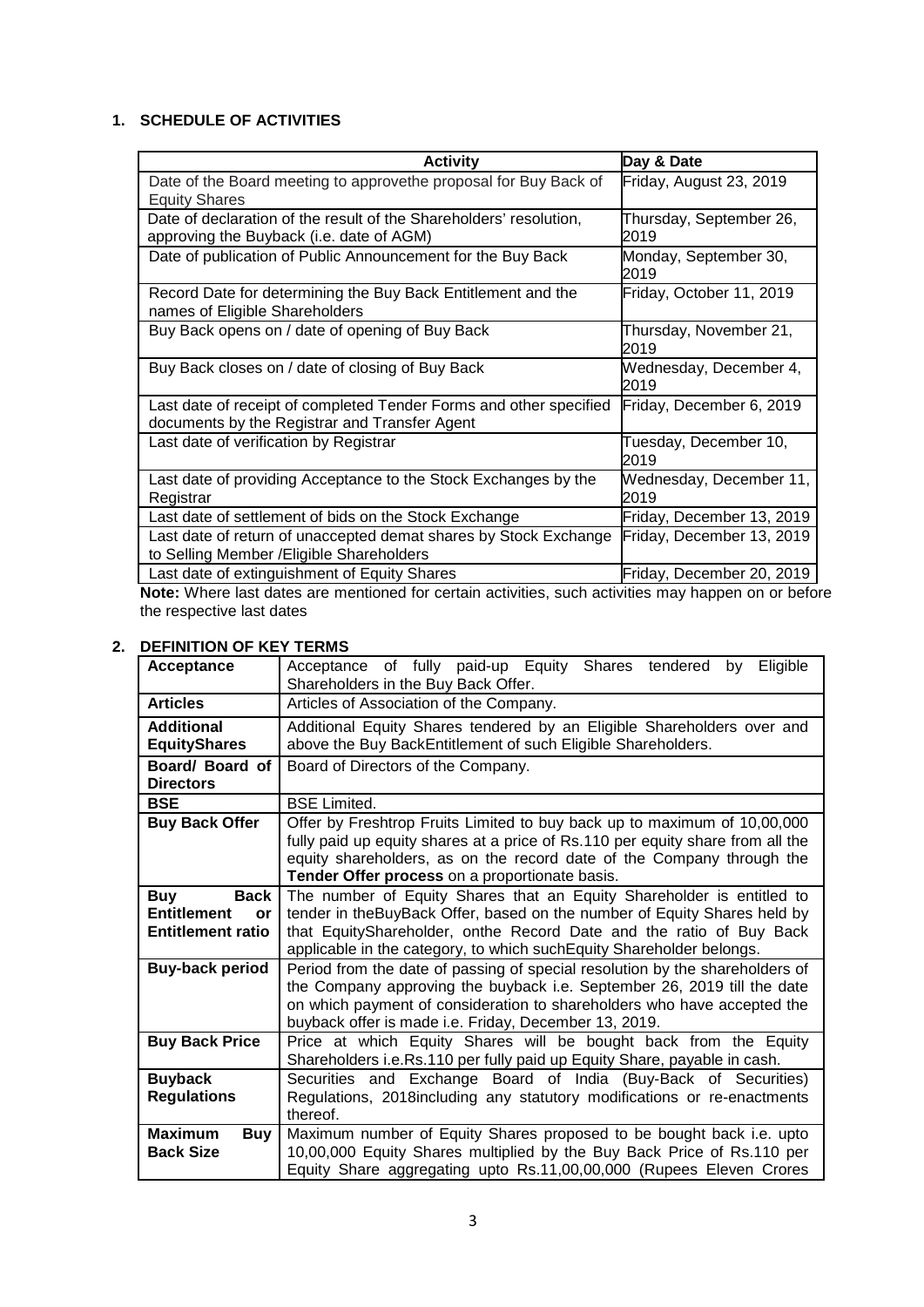| Only).                                                                                                                                                                                                   |  |
|----------------------------------------------------------------------------------------------------------------------------------------------------------------------------------------------------------|--|
| <b>CDSL</b><br>Central Depository Services (India) Limited.                                                                                                                                              |  |
| Company<br>Freshtrop Fruits Limited.                                                                                                                                                                     |  |
| <b>Companies Act</b><br>The Companies Act, 2013.                                                                                                                                                         |  |
| Collectively, National Securities Depository Limited and Central Depository<br><b>Depositories</b>                                                                                                       |  |
| Services(India) Limited.                                                                                                                                                                                 |  |
| <b>Designated</b><br><b>BSE Limited.</b>                                                                                                                                                                 |  |
| <b>StockExchange</b>                                                                                                                                                                                     |  |
| <b>Directors</b><br>Directors of the Company.                                                                                                                                                            |  |
| Draft letter of offer, filed with SEBI through the Manager to the Buy-<br>Draft Letter<br>оf                                                                                                             |  |
| Back, containing disclosures in relation to the Buy Back as specified in<br>Offer/DLoF/                                                                                                                  |  |
| <b>DLOO</b><br>Schedule III of the Buyback Regulations.                                                                                                                                                  |  |
| <b>DP</b><br>Depository Participant.                                                                                                                                                                     |  |
| Equity Shareholder(s) eligible to participate in the Buy Back Offer and<br><b>Eligible</b>                                                                                                               |  |
| Shareholders(s)<br>would mean all Equity Shareholders as on the Record Date being October<br>11, 2019                                                                                                    |  |
| <b>Equity Shares</b><br>Fully paid up Equity Shares of face value of Rs.10 each of Freshtrop Fruits                                                                                                      |  |
| Limited.                                                                                                                                                                                                 |  |
| <b>Equity</b><br>Holders of the Equity Shares and includes beneficial owners thereof.                                                                                                                    |  |
| <b>Shareholder</b>                                                                                                                                                                                       |  |
| The Escrow Account titled "Freshtrop Fruits Limited-Buyback Offer-<br><b>Escrow Account</b>                                                                                                              |  |
| <b>Escrow a/c"</b> opened with Axis Bank Limited.                                                                                                                                                        |  |
| <b>Escrow Agent</b><br>Axis Bank Limited.                                                                                                                                                                |  |
| The escrow agreement dated September 26, 2019 entered into between<br><b>Escrow</b>                                                                                                                      |  |
| <b>Agreement</b><br>the Company, Axis Bank Limited and Chartered Capital And Investment                                                                                                                  |  |
| Limited.<br><b>FEMA</b>                                                                                                                                                                                  |  |
| Foreign Exchange Management Act, 1999, as amended.<br>Foreign Institutional Investor(s)./Foreign Portfolio Investor(s)<br>FII(s)/FPI(s)                                                                  |  |
| Hindu Undivided Family.<br><b>HUF</b>                                                                                                                                                                    |  |
| IT Act/ Income<br>Income Tax Act, 1961, as amended.                                                                                                                                                      |  |
| <b>Tax Act</b>                                                                                                                                                                                           |  |
| The letter of offer dated November 8, 2019to be filed with SEBIcontaining<br>Letter<br>οf                                                                                                                |  |
| disclosures in relation to the Buy-Back as specified in Schedule III of the<br>Offer/LoF/LOO                                                                                                             |  |
| SEBI Buyback Regulations, including comments received from SEBI on the                                                                                                                                   |  |
| Draft Letter of Offer.                                                                                                                                                                                   |  |
| Chartered Capital And Investment Limited.<br>Manager to the                                                                                                                                              |  |
| <b>Buy-Back</b>                                                                                                                                                                                          |  |
| Includes Non-resident Indians (NRI), Foreign Institutional Investors (FII) and<br><b>Non-Resident</b><br>ForeignPortfolio Investors (FPI) and erstwhile Overseas Corporate Bodies<br><b>Shareholders</b> |  |
| (OCB) and Foreign Nationals.                                                                                                                                                                             |  |
| <b>NSDL</b><br>National Securities Depository Limited.                                                                                                                                                   |  |
| Promoters/                                                                                                                                                                                               |  |
|                                                                                                                                                                                                          |  |
| Promoters/ Promoter and Promoter Group as have been disclosed under<br>the filings made by the Company under the listing agreement/ Securities<br><b>Promoter</b><br>and                                 |  |
| and Exchange Board of India (Listing Obligations and Disclosure<br><b>Promoter Group</b>                                                                                                                 |  |
| Requirements) Regulations, 2015 and the Securities and Exchange Board                                                                                                                                    |  |
| of India (Substantial Acquisition of Shares and Takeovers) Regulations,                                                                                                                                  |  |
| 2011, as amended.                                                                                                                                                                                        |  |
| <b>Public</b><br>Public announcement regarding the Buy Back datedSeptember 27, 2019,                                                                                                                     |  |
| published in all editions of Financial Express (English National Daily),<br><b>Announcement</b>                                                                                                          |  |
| Jansatta (Hindi National Daily) and Financial Express (Gujarati Language<br>Daily-Ahmedabad edition) on Monday, September 30, 2019.                                                                      |  |
| <b>RBI</b><br>Reserve Bank of India                                                                                                                                                                      |  |
| Recognized<br>BSE, being the stock exchanges where the Equity Shares of the Company                                                                                                                      |  |
| arelisted.<br><b>StockExchange</b>                                                                                                                                                                       |  |
| <b>Record Date</b><br>The date for the purpose of determining the Buy Back Entitlement and the<br>names of the Equity Shareholders to whom the Letter of Offer and Tender                                |  |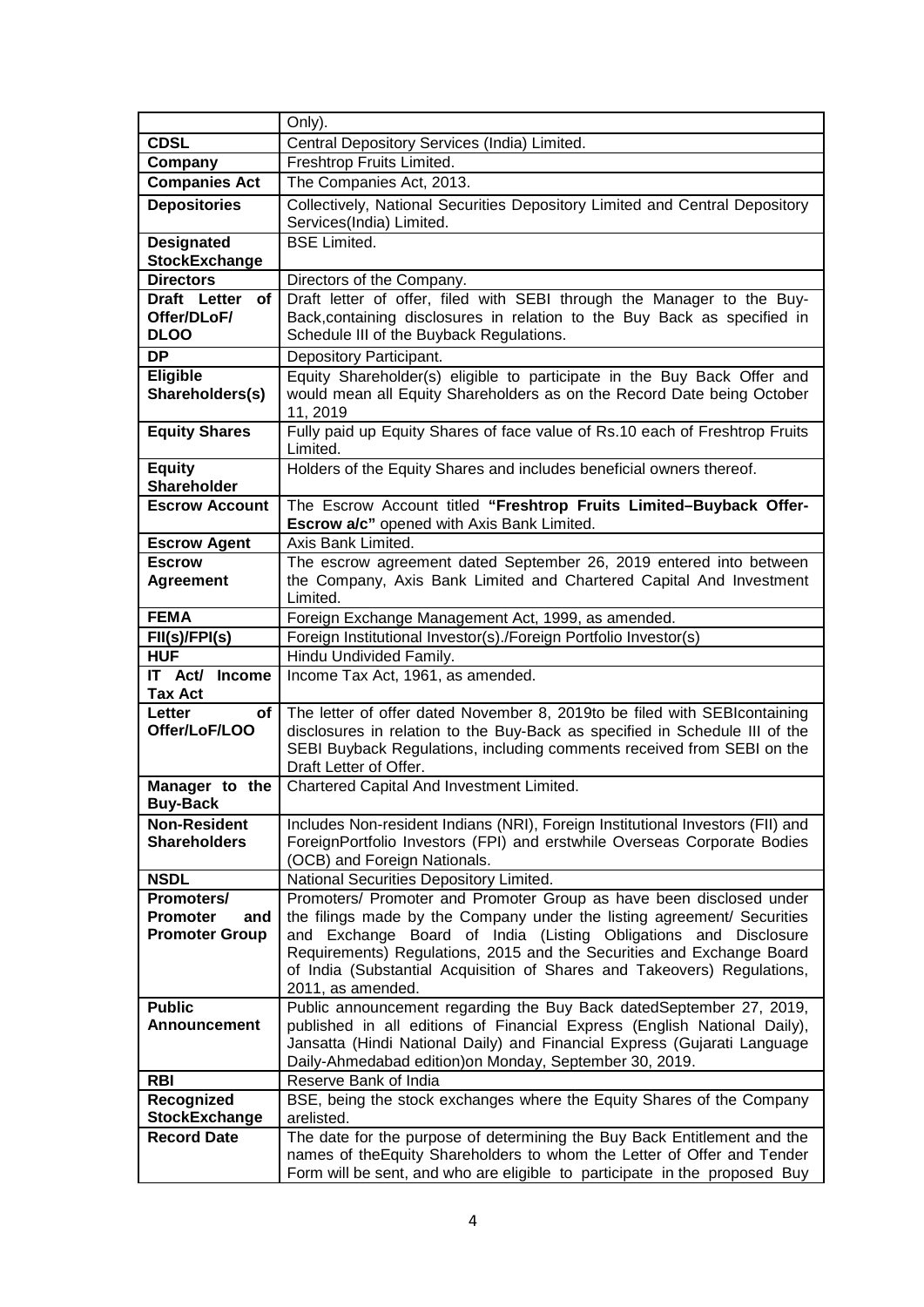|                          | Back offer in accordance with the Buyback Regulations. The Record Date<br>for the Offer is October 11, 2019. |
|--------------------------|--------------------------------------------------------------------------------------------------------------|
| Registrar to the         | <b>Bigshare Services Private Limited</b>                                                                     |
| Buy back                 |                                                                                                              |
| <b>Rules</b>             | Rules notified under The Companies Act, 2013.                                                                |
| <b>SEBI</b>              | Securities and Exchange Board of India.                                                                      |
| <b>Seller</b><br>Member/ | A stock broker (who is a member of the Designated Stock Exchange) of an                                      |
| <b>Seller Broker</b>     | Eligible Shareholders, through whom the Eligible Shareholders wants to                                       |
|                          | participate in the Buyback.                                                                                  |
| <b>Small</b>             | An Equity Shareholder, who holds Equity Shares of market value not more                                      |
| <b>Shareholder</b>       | than two lakhs Rupees, on the basis of closing price on the recognized                                       |
|                          | stock exchange registering the highest trading volume, as on the Record                                      |
|                          | Date i.e October 11, 2019.                                                                                   |
| <b>Tender Form</b>       | Form of Acceptance-cum-Acknowledgement.                                                                      |
| <b>Tender Offer</b>      | Method of buy back as defined in Regulation $2(i)(q)$ of the Buyback                                         |
|                          | Regulations.                                                                                                 |
| <b>TRS</b>               | Transaction Registration Slip.                                                                               |
| <b>Working Day</b>       | Working day shall have the meaning ascribed under Regulation 2(i)(s) of the                                  |
|                          | <b>SEBI Buyback Regulations.</b>                                                                             |

#### **3. DISCLAIMER CLAUSE**

As required, a copy of this Letter of Offer has been submitted to SEBI.

It is to be distinctly understood that submission of this Letter of Offer to SEBI should not in any way be deemed or construed that the same has been cleared or approved by SEBI. SEBI does not take any responsibility either for the financial soundness of the Company to meet the Buy Back commitments or for the correctness of the statements made or opinions expressed in this Letter of Offer. The Manager to the Buy-Back, Chartered Capital And Investment Limited, has certified that the disclosures made in this Letter of Offer are generally adequate and are in conformity with the provisions of the Companies Act and Buyback Regulations. This requirement is to facilitate investors to take an informed decision for tendering their Equity Shares in the Buy Back.

It should also be clearly understood that while the Company is primarily responsible for the correctness, adequacy and disclosure of all relevant information in this Letter of Offer, the Manager to the Buy-Back is expected to exercise due diligence to ensure that the Company discharges its duty adequately in this behalf and towards this purpose, the Manager to the Buy-Back, Chartered Capital And Investment Limited, has furnished to SEBI a Due Diligence Certificate dated October 7, 2019 in accordance with Buyback Regulations, which reads as follows:

*"We have examined various documents and materials relevant to the Buyback, as part of the due diligence carried out by us in connection with the finalisation of the Public Announcement and the Draft Letter of Offer. On the basis of such examination and the discussions with the Company, we hereby state that:*

- *The public announcement and the draft letter of offer are in conformity with the documents, materials and papers relevant to the buyback offer;*
- *All the legal requirements connected with the said offer including SEBI (Buy-Back of Securities) Regulations, 2018, as amended, have been duly complied with.*
- *The disclosures in the public announcement and the draft letter of offer are, to the best of our knowledge, true, fair and adequate in all material respects for the shareholders of the Company to make a well informed decision in respect of the captioned buyback offer.*
- *Funds used for buy back shall be as per the provisions of the Companies Act, 2013, as amended and to the extent notified."*

The filing of offer document with SEBI, does not, however, absolve the Company from any liabilities under the provisions of the Companies Act, as amended or from the requirement of obtaining such statutory or other clearances as may be required for the purpose of the proposed Buyback.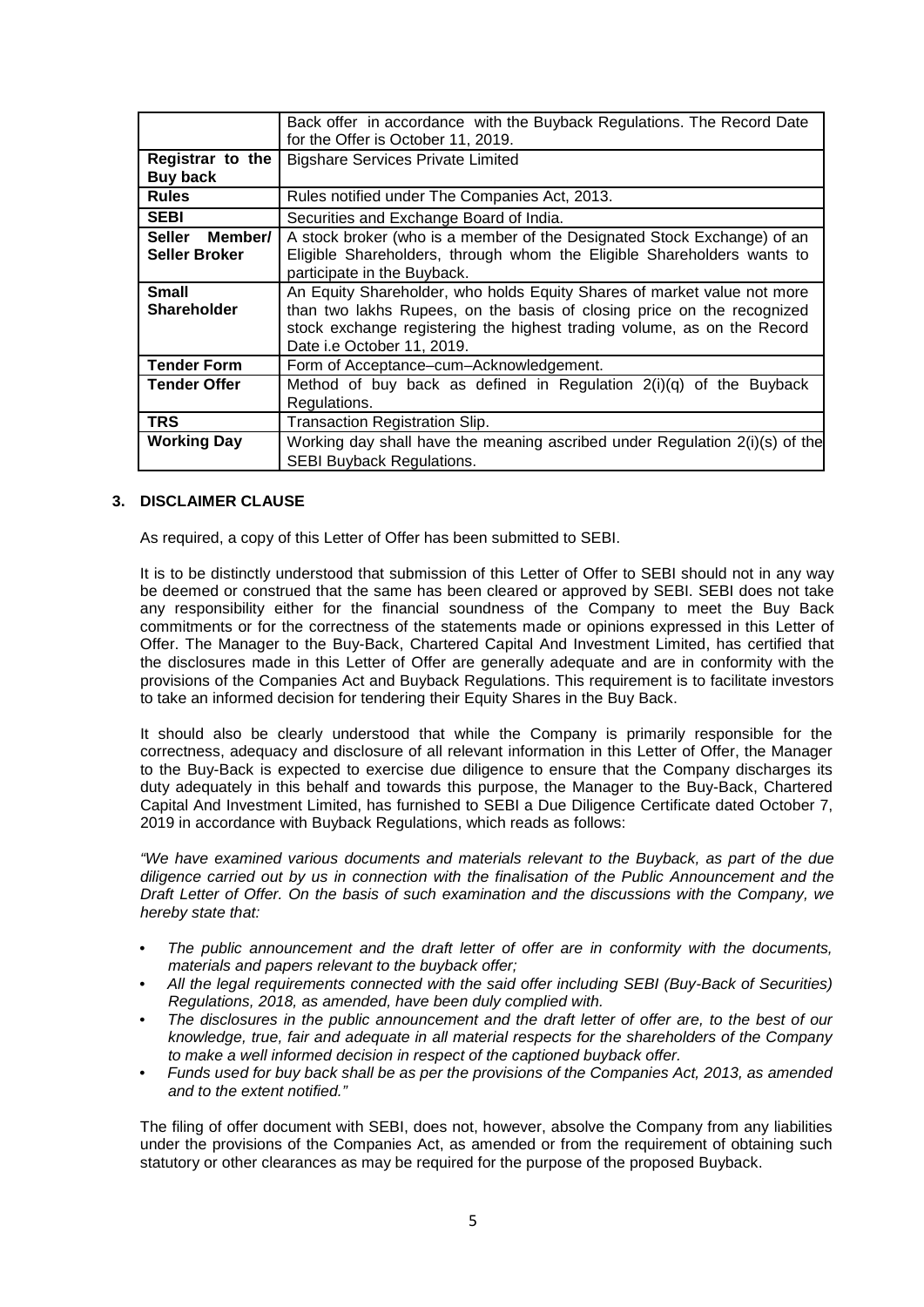The Promoters/ Directors declare and confirm that no information/ material likely to have a bearing on the decision of Eligible Shareholders has been suppressed / withheld and / or incorporated in the manner that would amount to mis-statement/ misrepresentation and in the event of it transpiring at any point of time that any information/ material has been suppressed/ withheld and/ or amounts to a mis-statement/ misrepresentation, the Promoters/ Directors and the Company shall be liable for penalty in terms of the provisions of the Companies Act, and the Buyback Regulations.

The Promoters/ Directors also declare and confirm that funds borrowed from banks and financial institutions will not be used for the Buy Back.

#### **4. DETAILS OF BUYBACK RESOLUTION PASSED AT THE MEETING OF THE BOARD OF DIRECTORS**

The Buyback through Tender Offer was considered and approved by the Board of Directors of the Company at their meeting held on August 23, 2019. The extracts of the Board resolution are as follows:

"**RESOLVED THAT** pursuant to the provisions of Clause 73 of the Articles of Association of the Company and the provisions of Sections 68, 69, 70 and 110 and any other applicable provisions, if any, of the Companies Act, 2013, as amended (the "Companies Act"), the Companies (Share Capital and Debentures) Rules, 2014, as amended, and the Companies (Management and Administration) Rules 2014, as amended and to the extent applicable and other applicable rules made under the Companies Act, 2013 and in compliance with Securities and Exchange Board of India (Buy-Back of Securities) Regulations, 2018, as amended (the "Buyback Regulations"), including any amendments, statutory modifications or re-enactments for the time being in force, and subject to such other approvals, permissions and sanctions as may be necessary and subject to such conditions and modifications, if any, as may be prescribed or imposed by the Securities and Exchange Board of India ("SEBI"), the stock exchanges on which the Equity Shares of the Company are listed (the "Stock Exchanges") and other authorities, institutions or bodies (the "Appropriate Authorities"), the Board hereby approves the buy back by the Company up to 10,00,000 (Ten Lacs Only) fully paid-up equity shares of face value of Rs.10 (Rupees Ten Only) each of the Company ("Equity Shares")at a price of Rs.110(Rupees One Hundred Ten Only) per Equity Share ("Buyback Price") payable in cash for an aggregate consideration amount not exceeding Rs. 11,00,00,000 Crores (Rupees Eleven Crores only)("Maximum Buyback Size")(excluding any expenses incurred or to be incurred for the Buyback like filing fee payable to SEBI, advisors'/legal fees, public announcement publication expenses, printing and dispatch expenses, other transaction costs viz. brokerage, applicable taxes such as securities transaction tax, GST, stamp duty, other incidental and related expenses, etc.) being 14.47 % of the aggregate of the fully paid-up equity share capital and free reserves as per the latest audited financial statements of the Company for the financial year ended March 31, 2019, on a proportionate basis through the "tender offer" route as prescribed under the Buyback Regulations, from all the shareholders who hold Equity Shares as of the record date (the process being referred hereinafter as "Buyback").

**"RESOLVED FURTHER THAT** all of the shareholders of the Company will be eligible to participate in the Buyback, including promoters and promoter group of the Company (including members thereof) and persons in control (including persons acting in concert), who hold Equity Shares as of the record date to be subsequently decided by the Board or a committee of the Board ("Record Date")."

**"RESOLVED FURTHER THAT** 15% of the number of equity shares which the Company proposes to buyback or number of equity shares entitled as per the shareholding of small shareholders as on the Record Date, whichever is higher, shall be reserved for the small shareholders, as prescribed under proviso to Regulation 6 of the Buyback Regulations."

"**RESOLVED FURTHER THAT** the Company shall implement the Buyback through the "tender offer" route as prescribed under the Buyback Regulations and the "Mechanism for acquisition of shares through Stock Exchange" notified by SEBI vide circular CIR/CFD/POLICYCELL/1/2015 dated April 13, 2015 read with the circulars issued in relation thereto, including the circular CFD/DCR2/CIR/P/2016/131 dated December 09, 2016 including any amendments or statutory modifications or such other mechanism as may be applicable."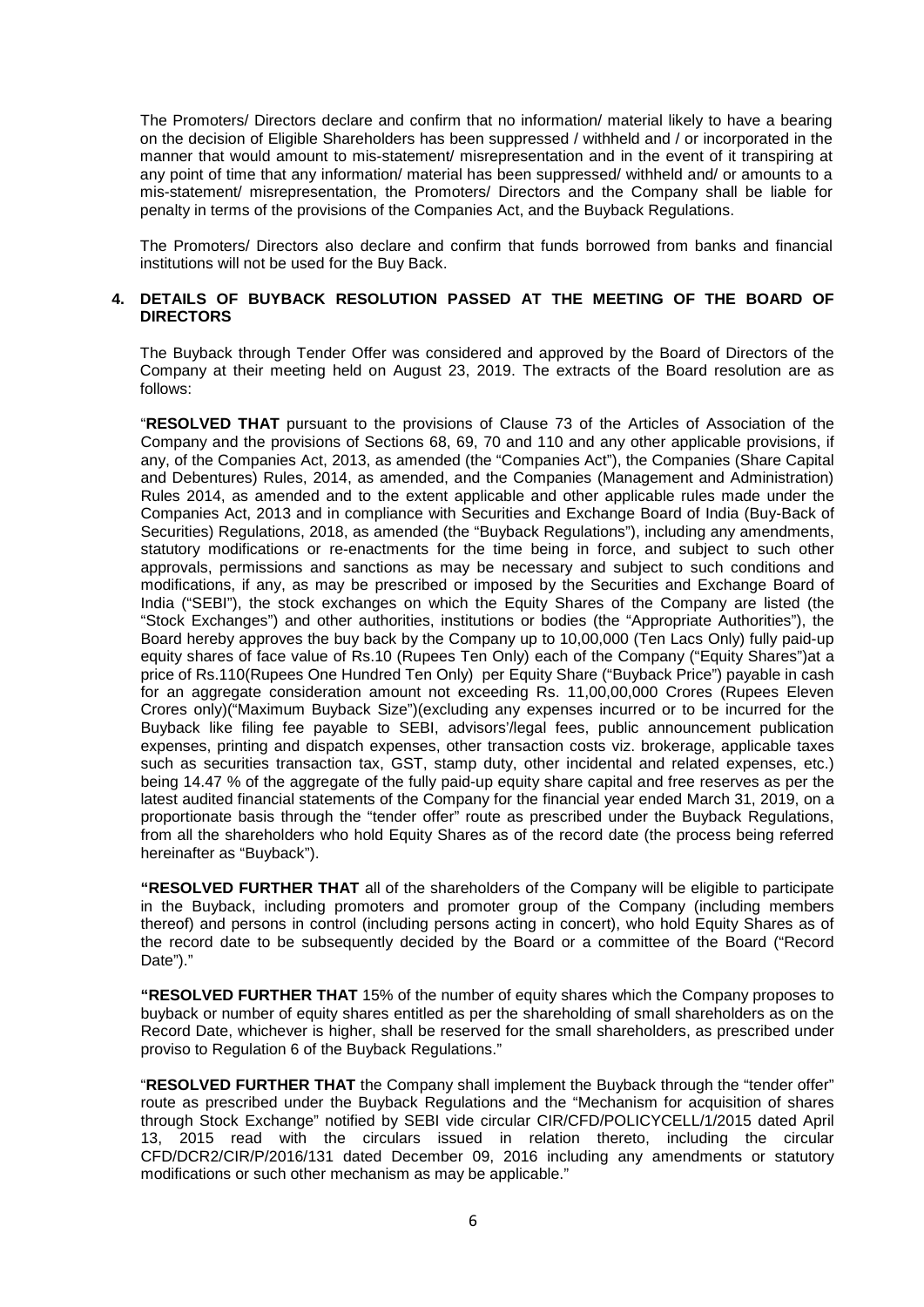"**RESOLVED FURTHER THAT** the Buyback from the shareholders who are residents outside India, including non-resident Indians, foreign nationals, foreign corporate bodies (including erstwhile overseas corporate bodies) and qualified institutional buyers including foreign portfolio investors, shall be subject to such approvals, if any, required under the Foreign Exchange Management Act, 1999, the Foreign Exchange Management (Transfer or Issue of Security by a Person Resident<br>Outside India) Regulations, 2017 and the rules and regulations framed thereunder from the Outside India) Regulations, 2017 and the rules and regulations framed thereunder from concerned authorities including the Reserve Bank of India, and that such approvals shall be required to be taken by such non-resident shareholders themselves."

"**RESOLVED FURTHER THAT**Mr. Ashok V Motiani, Managing Director, Mrs. Nanita A Motiani, Whole time Director and Mr. Ronak Dhruve, Company Secretary of the Company be and are hereby severally authorized to take all necessary actions to give effect to the aforesaid resolutions, including but not limited to finalizing the terms of the Buyback like Buyback Size, number of shares to be bought back, record date, entitlement ratio, the time frame for completion of Buyback; appointment of merchant banker, brokers, lawyers, depository participants, escrow agents, bankers, advisors, registrars, scrutinizers, printers, consultants/intermediaries/ agencies, as may be required, for the implementation of the Buyback; preparing, finalizing, signing and filing of the public announcement, the draft letter of offer/ letter of offer with SEBI, the Stock Exchanges where the Equity Shares are listed and other appropriate authorities and to make all necessary applications to the appropriate authorities for their approvals including but not limited to approvals as may be required from the SEBI and RBI; and initiating all necessary actions for preparation and issue of various documents including public announcement, draft letter of offer, letter of offer, opening, operation and closure of necessary accounts including escrow account, special account with the bank, demat escrow account, trading account, entering into escrow agreements as required under the Buyback Regulations, filing of declaration of solvency, obtaining all necessary certificates and reports from statutory auditors and other third parties as required under applicable law, extinguishing dematerialized shares and physically destroying share certificates in respect of the Equity Shares bought back by the Company, and filing such other undertakings, agreements, papers, documents and correspondence, as may be required to be filed in connection with the Buyback with SEBI, RBI, Stock Exchanges, Registrar of Companies, Depositories and/or other regulators and statutory authorities as may be required from time to time."

"**RESOLVED FURTHER THAT** nothing contained herein shall confer any right on the part of any shareholders to offer and/or any obligation on the part of the Company or the Board to Buyback any shares, and/or impair any power of the Company or the Board to terminate any process in relation to such Buyback, if so permissible by applicable law."

"**RESOLVED FURTHER THAT** for the purpose of giving effect to this Resolution, Mr. Ashok V Motiani, Managing Director, Mrs. Nanita A Motiani, Whole time Director and Mr. Ronak Dhruve, Company Secretary of the Company be and are hereby severally empowered and authorized on behalf of the Company to accept and make any alteration(s), modification(s) to the terms and conditions as it may deem necessary, concerning any aspect of the Buyback, in accordance with the statutory requirements as well as to give such directions as may be necessary or desirable, to settle any questions, difficulties or doubts that may arise and generally, to do all acts, deeds, matters and things as he/she or any person authorised by the Board may, in his/her absolute discretion deem necessary, expedient, usual or proper in relation to or in connection with or for matters consequential to the Buyback without seeking any further consent or approval of the Board/shareholders or otherwise to the end and intent that they shall be deemed to have given its/their approval thereto expressly by the authority of this Resolution."

# **5. DETAILS OF THE PUBLIC ANNOUNCEMENT**

As per Regulation 7(i) of the Buyback Regulations, the Company has made a Public Announcement for the Buy Back of Equity Shares published on September 30, 2019 in the following newspapers, which is within two working days from the date of passing of the special resolution by the Shareholders of the Company on September 26, 2019.

| Name of the Newspaper    | Lanquaqe | Editions |
|--------------------------|----------|----------|
| <b>Financial Express</b> | English  | All      |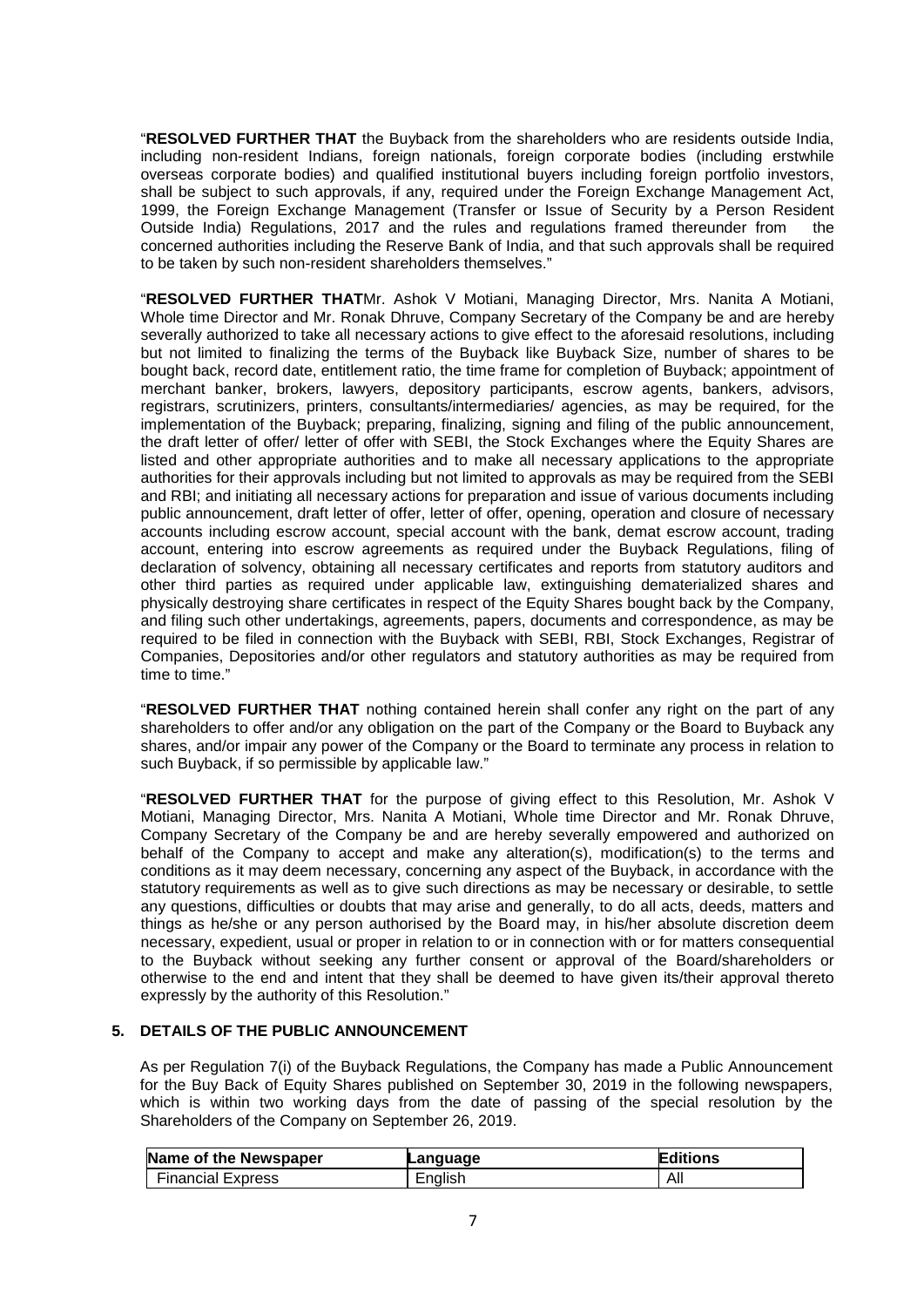| lansatta<br>Jai          | Hindi    | All       |
|--------------------------|----------|-----------|
| <b>Financial Express</b> | Guiarati | Ahmedabad |

(A copy of the Public Announcement is available on the SEBI website at [www.sebi.gov.in](http://www.sebi.gov.in/))

## **6. DETAILS OF THE BUY BACK**

- 6.1 The board of directors of Freshtrop Fruits Limited (hereinafter referred to as the **"Board"**), at their meeting held on August 23, 2019 (the **"Board Meeting**") and shareholders of the Company at their Annual General Meeting held on September 26, 2019 ("**Shareholders Meeting**"), pursuant to the provisions of Article 73 of Articles of Association of the Company, Section 68, 69, 70 and 110 of the Companies Act, 2013, as amended (the **"Companies Act"**) and in compliance with the Buyback Regulations and subject to such other approvals, permissions and sanctions as may be necessary and subject to such conditions and modifications, if any, as may be prescribed or imposed by the appropriate authorities while granting such approvals, permissions and sanctions, which may be agreed by the Board, approved the buyback by the Company of up to 10,00,000 (Ten Lacs Only) fully paid-up Equity Shares representing up to 8.23 % of the total paid-up Equity Share capital of the Company at a price of Rs.110 (Rupees One Hundred and Ten Only) per Equity Share (**"Buyback Price"**) payable in cash for an aggregate consideration amount not exceeding Rs. 11,00,00,000 (Rupees Eleven Crores only) ("**Maximum Buyback Size**") (excluding any expenses incurred or to be incurred for the Buyback like filing fee payable to SEBI, advisors'/legal fees, public announcement publication expenses, printing and dispatch expenses, other transaction costs viz. brokerage, applicable taxes such as securities transaction tax, GST, stamp duty, other incidental and related expenses, etc.), being 14.47 % of the aggregate of the fully paid-up equity share capital and free reserves as per the latest audited financial statements of the Company for the financial year ended March 31, 2019 and is within the statutory limit of 25% of the fully paid-up equity share capital and free reserves as per the latest audited balance sheet of the Company, on a proportionate basis through the "tender offer" route as prescribed under the Buyback Regulations, from all the shareholders who hold Equity Shares as on October 11, 2019 (the "Record Date"). As required under the Buyback Regulations, Equity Shares to be bought back are divided into two categories: (i) reserved category for Small Shareholders (as defined hereinafter); and (ii) general category for all other shareholders.
- 6.2 The aggregate paid-up share capital and free reserves of the Company as per the latest audited balance sheet of the Company as on March 31, 2019 isRs. 76.044 Crores. Under the provisions of the Companies Act, the funds deployed for Buyback shall not exceed 25% of the paid-up capital and free reserves of the Company, as provided for under Section 68(2)(b) of the Companies Act and regulation 5(i)(b) of Buyback Regulations. Accordingly, the maximum amount that can be utilized in the present Buyback is Rs. 19.011 Crores. The Company has proposed to utilise an aggregate amount of up to Rs. 11.00 Crores (Rupees Eleven Crores Only) for the Buyback which is within the maximum amount as aforesaid.
- 6.3 The Buyback will be undertaken on a proportionate basis from the equity shareholders of the Company as on a record date (**"Eligible Shareholders"**) through the tender offer process prescribed under Regulation 4(iv)(a) of the Buyback Regulations. Additionally, the Buyback shall be, subject to applicable laws, facilitated by tendering of Equity Shares by Eligible Shareholders and settlement of the same through the stock exchange mechanism as notified by SEBI vide circular CIR/CFD/POLICYCELL/1/2015 dated April 13, 2015 as amended via SEBI Circular CFD/DCR2/CIR/P/2016/131 dated December 9, 2016, including any amendments thereof.The Company will request the BSE to provide the Acquisition Window to facilitate placing of sell orders by Eligible Shareholders who wish to tender their Equity Shares in the Buyback. Accordingly, Equity Shares may be tendered in the Buyback through BSE. The details of the Acquisition Window will be specified by the Stock Exchanges from time to time. The Buyback is subject to other approvals, permissions and exemptions as may be required from time to time from any statutory and/or regulatory authority including SEBI and the Stock Exchanges
- 6.4 The Buy-Back from the Eligible Shareholders who are residents outside India including Foreign Corporate Bodies (including erstwhile Overseas Corporate Bodies), FPIs, NRIs, shareholders of foreign nationality, shall be subject to such approvals, if any and to the extent required from the concerned authorities including approvals from the RBI under FEMA and the rules and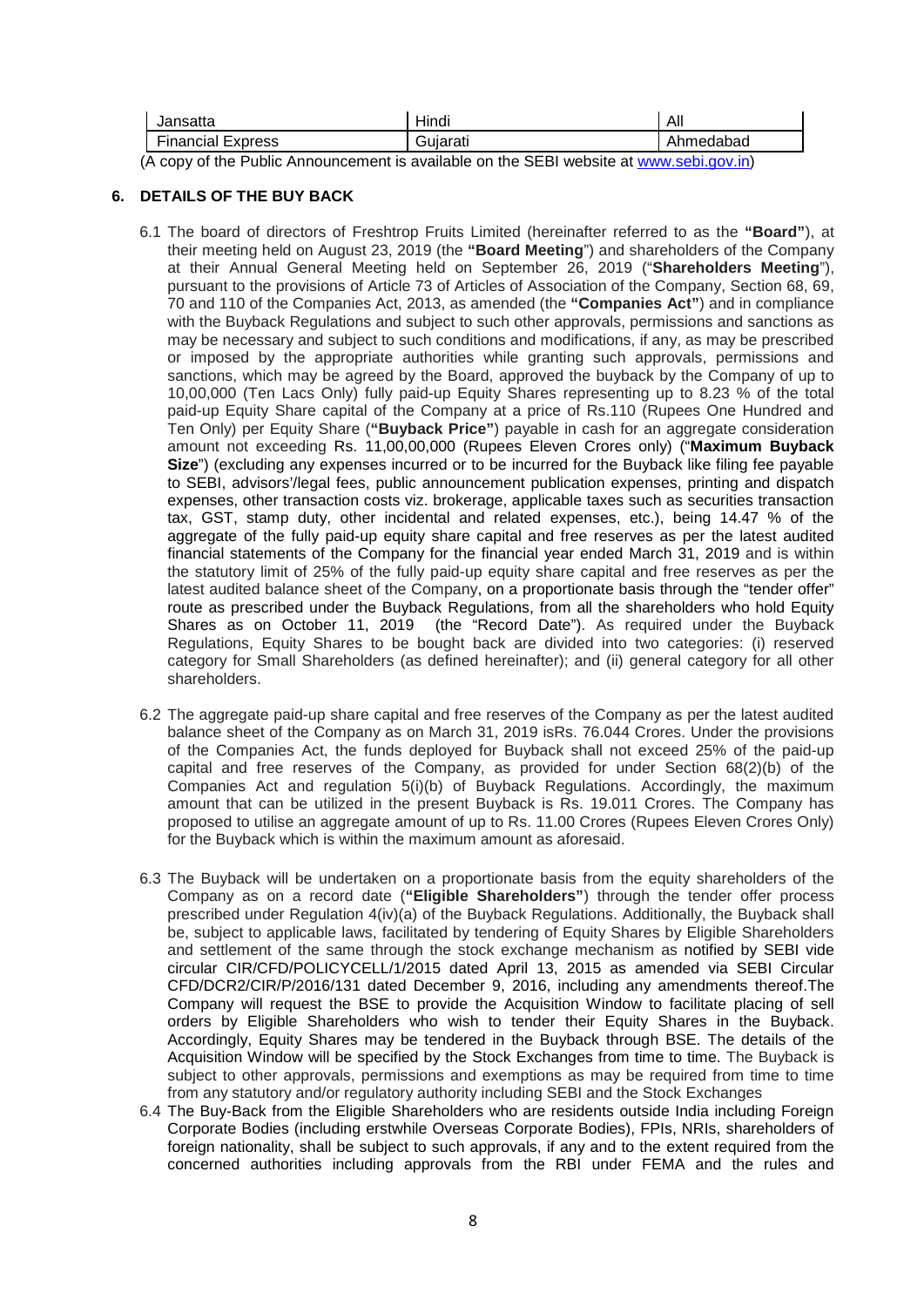regulations framed thereunder, and that such approvals shall be required to be taken by such Non‐Resident Shareholders.

- 6.5 Further, under the Act, the number of equity shares that can be bought back during the financial year shall not exceed 25% of the paid-up equity shares of the Company. Accordingly, the number of Equity Shares that can be bought back during the financial year cannot exceed 30,36,250 (Thirty Lacs Thirty Six Thousands Two Hundred and Fifty) Equity Shares being 25% of 1,21,45,000 (One Crore Twenty One Lacs Forty Five Thousand) Equity Shares of face value of Rs.10 (Rupees Ten only) each, being the total number of Equity Shares in the paid-up Equity Share capital of the Company as on March 31, 2019. Since the Company proposes to Buy-Back upto 10,00,000 (Ten Lacs) Equity Shares, the same is within the aforesaid limit.
- 6.6 The shareholding of the promoter and promoter group of the Company and persons in control of the Company as on the date of Public Announcement are as follows:

| Sr. No. | <b>Name of Shareholder</b> | <b>No. of Equity Shares</b> | % Shareholding |
|---------|----------------------------|-----------------------------|----------------|
|         | Ashok Vishindas Motiani    | 17,42,389                   | 14.35          |
| 2       | Nanita Ashok Motiani       | 9,62,895                    | 7.93           |
| 3       | Mayank Ramesh Tandon       | 4,95,400                    | 4.08           |
| 4       | Priyanka Tandon            | 6,53,740                    | 5.38           |
| 5       | Dipti Ashok Motiani        | 8,24,734                    | 6.79           |
| 6       | Freshcap Foodstuff LLP     | 23,68,013                   | 19.50          |
|         | Total                      | 70,47,171                   | 58.03          |

6.7 The shareholding of the Directors / Partners of Promoter & Promoter Group Companies / Entities, Directors and Key Managerial Personnel of the Company as on the date of the date of Public Announcement are as follows:

| Sr. No. | <b>Name of Shareholder</b> | <b>No. of Equity Shares</b> | % Shareholding |
|---------|----------------------------|-----------------------------|----------------|
|         | Ashok Vishindas Motiani    | 17.42.389                   | 14.35          |
|         | l Nanita Ashok Motiani.    | 9.62.895                    | 7.93           |
| 3       | Privanka Tandon            | 6.53.740                    | 5.38           |
|         | Dipti Ashok Motiani        | 8.24.734                    | 6.79           |

- 6.8 In terms of the Buyback Regulations, under the Tender Offer route, the Promoter and Promoter Group of the Company have an option to participate in the Buy-Back and have vide their letters dated August 23, 2019, expressed their intention to tender their Equity Shares in the Buy-Back upto maximum of such number of shares which is equal to their respective entitlement under the Buy-Back and may also tender additional number of shares. However, the Promoter and Promoter group will not tender more than 70,47,171representing 58.03% of the paid up share capital of the Company, being the total number of Equity Shares held by them.
- 6.9 Pursuant to the proposed Buy-back and depending on the response to the Buy-back, the voting rights of the Promoter and Promoter Group in the Company may increase or decrease from the existing Shareholding of the total equity capital and voting rights of the Company. The Promoter and Promoter Group of the Company are already in control over the Company and therefore such further increase or decrease in voting rights of the promoter will not result in any change in control over the Company.
- 6.10 No Equity Shares were purchased or sold or transferred by the Promoter and Promoter Group during the period of 12 (Twelve) months preceding the date of the Public Announcement.
- 6.11 Post Buyback Non-Promoter shareholding of the Company shall not fall below the minimum level required as per the Regulation 38 of the Securities and Exchange Board of India (Listing Obligations and Disclosure Requirements) Regulations, 2015.

## **7. AUTHORITY FOR THE BUY BACK**

The Buyback is being undertaken by the Company in accordance with Article 73 of its Articles of Association,the provisions of Sections 68, 69, 70 and 110 and all other applicable provisions of the Act, the rules hereunder and the BuybackRegulations. The Buyback is further subject to approvals, permissions, exemptions and sanctions as may be necessary, from time to timefrom statutory, regulatory or governmental authorities as required under applicable laws, including but not limited to SEBIand the Stock Exchanges.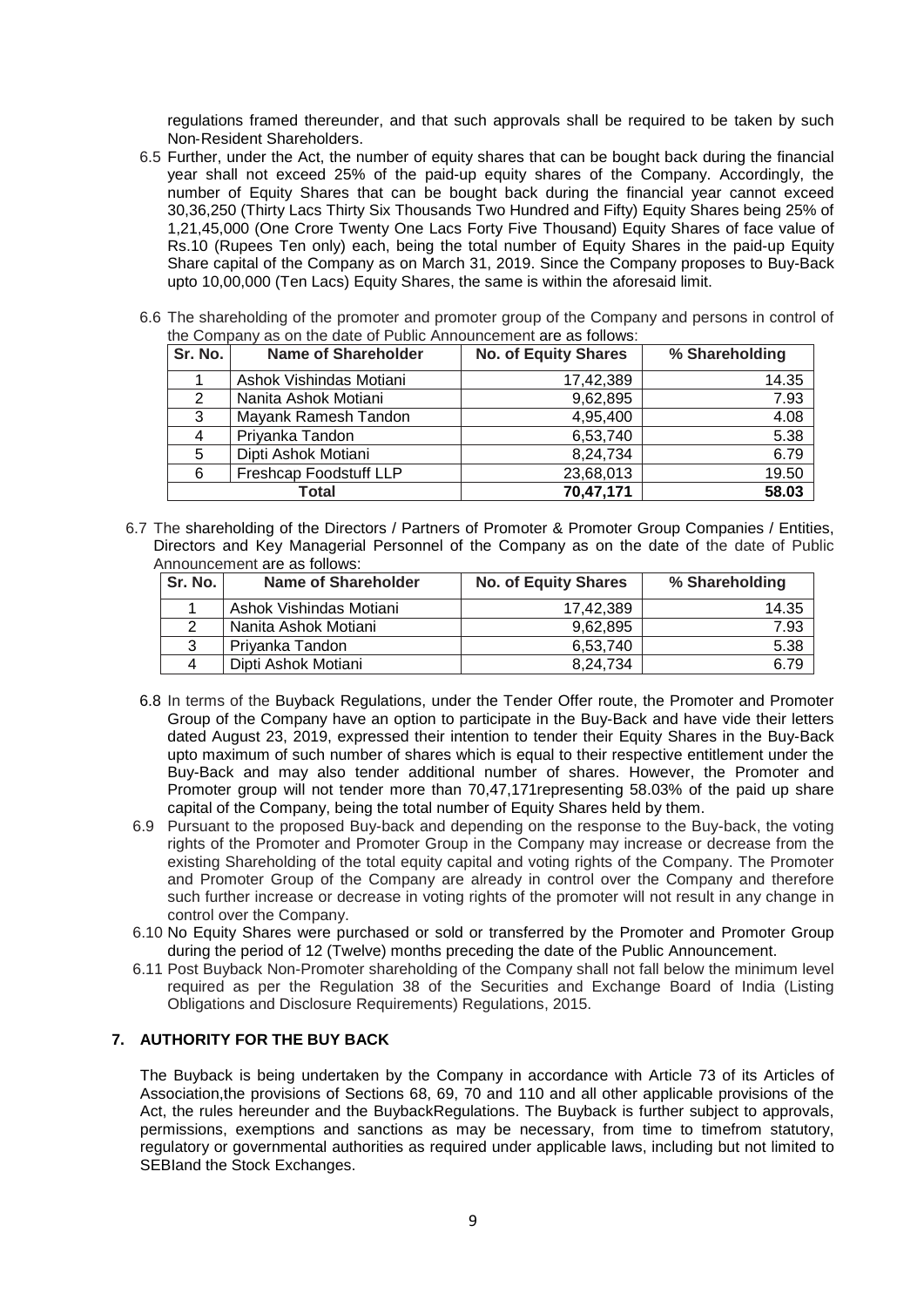The Board of Directors at its meeting dated August 23, 2019 has passed a resolution approving the Buyback of Equity Shares of the Company. As the Buyback is more than 10% of the total paid-up equity capital and free reserves of the Company, interms of Section 68(2)(b) of the Act, it was necessary to obtain the consent of the shareholders of the Company to theBuyback by way of a special resolution. As per Section 110 of the Act read with other applicable provisions of the Act and rules made thereunder, in respect of Buyback of Equity Shares, the consent of the shareholders ofthe Company to the Buyback is required to be obtained by means of Postal Ballot, provided that the Company may transactsuch business at the General Meeting if the facility of voting by electronic means under Section 108 of the Act is given tothe shareholders. Accordingly, the consent of the shareholders of the Company to the Buyback was obtained by means of aspecial resolution passed at the Annual General Meeting held on September 26, 2019 and the results of the samewere declared on September 26, 2019.

## **8. NECESSITY OF THE BUY BACK**

The Share buyback is the acquisition by a company of its own shares. The objective is to return surplus cash to the shareholders holding equity shares of the Company. Buyback is a more efficient form of distributing surplus cash to the shareholders holding equity shares of the Company, inter-alia, for the following reasons:

- (i) The Buyback will help the Company to distribute surplus cash to its shareholders holding Equity Shares broadly in proportion to their shareholding thereby enhancing the overall return for them;
- (ii) The Buyback, which is being implemented through the tender offer route as prescribed under the Buyback Regulations, would involve a reservation of 15% of the number of Equity Shares which the Company proposes to buyback or such number of Equity Shares entitled as per the shareholding of small shareholders as on the record date, whichever is higher, shall be reserved for the small shareholders as part of this Buyback. The Company believes that this reservation for small shareholders would benefit a significant number of the Company's public shareholders, who would be classified as "Small Shareholders";
- (iii) The Buyback is generally expected to improve return on equity and improve earnings per share by reduction in the equity base of the Company, thereby leading to long term increase in shareholders' value; and
- (iv) The Buyback gives an option to the Eligible Shareholders to either (A) participate in the Buyback and receive cash in lieu of their Equity Shares which are accepted under the Buyback, or (B) not to participate in the Buyback and get a resultant increase in their percentage shareholding in the Company post the Buyback, without additional investment.
- (v) The Buyback will help in achieving an optimal capital structure.

#### **9. MANAGEMENT DISCUSSION AND ANALYSIS AND THE LIKELY IMPACT OF BUY BACK ON THE COMPANY**

- 9.1 The Buyback is not likely to cause any material impact on the profitability/ earnings of the Company except a reduction in the amount available for investment, which the Company could have otherwise deployed towards generating investment income. Assuming that the response to the Buyback is to the extent of 100% (full acceptance) from all the Equity Shareholders up to their Buyback Entitlement, the funds deployed by the Company towards the Buyback would be uptoRs.11,00,00,000 (Rupees Eleven Crores only)(excluding any expenses incurred or to be incurred for the Buyback like filing fee payable to SEBI, advisors'/legal fees, public announcement publication expenses, printing and dispatch expenses, other transaction costs viz. brokerage, applicable taxes such as securities transaction tax, GST, stamp duty, other incidental and related expenses, etc.).
- 9.2 The Promoter and Promoter Group of the Company have expressed their intention by way of individual letters dated August 23, 2019, to participate in the Buy-back, and tender up to an aggregate maximum of upto70,47,171 Equity Shares. The number of Equity Shares held by each of the Promoter and Promoter Group of the Company as on the date and the maximum number of Equity Shares proposed to be tendered by each of the Promoter and Promoter Group of the Company in the Buy-back is provided below:

| Sr. No. | <b>Name of Shareholder</b> | No. of Equity      | Maximum number of equity |
|---------|----------------------------|--------------------|--------------------------|
|         |                            | <b>Shares held</b> | shares proposed to be    |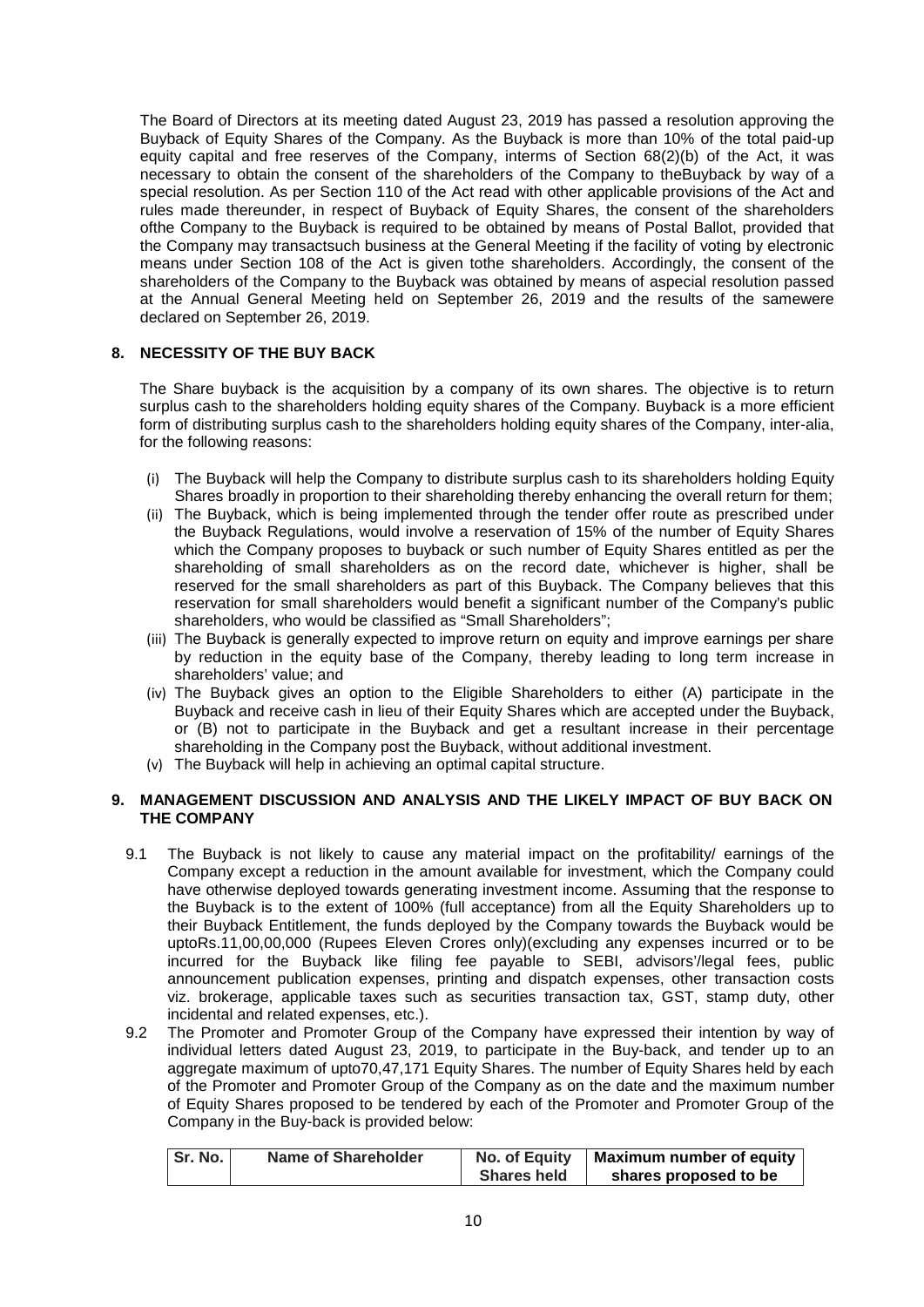|   |                         |           | tendered  |
|---|-------------------------|-----------|-----------|
|   | Ashok Vishindas Motiani | 17,42,389 | 17,42,389 |
| 2 | Nanita Ashok Motiani    | 9,62,895  | 9,62,895  |
| 3 | Mayank Ramesh Tandon    | 4,95,400  | 4,95,400  |
|   | Priyanka Tandon         | 6,53,740  | 6,53,740  |
| 5 | Dipti Ashok Motiani     | 8,24,734  | 8,24,734  |
| 6 | Freshcap Foodstuff LLP  | 23,68,013 | 23,68,013 |
|   | Total                   | 70,47,171 | 70,47,171 |

- 9.3 The Promoter and Promoter Group of the Company have neither purchased nor sold any shares of the company during the period of twelve months preceding the date of Public Announcement.
- 9.4 The details of the date and price of acquisition of the Equity Shares that the Promoter and Promoter Group of the Company intend to tender in the Buy-back:

| <b>Freshcap Foodstuff LLP</b> |              |                           |                            |                 |
|-------------------------------|--------------|---------------------------|----------------------------|-----------------|
| Date                          | No of Shares | Transaction               | Nature of<br>Consideration | Price per share |
| 02-11-2006                    | 921,674      | Opening Balance*          |                            |                 |
| 12-12-2006                    | 3,000        | <b>Market Purchase</b>    | <b>CASH</b>                | 108.56          |
| 14-12-2006                    | 2,000        | Market Purchase           | <b>CASH</b>                | 104.00          |
| 01-06-2007                    | 2,000        | Market Purchase           | <b>CASH</b>                | 84.76           |
| 03-08-2007                    | 2,500        | Market Purchase           | <b>CASH</b>                | 113.77          |
| 06-08-2007                    | 2,598        | Market Purchase           | <b>CASH</b>                | 110.98          |
| 07-08-2007                    | 3,500        | Market Purchase           | <b>CASH</b>                | 114.57          |
| 08-08-2007                    | 2,500        | Market Purchase           | <b>CASH</b>                | 112.64          |
| 09-08-2007                    | 5,500        | Market Purchase           | <b>CASH</b>                | 111.12          |
| 10-08-2007                    | 1,000        | Market Purchase           | <b>CASH</b>                | 109.98          |
| 14-08-2007                    | 1,000        | <b>Market Purchase</b>    | <b>CASH</b>                | 118.58          |
| 20-08-2007                    | 1,000        | Market Purchase           | <b>CASH</b>                | 112.75          |
| 04-10-2007                    | 327          | Market Purchase           | <b>CASH</b>                | 127.00          |
| 05-10-2007                    | 8,755        | Market Purchase           | <b>CASH</b>                | 127.86          |
| 08-10-2007                    | 2,000        | Market Purchase           | <b>CASH</b>                | 123.40          |
| 17-10-2007                    | 4,000        | Market Purchase           | <b>CASH</b>                | 121.15          |
| 10-01-2008                    | 963,354      | <b>Bonus Share</b>        | Not Applicable             |                 |
| 14-08-2009                    | 5,200        | Market Purchase           | <b>CASH</b>                | 27.28           |
| 27-08-2009                    | 410          | Market Purchase           | <b>CASH</b>                | 26.25           |
| 31-08-2009                    | 2,322        | Market Purchase           | <b>CASH</b>                | 26.23           |
| 02-09-2009                    | 373          | Market Purchase           | <b>CASH</b>                | 26.25           |
| 29-01-2010                    | 350,000      | Preferential<br>Allotment | <b>CASH</b>                | 19.40           |
| 13-11-2010                    | 150,000      | Preferential<br>Allotment | <b>CASH</b>                | 19.40           |
| 09-12-2014                    | 1,500        | <b>Market Purchase</b>    | <b>CASH</b>                | 123.37          |
| 10-12-2014                    | 12,900       | Market Purchase           | <b>CASH</b>                | 123.35          |
| 11-12-2014                    | 8,600        | Market Purchase           | <b>CASH</b>                | 123.39          |
| 30-03-2015                    | 20,000       | Market Purchase           | CASH                       | 119.11          |
| 22-12-2016                    | (50,000)     | <b>Market Sale</b>        | <b>CASH</b>                | 83.47           |
| 30-12-2016                    | (60,000)     | Market Sale               | <b>CASH</b>                | 88.72           |
|                               | 2,368,013    |                           |                            |                 |

\* Details prior to 02/11/2006 are not available with the Company and the promoter and hence not disclosed here.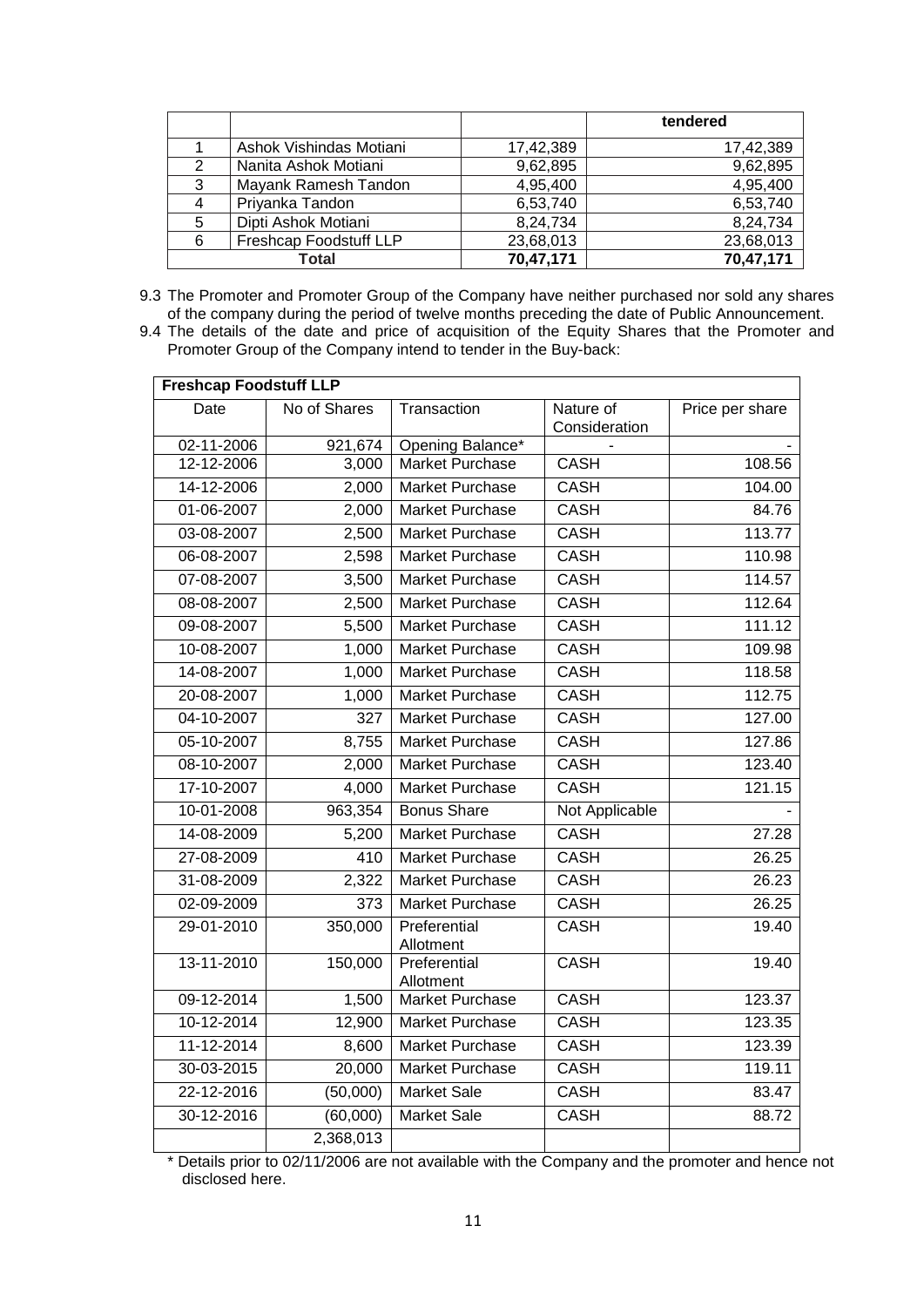| <b>Ashok Vishindas Motiani</b> |              |                           |                            |                     |
|--------------------------------|--------------|---------------------------|----------------------------|---------------------|
| Date                           | No of Shares | Transaction               | Nature of<br>Consideration | Price per share     |
| 14-06-2003                     | 274,550      | Opening Balance*          |                            |                     |
| 09-09-2004                     | 500          | Market Purchase           | <b>CASH</b>                | 8.62                |
| 10-09-2004                     | 1,000        | Market Purchase           | <b>CASH</b>                | 7.80                |
| 26-10-2004                     | 2,300        | Market Purchase           | <b>CASH</b>                | 9.41                |
| Feb, 2005                      | 20,000       | Off Market Purchase       | Not Available              | Not Available       |
| 11-03-2005                     | 16,800       | Market Purchase           | <b>CASH</b>                | 17.69               |
| 11-03-2005                     | (16, 800)    | <b>Market Sale</b>        | <b>CASH</b>                | 17.99               |
| 24-03-2005                     | 17,100       | Market Purchase           | <b>CASH</b>                | 15.07               |
| 30-03-2005                     | 4,000        | Market Purchase           | <b>CASH</b>                | 13.50               |
| Dec, 2005                      | (1, 100)     | Not Available             | Not Available              | Not Available       |
| 13-02-2006                     | (3,200)      | <b>Market Sale</b>        | <b>CASH</b>                | 70.30               |
| 03-04-2006                     | (31,500)     | <b>Market Sale</b>        | <b>CASH</b>                | 91.05               |
| 06-06-2006                     | 100          | Off Market Purchase       | <b>CASH</b>                | 140.00              |
| 19-06-2006                     | 242          | Market Purchase           | <b>CASH</b>                | 66.03               |
| 20-06-2006                     | 300          | Market Purchase           | <b>CASH</b>                | 65.50               |
| 23-06-2006                     | 1,000        | Market Purchase           | CASH                       | 72.95               |
| 25-07-2006                     | 500          | Market Purchase           | <b>CASH</b>                | 61.00               |
| 27-07-2006                     | 500          | Market Purchase           | <b>CASH</b>                | 65.00               |
| 04-08-2006                     | 1,000        | Market Purchase           | <b>CASH</b>                | 79.13               |
| 31-01-2007                     | 1,000        | Market Purchase           | <b>CASH</b>                | 101.64              |
| 01-02-2007                     | 1,000        | Market Purchase           | <b>CASH</b>                | 100.18              |
| 02-02-2007                     | 1,000        | Market Purchase           | <b>CASH</b>                | 99.30               |
| 02-03-2007                     | 2,000        | Market Purchase           | <b>CASH</b>                | 88.61               |
| 29-05-2007                     | 1,000        | Market Purchase           | <b>CASH</b>                | 78.77               |
| 09-08-2007                     | 2,150        | Market Purchase           | <b>CASH</b>                | 108.18              |
| 10-08-2007                     | 500          | Market Purchase           | <b>CASH</b>                | 114.15              |
| 27-09-2007                     | 1,000        | Market Purchase           | <b>CASH</b>                | 126.47              |
| 17-10-2007                     | 235          | Market Purchase           | <b>CASH</b>                | 120.73              |
| 19-10-2007                     | 2,235        | Market Purchase           | CASH                       | 117.22              |
| 22-10-2007                     | 3,316        | Market Purchase           | <b>CASH</b>                | 119.75              |
| 23-10-2007                     | 1,656        | Market Purchase           | <b>CASH</b>                | $\overline{123}.73$ |
| 10-01-2008                     | 304,384      | <b>Bonus Shares</b>       | Not Applicable             |                     |
| 21-01-2008                     | 3,000        | Market Purchase           | <b>CASH</b>                | 60.08               |
| 29-01-2010                     | 25,000       | Preferential<br>allotment | <b>CASH</b>                | 19.40               |
| 13-11-2010                     | 100,000      | Preferential<br>allotment | <b>CASH</b>                | 19.40               |
| 18-07-2012                     | 25,000       | Market Purchase           | CASH                       | 13.25               |
| 19-07-2012                     | 28,880       | Market Purchase           | <b>CASH</b>                | 13.35               |
| 20-07-2012                     | 40,000       | Market Purchase           | <b>CASH</b>                | 13.50               |
| 23-07-2012                     | 40,000       | Market Purchase           | <b>CASH</b>                | 13.75               |
| 24-07-2012                     | 59,000       | Market Purchase           | <b>CASH</b>                | 13.75               |
| 13-02-2013                     | 200,000      | Preferential<br>Allotment | <b>CASH</b>                | 14.00               |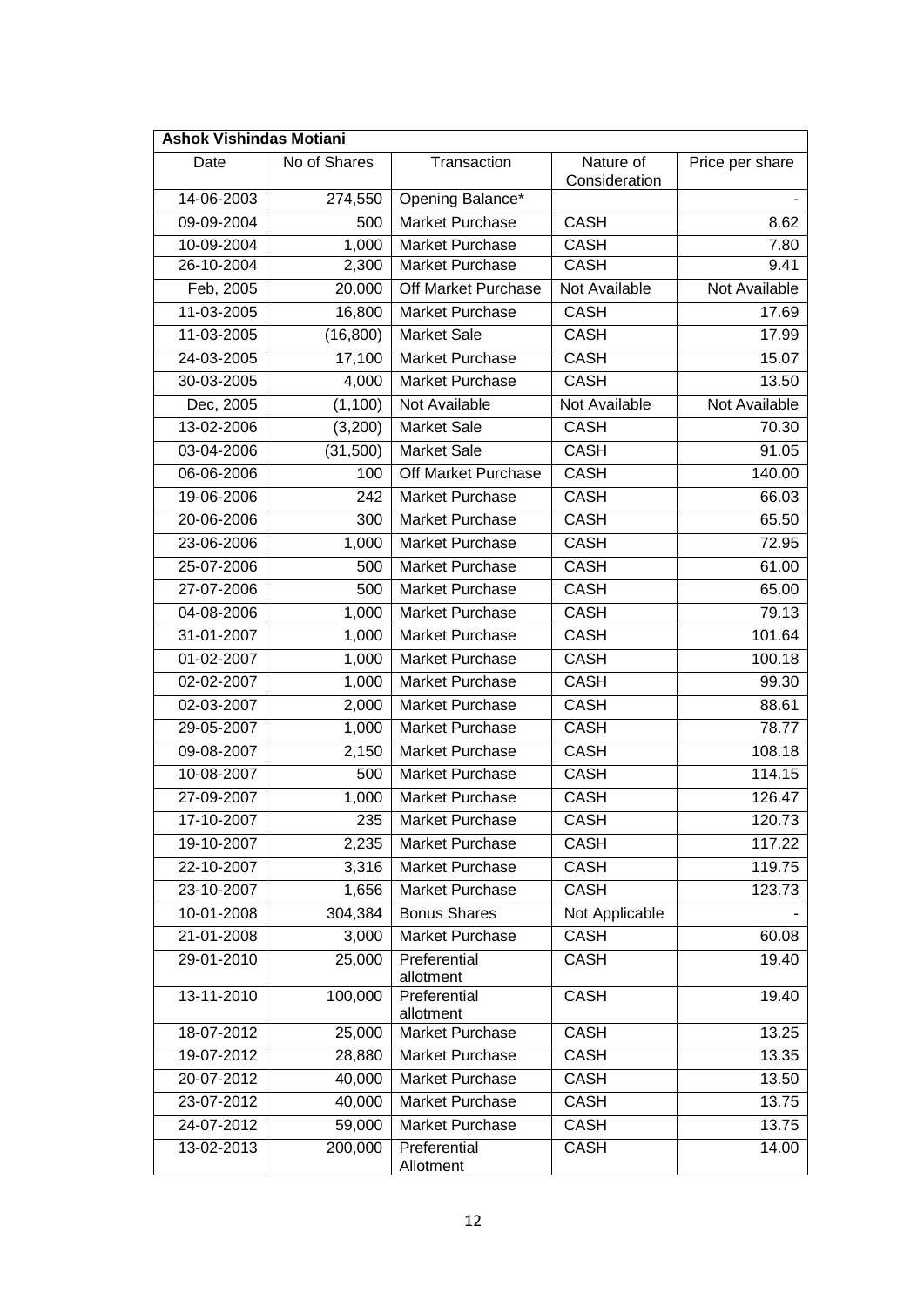| 05-03-2013               | 8,100     | Market Purchase           | <b>CASH</b> | 17.69         |
|--------------------------|-----------|---------------------------|-------------|---------------|
| 06-03-2013               | 5,478     | Market Purchase           | CASH        | 17.95         |
| 11-03-2013               | 4,746     | Market Purchase           | CASH        | 18.01         |
| 22-03-2013               | 8,800     | Market Purchase           | <b>CASH</b> | 17.36         |
| 25-03-2013               | 4,700     | Market Purchase           | <b>CASH</b> | 17.42         |
| 01-08-2013               | 12,500    | Off Market Purchase       | <b>CASH</b> | 15.00         |
| 08-08-2013               | 4,744     | Market Purchase           | <b>CASH</b> | 18.15         |
| 13-08-2013               | 100,000   | Preferential              | <b>CASH</b> | 14.00         |
|                          |           | allotment                 |             |               |
| 03-10-2013               | 10,002    | Market Purchase           | <b>CASH</b> | 25.36         |
| 04-10-2013               | 3,200     | Market Purchase           | <b>CASH</b> | 26.00         |
| 07-10-2013               | 4,700     | Market Purchase           | <b>CASH</b> | 26.00         |
| 08-10-2013               | 10,000    | Market Purchase           | <b>CASH</b> | 25.99         |
| 21-10-2013               | 2,277     | Market Purchase           | <b>CASH</b> | 25.00         |
| 22-10-2013               | 5,900     | Market Purchase           | CASH        | 24.58         |
| 23-10-2013               | 8,325     | Market Purchase           | <b>CASH</b> | 24.76         |
| 24-10-2013               | 5,588     | Market Purchase           | <b>CASH</b> | 24.82         |
| 25-10-2013               | 8,800     | Market Purchase           | <b>CASH</b> | 24.50         |
| 29-10-2013               | 1,275     | Market Purchase           | <b>CASH</b> | 23.98         |
| 01-11-2013               | 2,645     | Market Purchase           | <b>CASH</b> | 24.99         |
| 03-11-2013               | 525       | Market Purchase           | <b>CASH</b> | 24.05         |
| 06-11-2013               | 2,000     | Market Purchase           | <b>CASH</b> | 24.60         |
| 07-11-2013               | 50        | Market Purchase           | <b>CASH</b> | 25.05         |
| 13-11-2013               | 4,550     | Market Purchase           | <b>CASH</b> | 23.50         |
| 08-02-2014               | 200,000   | Preferential<br>Allotment | <b>CASH</b> | 14.00         |
| 09-06-2014               | 14,500    | off Market Purchase       | <b>CASH</b> | 31.00         |
| 13-06-2014               | 5,500     | off Market Purchase       | <b>CASH</b> | 31.00         |
| 01-07-2014               | 6,689     | Market Purchase           | <b>CASH</b> | 33.96         |
| 02-07-2014               | 5,793     | Market Purchase           | <b>CASH</b> | 33.97         |
| 11-07-2014               | 600       | Market Purchase           | <b>CASH</b> | 33.98         |
| 14-07-2014               | 1,094     | <b>Market Purchase</b>    | <b>CASH</b> | 33.94         |
| 15-07-2014               | 10,000    | Market Purchase           | <b>CASH</b> | 35.87         |
| 21-07-2014               | 10,175    | Market Purchase           | <b>CASH</b> | 38.76         |
| 22-07-2014               | 3,000     | Market Purchase           | <b>CASH</b> | 38.52         |
| 30-07-2014               | 2,000     | Off Market Purchase       | <b>CASH</b> | Not Available |
| 30-07-2014               | 8,000     | Off Market Purchase       | <b>CASH</b> | Not Available |
| 09-12-2014               | (1,500)   | <b>Market Sale</b>        | <b>CASH</b> | 123.78        |
| 10-12-2014               | (13, 400) | <b>Market Sale</b>        | <b>CASH</b> | 123.39        |
| 11-12-2014               | (8, 100)  | <b>Market Sale</b>        | <b>CASH</b> | 123.35        |
| $\overline{0}$ 2-02-2015 | (30,000)  | Market Sale               | <b>CASH</b> | 178.40        |
| 03-02-2015               | (42, 741) | <b>Market Sale</b>        | <b>CASH</b> | 181.29        |
| 08-09-2015               | 1,842     | Market Purchase           | CASH        | 74.41         |
| 09-09-2015               | 10,000    | Market Purchase           | CASH        | 84.67         |
| 12-10-2015               | 14,500    | Market Purchase           | <b>CASH</b> | 91.59         |
| 18-12-2015               | 12,368    | Market Purchase           | <b>CASH</b> | 83.52         |
| 10-02-2016               | 14,000    | Market Purchase           | <b>CASH</b> | 71.09         |
| 25-02-2016               | 9,250     | Market Purchase           | <b>CASH</b> | 77.23         |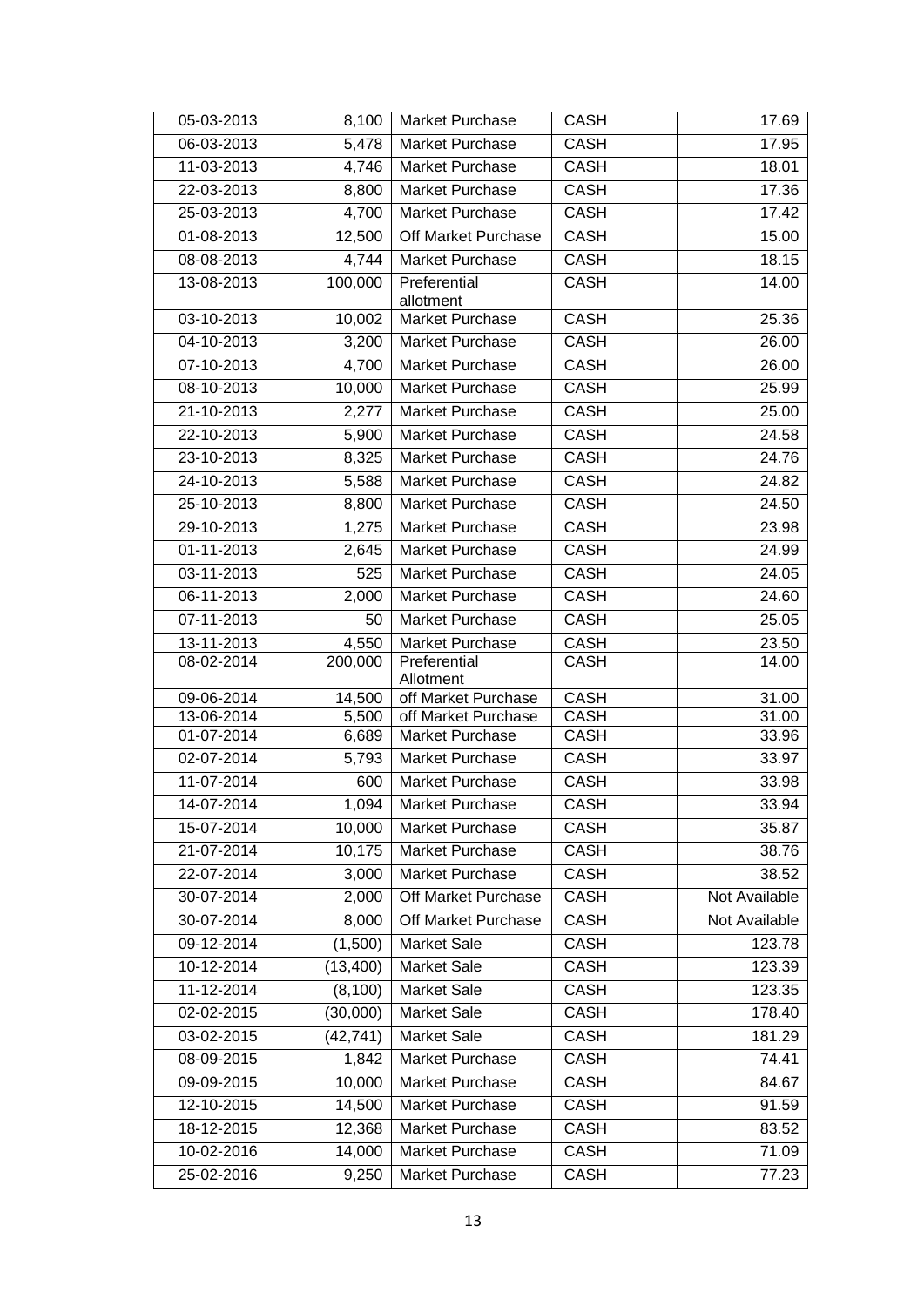| 26-02-2016 | 3,650     | <b>Market Purchase</b> | CASH        | 76.44 |
|------------|-----------|------------------------|-------------|-------|
| 17-08-2016 | 5,350     | <b>Market Purchase</b> | <b>CASH</b> | 93.52 |
| 09-09-2016 | 10,000    | Market Purchase        | <b>CASH</b> | 95.65 |
| 14-09-2016 | 5,000     | Market Purchase        | <b>CASH</b> | 93.92 |
| 16-09-2016 | 10,000    | Market Purchase        | <b>CASH</b> | 92.00 |
| 10-10-2016 | 2,660     | Market Purchase        | <b>CASH</b> | 87.67 |
| 28-11-2016 | 11,000    | Market Purchase        | <b>CASH</b> | 79.03 |
| 22-12-2016 | 34,000    | Market Purchase        | <b>CASH</b> | 83.49 |
| 30-12-2016 | 45,526    | Market Purchase        | <b>CASH</b> | 88.71 |
| 04-01-2017 | 15,000    | Market Purchase        | CASH        | 86.83 |
| 10-07-2017 | 8,080     | Market Purchase        | <b>CASH</b> | 91.02 |
| 11-08-2017 | 10,000    | Market Purchase        | <b>CASH</b> | 93.46 |
|            | 1,742,389 |                        |             |       |

\* Details prior to 14/06/2003 are not available with the Company and the promoter and hence not disclosed here.

| Nanita Ashok Motiani |              |                               |                            |                      |
|----------------------|--------------|-------------------------------|----------------------------|----------------------|
| Date                 | No of Shares | Transactions                  | Nature of<br>Consideration | Price per share      |
| 01-04-2003           | 226,700      | Opening Balance*              |                            |                      |
| 07-09-2004           | 2,000        | <b>Market Purchase</b>        | <b>CASH</b>                | 9.90                 |
| 08-09-2004           | 800          | Market Purchase               | <b>CASH</b>                | 9.50                 |
| 09-09-2004           | 1,000        | <b>Market Purchase</b>        | <b>CASH</b>                | 9.00                 |
| 13-09-2004           | 800          | Market Purchase               | <b>CASH</b>                | 8.12                 |
| Dec, 2004            | (900)        | Not Available                 | Not Available              | <b>Not Available</b> |
| May, 2005            | 17,900       | <b>Off Market</b><br>Purchase | Not Available              | <b>Not Available</b> |
| 30-05-2005           | 8,800        | <b>Market Purchase</b>        | <b>CASH</b>                | 19.65                |
| 08-06-2005           | (500)        | <b>Market Sale</b>            | <b>CASH</b>                | Not Available        |
| Aug, 2005            | 27,000       | off Market<br>Purchase        | Not Available              | <b>Not Available</b> |
| Dec, 2005            | (6,400)      | Not Available                 | Not Available              | Not Available        |
| 13-02-2006           | (5,000)      | Market sale                   | <b>CASH</b>                | 71.55                |
| 03-04-2006           | (30,000)     | <b>Market Sale</b>            | CASH                       | 91.05                |
| May, 2006            | 27,000       | <b>Off Market</b><br>Purchase | <b>CASH</b>                | 36.19                |
| 27-06-2006           | 500          | Market Purchase               | <b>CASH</b>                | 63.84                |
| 25-10-2007           | 1,000        | Market Purchase               | <b>CASH</b>                | 122.95               |
| 26-10-2007           | 2,218        | Market Purchase               | <b>CASH</b>                | 122.87               |
| 30-10-2007           | 705          | Market Purchase               | <b>CASH</b>                | 121.44               |
| 10-01-2008           | 273,623      | <b>Bonus Shares</b>           | Not Applicable             |                      |
| 29-01-2010           | 25,000       | Preferential<br>allotment     | <b>CASH</b>                | 19.40                |
| 13-11-2010           | 100,000      | Preferential<br>allotment     | <b>CASH</b>                | 19.40                |
| 13-02-2013           | 100,000      | Preferential<br>allotment     | <b>CASH</b>                | 14.00                |
| 13-08-2013           | 100,000      | Preferential<br>allotment     | <b>CASH</b>                | 14.00                |
| 16-07-2015           | 28,000       | <b>Market Purchase</b>        | <b>CASH</b>                | 75.00                |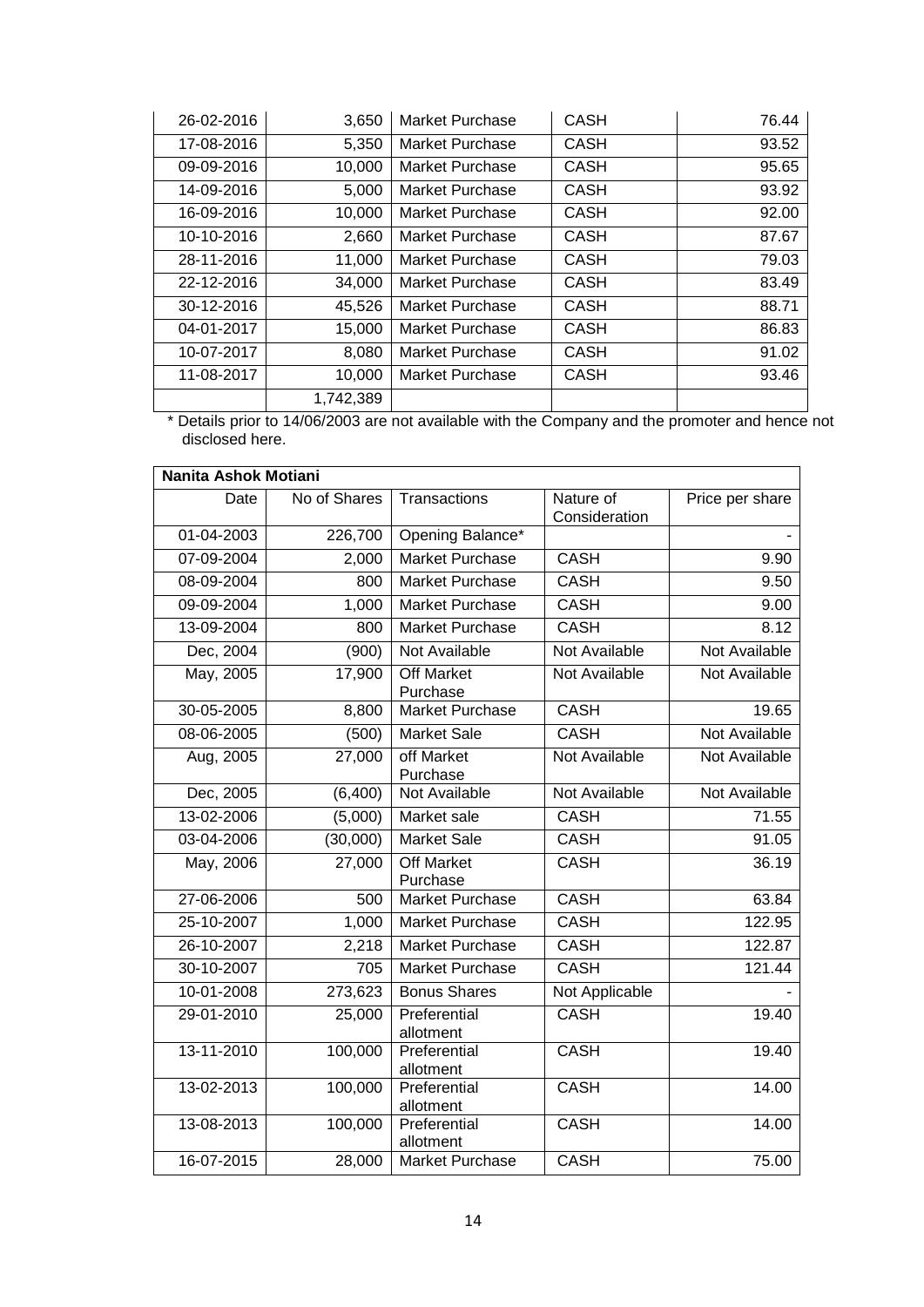| 17-07-2015 | 10,000  | Market Purchase | <b>CASH</b> | 83.74 |
|------------|---------|-----------------|-------------|-------|
| 18-12-2015 | 5,000   | Market Purchase | <b>CASH</b> | 84.49 |
| 30-09-2016 | 5,900   | Market Purchase | <b>CASH</b> | 85.22 |
| 04-10-2016 | 946     | Market Purchase | <b>CASH</b> | 88.65 |
| 05-10-2016 | 1,750   | Market Purchase | <b>CASH</b> | 88.79 |
| 13-10-2016 | 7,474   | Market Purchase | <b>CASH</b> | 86.66 |
| 23-11-2016 | 3.079   | Market Purchase | <b>CASH</b> | 74.97 |
| 28-11-2016 | 11,000  | Market Purchase | <b>CASH</b> | 79.52 |
| 22-12-2016 | 17,500  | Market Purchase | <b>CASH</b> | 83.48 |
|            | 962,895 |                 |             |       |

\* Details prior to 01/04/2003 are not available with the Company and the promoter and hence not disclosed here.

| Priyanka Tandon  |              |                           |                            |                 |
|------------------|--------------|---------------------------|----------------------------|-----------------|
| Date             | No of Shares | Transaction               | Nature of<br>Consideration | Price per share |
| 14-06-2003       | 73,300       | Opening Balance*          |                            |                 |
| 26-10-2004       | 2,000        | Market Purchase           | <b>CASH</b>                | 9.50            |
| $27 - 10 - 2004$ | 200          | Market Purchase           | <b>CASH</b>                | 9.00            |
| 28-10-2004       | 2,000        | Market Purchase           | <b>CASH</b>                | 9.50            |
| Nov, 2004        | 5,000        | off Market<br>Purchase    | Not Available              | Not Available   |
| 11-02-2005       | 2,800        | Market Purchase           | <b>CASH</b>                | 10.58           |
| 14-02-2005       | 1,200        | Market Purchase           | <b>CASH</b>                | 10.60           |
| Feb, 2005        | 2,000        | off Market<br>Purchase    | Not Available              | Not Available   |
| 06-04-2005       | 1,400        | off Market<br>Purchase    | <b>Not Available</b>       | Not Available   |
| 05-05-2005       | 9,700        | Market Purchase           | <b>CASH</b>                | 16.02           |
| 06-05-2005       | 10,000       | Market Purchase           | <b>CASH</b>                | 15.83           |
| 09-05-2005       | 10,000       | Market Purchase           | <b>CASH</b>                | 16.01           |
| May, 2005        | 18,400       | off Market<br>Purchase    | Not Available              | Not Available   |
| 08-06-2005       | 500          | Market Purchase           | <b>CASH</b>                | Not Available   |
| 28-03-2006       | 62,500       | Preferential<br>allotment | <b>CASH</b>                | 20.00           |
| 11-05-2006       | 62,500       | Preferential<br>allotment | <b>CASH</b>                | 20.00           |
| 25-10-2007       | 746          | Market Purchase           | <b>CASH</b>                | 121.11          |
| 30-10-2007       | 295          | Market Purchase           | CASH                       | 120.00          |
| 10-01-2008       | 264,541      | Bonus share               | Not Applicable             |                 |
| 13-02-2013       | 100,000      | Preferential<br>allotment | <b>CASH</b>                | 14.00           |
| 18-12-2015       | 10,000       | Market Purchase           | <b>CASH</b>                | 83.04           |
| 10-10-2016       | 10,000       | <b>Market Purchase</b>    | <b>CASH</b>                | 88.86           |
| 28-11-2016       | 978          | <b>Market Purchase</b>    | <b>CASH</b>                | 78.75           |
| 23-12-2016       | 22           | <b>Market Purchase</b>    | <b>CASH</b>                | 85.90           |
| 30-12-2016       | 109          | Market Purchase           | <b>CASH</b>                | 88.09           |
| 04-01-2017       | 3,891        | <b>Market Purchase</b>    | <b>CASH</b>                | 86.74           |
| 17-03-2017       | (342)        | <b>Market Sale</b>        | <b>CASH</b>                | 107.57          |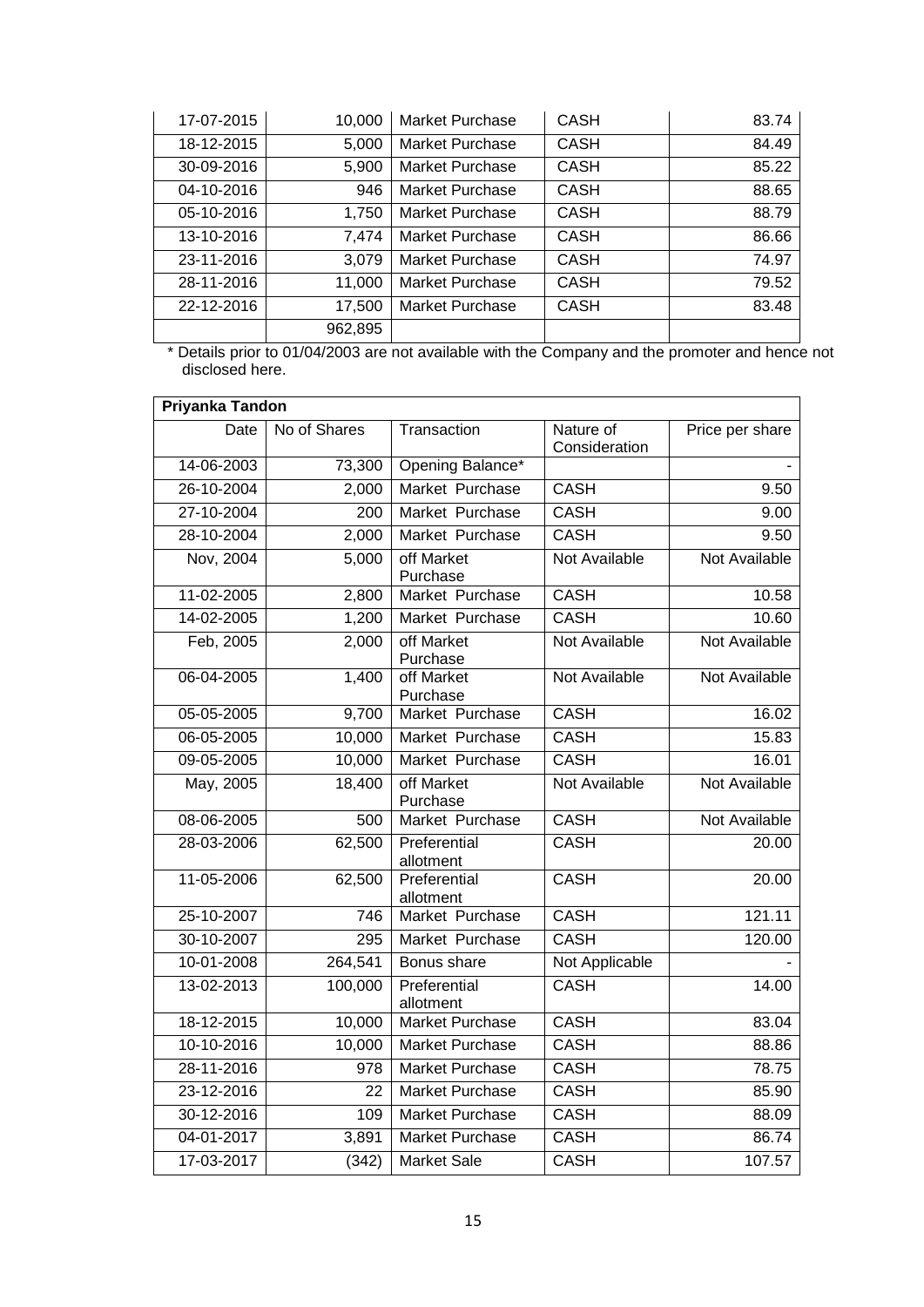|        | . | -- | . |  |
|--------|---|----|---|--|
| 552740 |   |    |   |  |

\* Details prior to 14/06/2003 are not available with the Company and the promoter and hence not disclosed here.

| Dipti Motiani    |              |                           |                            |                 |
|------------------|--------------|---------------------------|----------------------------|-----------------|
| Date             | No of Shares | Transaction               | Nature of<br>Consideration | Price per share |
| 14-06-2003       | 150,000      | Opening Balance*          |                            |                 |
| 10-01-2008       | 150,000      | Bonus share               | Not Applicable             |                 |
| 29-01-2010       | 100,000      | Preferential<br>allotment | <b>CASH</b>                | 19.40           |
| 13-11-2010       | 150,000      | Preferential<br>allotment | <b>CASH</b>                | 19.40           |
| 14-03-2011       | 2,500        | Market Purchase           | <b>CASH</b>                | 15.16           |
| 16-03-2011       | 11,600       | Market Purchase           | <b>CASH</b>                | 15.57           |
| 30-03-2011       | 3,103        | Market Purchase           | <b>CASH</b>                | 18.90           |
| 31-03-2011       | 2,509        | Market Purchase           | <b>CASH</b>                | 19.94           |
| 13-02-2013       | 100,000      | Preferential<br>allotment | <b>CASH</b>                | 14.00           |
| 13-08-2013       | 100,000      | Preferential<br>allotment | <b>CASH</b>                | 14.00           |
| 17-07-2015       | 10,000       | Market Purchase           | <b>CASH</b>                | 83.38           |
| 20-08-2015       | 5,000        | Market Purchase           | <b>CASH</b>                | 103.99          |
| 08-10-2015       | 11,438       | Market Purchase           | <b>CASH</b>                | 91.28           |
| 08-10-2015       | (1, 438)     | <b>Market Sale</b>        | <b>CASH</b>                | 90.12           |
| 18-12-2015       | 5,000        | Market Purchase           | <b>CASH</b>                | 84.50           |
| 25-10-2016       | 2,693        | Market Purchase           | <b>CASH</b>                | 88.74           |
| 23-12-2016       | 500          | Market Purchase           | <b>CASH</b>                | 85.96           |
| 26-12-2016       | 2,007        | Market Purchase           | <b>CASH</b>                | 85.38           |
| 27-12-2016       | 300          | <b>Market Purchase</b>    | <b>CASH</b>                | 85.86           |
| 28-12-2016       | 22           | Market Purchase           | <b>CASH</b>                | 85.00           |
| 30-12-2016       | 15,500       | Market Purchase           | <b>CASH</b>                | 88.73           |
| $04 - 01 - 2017$ | 4,000        | Market Purchase           | <b>CASH</b>                | 86.95           |
|                  | 824,734      |                           |                            |                 |

\* Details prior to 14/06/2003 are not available with the Company and the promoter and hence not disclosed here.

| <b>Mayank Tandon</b> |              |                           |                            |                 |
|----------------------|--------------|---------------------------|----------------------------|-----------------|
| Date                 | No of Shares | Transaction               | Nature of<br>Consideration | Price per share |
| 31-03-2005           | 13,500       | Opening Balance*          | <b>CASH</b>                |                 |
| May/June,<br>2005    | 10,000       | Not Available             | Not Available              | Not Available   |
| May/June,<br>2005    | 10,000       | Not Available             | Not Available              | Not Available   |
| 28-03-2006           | 62,500       | Preferential<br>Allotment | <b>CASH</b>                | 20.00           |
| 11-05-2006           | 62.500       | Preferential<br>Allotment | CASH                       | 20.00           |
| Feb, 2007            | 100          | Market Purchase           | <b>CASH</b>                | Not Available   |
| 22-10-2007           | 500          | Market Purchase           | <b>CASH</b>                | 120.00          |
| 24-10-2007           | 750          | Market Purchase           | <b>CASH</b>                | 121.00          |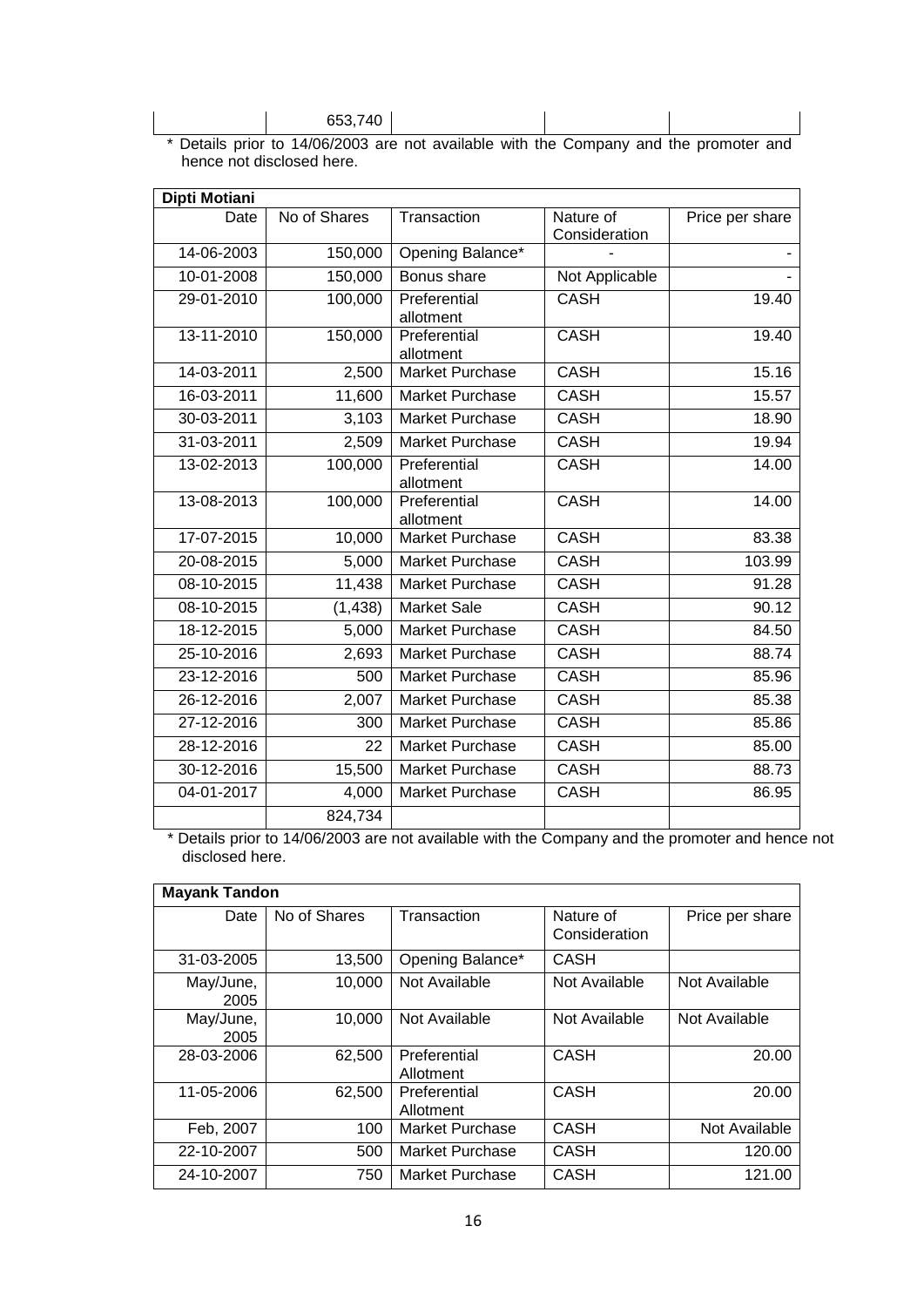| 10-01-2008       | 159,850 | Bonus share            | Not Applicable |        |
|------------------|---------|------------------------|----------------|--------|
| 22-01-2008       | 1,000   | Market Purchase        | <b>CASH</b>    | 47.21  |
| 17-09-2010       | 300     | Market Purchase        | <b>CASH</b>    | 25.00  |
| 11-03-2011       | 60      | Market Purchase        | <b>CASH</b>    | 14.00  |
| 14-03-2011       | 669     | Market Purchase        | <b>CASH</b>    | 14.98  |
| 14-03-2011       | 435     | Market Purchase        | <b>CASH</b>    | 15.30  |
| 15-03-2011       | 2,254   | Market Purchase        | <b>CASH</b>    | 15.53  |
| 15-03-2011       | 2,000   | Market Purchase        | <b>CASH</b>    | 15.48  |
| 16-03-2011       | 5,000   | Market Purchase        | <b>CASH</b>    | 15.50  |
| 16-03-2011       | 4,000   | Market Purchase        | <b>CASH</b>    | 15.51  |
| 17-03-2011       | 1,582   | Market Purchase        | <b>CASH</b>    | 17.39  |
| 17-03-2011       | 100     | Market Purchase        | <b>CASH</b>    | 15.85  |
| 18-03-2011       | 2,000   | Market Purchase        | <b>CASH</b>    | 18.00  |
| 22-03-2011       | 925     | Market Purchase        | <b>CASH</b>    | 17.50  |
| 23-03-2011       | 450     | Market Purchase        | <b>CASH</b>    | 20.39  |
| 31-03-2011       | 4,000   | Market Purchase        | <b>CASH</b>    | 20.30  |
| 31-03-2011       | 2,000   | Market Purchase        | CASH           | 21.15  |
| 29-08-2011       | 5.      | Market Purchase        | <b>CASH</b>    | 16.20  |
| 13-02-2013       | 100,000 | Preferential           | <b>CASH</b>    | 14.00  |
|                  |         | Allotment              |                |        |
| 30-10-2013       | 2,322   | <b>Market Purchase</b> | <b>CASH</b>    | 23.90  |
| 31-10-2013       | 12,290  | Market Purchase        | <b>CASH</b>    | 24.97  |
| 01-11-2013       | 1,562   | Market Purchase        | <b>CASH</b>    | 24.90  |
| 16-07-2015       | 9,190   | Market Purchase        | <b>CASH</b>    | 75.72  |
| 17-07-2015       | 6,000   | Market Purchase        | <b>CASH</b>    | 83.35  |
| 18-12-2015       | 556     | Market Purchase        | <b>CASH</b>    | 83.75  |
| 18-12-2015       | 100     | Market Purchase        | <b>CASH</b>    | 85.00  |
| 10-10-2016       | 12,000  | Market Purchase        | <b>CASH</b>    | 89.12  |
| 13-10-2016       | 900     | Market Purchase        | <b>CASH</b>    | 86.00  |
| 28-11-2016       | 3,110   | Market Purchase        | <b>CASH</b>    | 80.20  |
| $03 - 11 - 2017$ | 890     | Market Purchase        | <b>CASH</b>    | 179.73 |
|                  | 495,400 |                        |                |        |

\* Details prior to 31/03/2005 are not available with the Company and the promoter and hence not disclosed here.

- 9.5 Assuming full acceptance of Equity Shares in the Buy-back, the aggregate percentage shareholding of the Promoter and Promoter Group of the Company after the Buy-back may be same, from 58.03%, which is the shareholding as on the date to 58.03% of the post Buy-back Equity Share capital of the Company.
- 9.6 Assuming full acceptance of Equity Shares in the Buy-back, the aggregate percentage shareholding of the public after the Buy-back, may be same, from 41.97%, which is the shareholding as on the date to 41.97% of the post Buy-back Equity Share capital of the Company.
- 9.7 The Buy-back shall not result in a change in control or otherwise affect the existing management structure of the Company.
- 9.8 Pursuant to the Buy-back, the change in the percentage shareholding of Non-Resident Indians, Indian financial institutions, banks, mutual funds and the others, may undergo a change.
- 9.9 Post completion of the Buy-back, the debt-equity ratio of the Company will not be greater than twice the aggregate of the paid-up share capital and free reserves.
- 9.10 The Company shall not raise further capital for a period of one year from the expiry of the Buyback period, except in discharge of its subsisting obligations.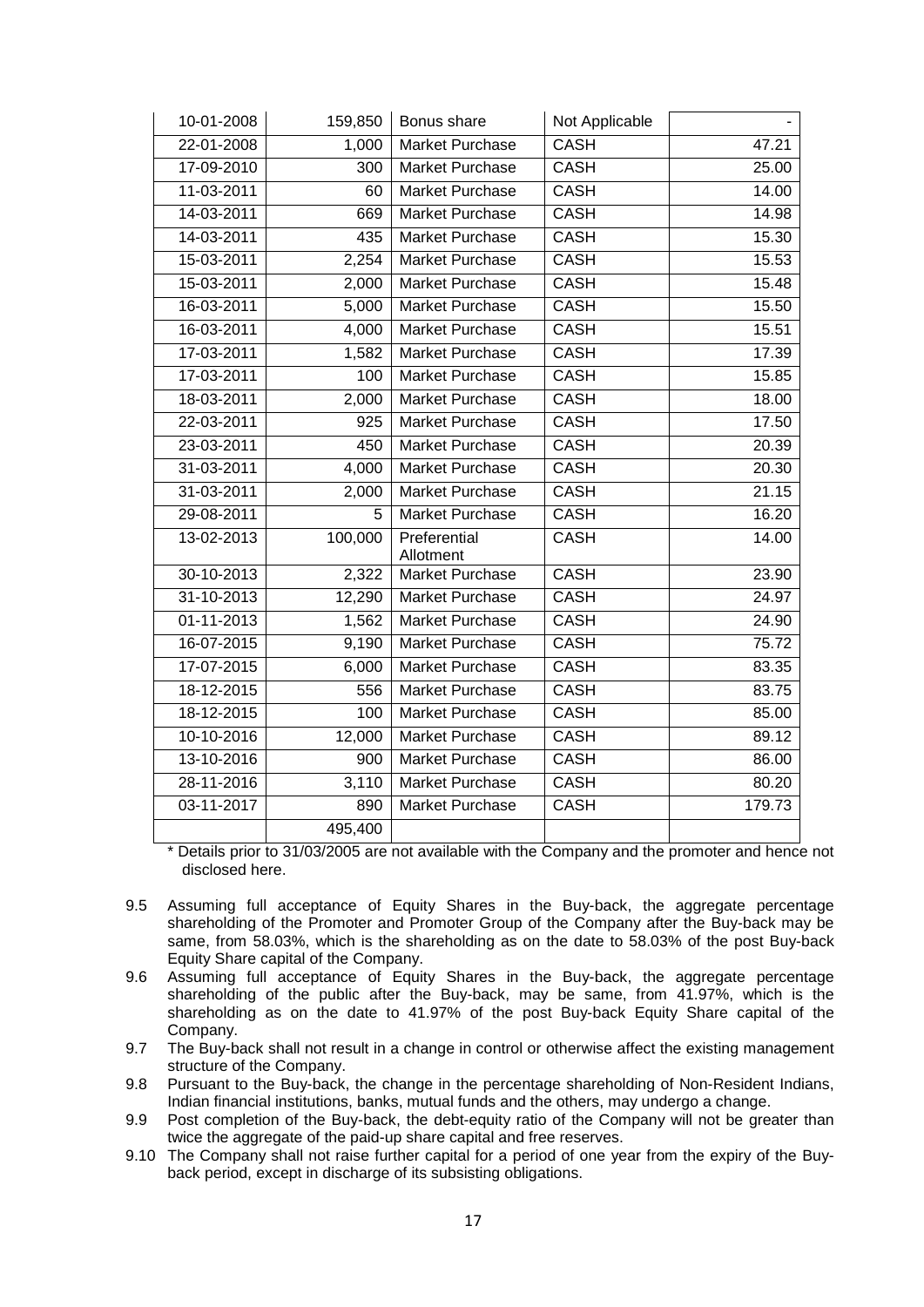- 9.11 The Company shall not issue any Equity Shares or other specified securities, including by way of a bonus issue, till the date of expiry of the Buy-back Period.
- 9.12 The Promoter and Promoter group of the Company shall not deal in the Equity Shares of the Company on Stock Exchanges or off market, including by way of inter-se transfer(s) of Equity Shares among the Promoters during the period from the date of passing the board resolution till the closing of the Offer.
- 9.13 We believe that the Buy-back is not expected to impact growth opportunities for the Company.
- 9.14 Salient financial parameters pursuant to the Buy-back based on the audited financial statements as of March 31, 2019, of the Company are as under:

| <b>Parameter</b>                         | <b>Pre Buyback</b> | <b>Post Buyback</b> |
|------------------------------------------|--------------------|---------------------|
| Networth (Rs. Lakhs)                     | 7643.01            | 6543.01             |
| Return on Networth (%)                   | 17.98              | 21.01               |
| Earnings Per Equity Share (in<br>$Rs.$ ) | 11.32              | 12.33               |
| Book Value Per Equity Share<br>(in Rs.)  | 62.93              | 58.71               |
| Total debt/equity Ratio                  | 0.51               | 0.59                |

Notes:

- 1 "Net Worth" means total shareholders' funds reduced by Capital Reserve, Cash Flow Hedge Reserve through OCI and miscellaneous expenditure not written off, as per the audited balance sheet, but does not include reserves created out of revaluation of assets, write-back of depreciation and amalgamation.
- 2 Earnings/(Loss) per share is calculated as profit after tax(before OCI items) for the relevant year/period divided by average number of equity shares outstanding during the year/period.
- 3 Book value per Share = Net Worth divided by average number of equity shares outstanding during the year/period.
- 4 Return on Networth = Profit/(Loss) after Tax/ Net Worth
- 5 Debt-Equity Ratio = Total Debt /Net Worth
- 6 Pre and post Buy-back calculations are based on audited financials as on March 31, 2019. The post Buy-back numbers are calculated by reducing the net worth by the proposed Buy-back amount (assuming full acceptance) without factoring in any impact on the profit & loss account.

## **10. BASIS OF CALCULATING THE BUY BACK PRICE**

- 10.1 The Equity Shares of the Company are proposed to be bought back at a price of Rs.110 (Rupees One Hundred Ten only) per Equity Share.
- 10.2 The Buyback Price of Rs. 110 (Rupees One Hundred Ten only) per Equity Share has been arrived at after considering various factors including but not limited to the trends in the volume weighted average prices and closing price of the Equity Shares on the Stock Exchange where the Equity Shares of the Company are listed during last 2 months, the net worth of the Company, price earnings ratio, impact on other financial parameters of the Company and possible impact of buyback on the return on net worth and earnings per share.
- 10.3 The equity shares are being offered for buyback at a premium of 16.34% over the closing price of equity shares on BSE being Rs.94.55, on the date of intimation of Board meeting to consider the proposal for buyback to BSE(i.e. on August 20, 2019).
- 10.4 Certain financial ratios as at March 31, 2019 ("Pre-Buyback") as derived from our audited financial statements and the corresponding ratios post buyback assuming full acceptance of the Buyback ("Post-Buyback") are mentioned hereunder:

| <b>Particulars</b>                | <b>Pre-Buyback</b> | <b>Post Buyback</b> |
|-----------------------------------|--------------------|---------------------|
| Book Value per Equity Share (Rs.) | 62.93              | 58.71               |
| Basic EPS (Rs.)                   | 11.32              | 12.33               |
| Return on Net Worth (%)           | 17.98              | 21 Q1               |

## **11. SOURCES OF FUNDS FOR THE BUY BACK**

11.1 Assuming full acceptance, the funds that would be utilized by the Company for the purpose of the Buy Back would be Rs 11,00,00,000 (Rupees Eleven Crores) excluding the transaction cost relating to the buyback.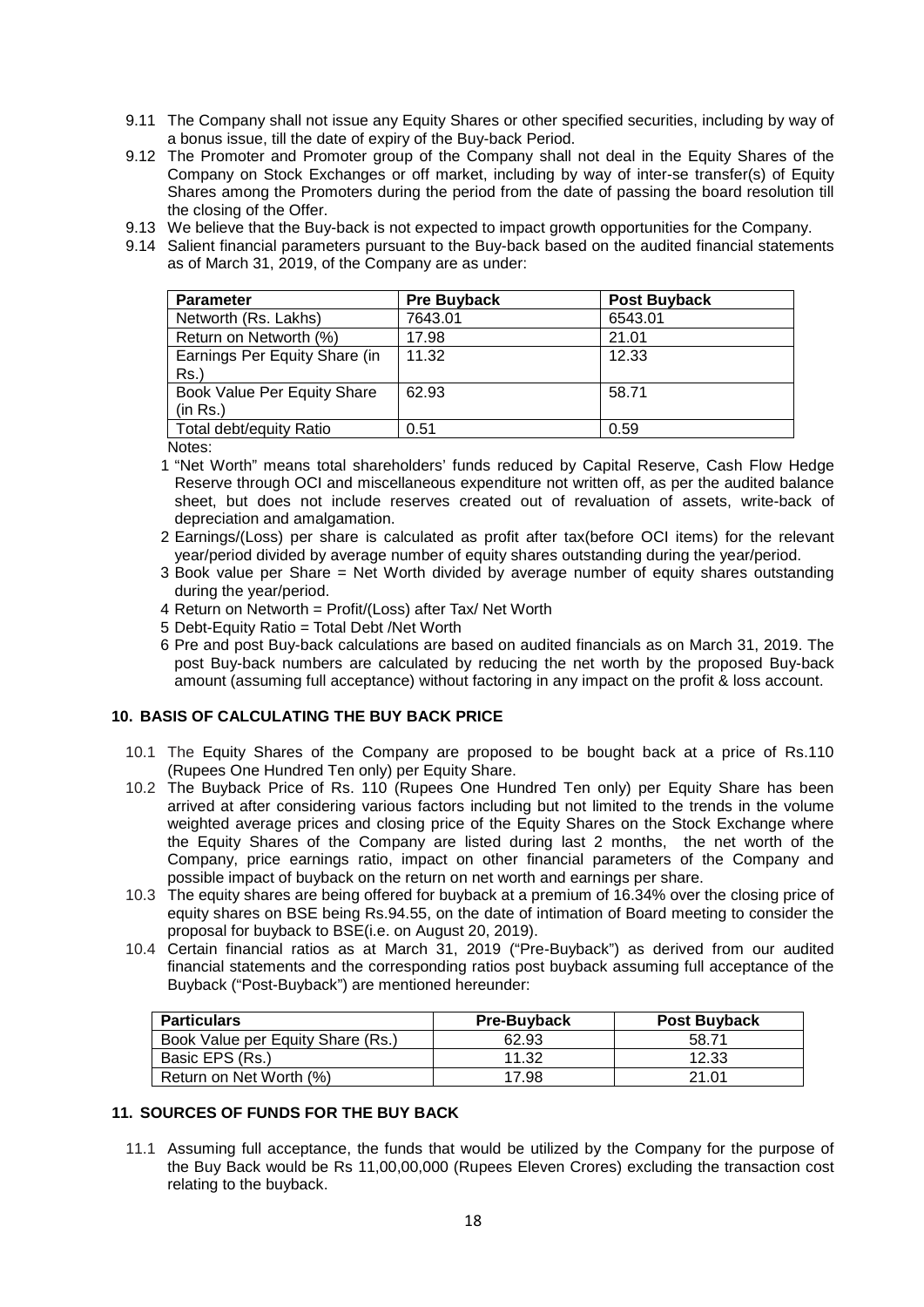- 11.2 The funds for the implementation of the proposed Buyback has been sourced out of free reserves and securities premium of the Company and any other source as may be permitted by the Buyback Regulations or the Act. Borrowed funds from banks and financial institutions, if any, will not be used for the Buyback.
- 11.3 The Company shall transfer from its free reserves or securities premium account, a sum equal to the nominal value of the equity shares bought back through the Buyback to the Capital Redemption Reserve account.

## **12. DETAILS OF THE ESCROW ACCOUNT AND THE AMOUNT DEPOSITED THEREIN**

- 12.1 In accordance with the with Regulation 9(xi) of the Buyback Regulations, the Company has appointed Axis Bank Limited, having branch office at GF, G-1, GCP Business Centre, Memnagar, Ahmedabad – 380052 and registered office at 'Trishul', 3rd Floor, Opposite Samartheshwar Temple, Law Garden, Ellis Bridge, Ahmedabad 380 006, as the Escrow Agent for the aforementioned Buyback, and the Company, the Manager to the Buy-Back and the Escrow Agent have entered into an Escrow Agreement datedSeptember 26, 2019 pursuant to which the Escrow Account in the name and style "Freshtrop Fruits Limited –Buyback Offer-Escrow a/c" bearing account number 919020075138243 has been opened with the Escrow Agent. As per the Escrow agreement dated September 26, 2019, Chartered Capital And Investment Limited being the Manager to the Buy-Back has been empowered to operate the Escrow Account. In accordance with Regulation 9(xi)(b)(i) of the Buyback Regulations, the Company has deposited a sum of Rs. 11,00,00,000 (Rupees Eleven Crores Only) in the Escrow Accountwhich is equal to 100% of the amount required for the Buy Back in terms of the Buyback Regulations.
- 12.2 Mr. F.S Shah, partner of M/s FP & Associates, Chartered Accountants, having their office at 708- A, Mahakant, Opp V.S. Hospital, Ellisbridge, Ahmedabad-380006, Telephone: +91-79-26575642, 26579106; Email: cafpassociates@gmail.com, Membership No.: 133589 *vide* a certificate dated September 27, 2019, has confirmed that the Company has adequate and firm financial resources to fulfill the obligations under the proposed Buy Back.
- 12.3 Based on the aforementioned certificate, the Manager to the Buy-Back confirms that it is satisfied that firm arrangements for fulfilling the obligations under the Buy Back are in place and that the Company has the ability to implement the Buy Back in accordance with the Buyback Regulations.

## **13. CAPITAL STRUCTURE AND SHAREHOLDING PATTERN**

13.1 The present capital structure of the Company is as follows:

|            | The present capital stracture or the Company is as follows: | (Rs. In Lakhs)               |
|------------|-------------------------------------------------------------|------------------------------|
| Sr.<br>No. | <b>Particulars</b>                                          | <b>Pre</b><br><b>Buyback</b> |
|            | <b>Authorized Share Capital:</b>                            |                              |
|            | 1,50,00,000 Equity Shares of Rs. 10 each                    | 1500.00                      |
|            | Total                                                       | 1500.00                      |
| 2.         | <b>Issued, Subscribed and Paid-up Capital:</b>              |                              |
|            | 1,21,45,000 Equity Shares of Rs. 10 each                    | 1214.50                      |
|            | Total                                                       | 1214.50                      |

13.2 Assuming full acceptance in the Buy Back, the capital structure of the Company post Buy Back would be as follows:

|              |                                                | (Rs. In Lakhs) |
|--------------|------------------------------------------------|----------------|
| Sr. No.      | <b>Particulars</b>                             | <b>Post</b>    |
|              |                                                | <b>Buyback</b> |
|              | <b>Authorized Share Capital:</b>               |                |
|              | 1,50,00,000 Equity Shares of Rs. 10/- each     | 1500.00        |
|              | Total                                          | 1500.00        |
| $\mathbf{2}$ | <b>Issued, Subscribed and Paid-up Capital:</b> |                |
|              | 1,11,45,000 Equity Shares of Rs. 10/- each     | 1114.50        |
|              | Total                                          | 1114.50        |

13.3 The company has never made a buyback offer since the incorporation of the company.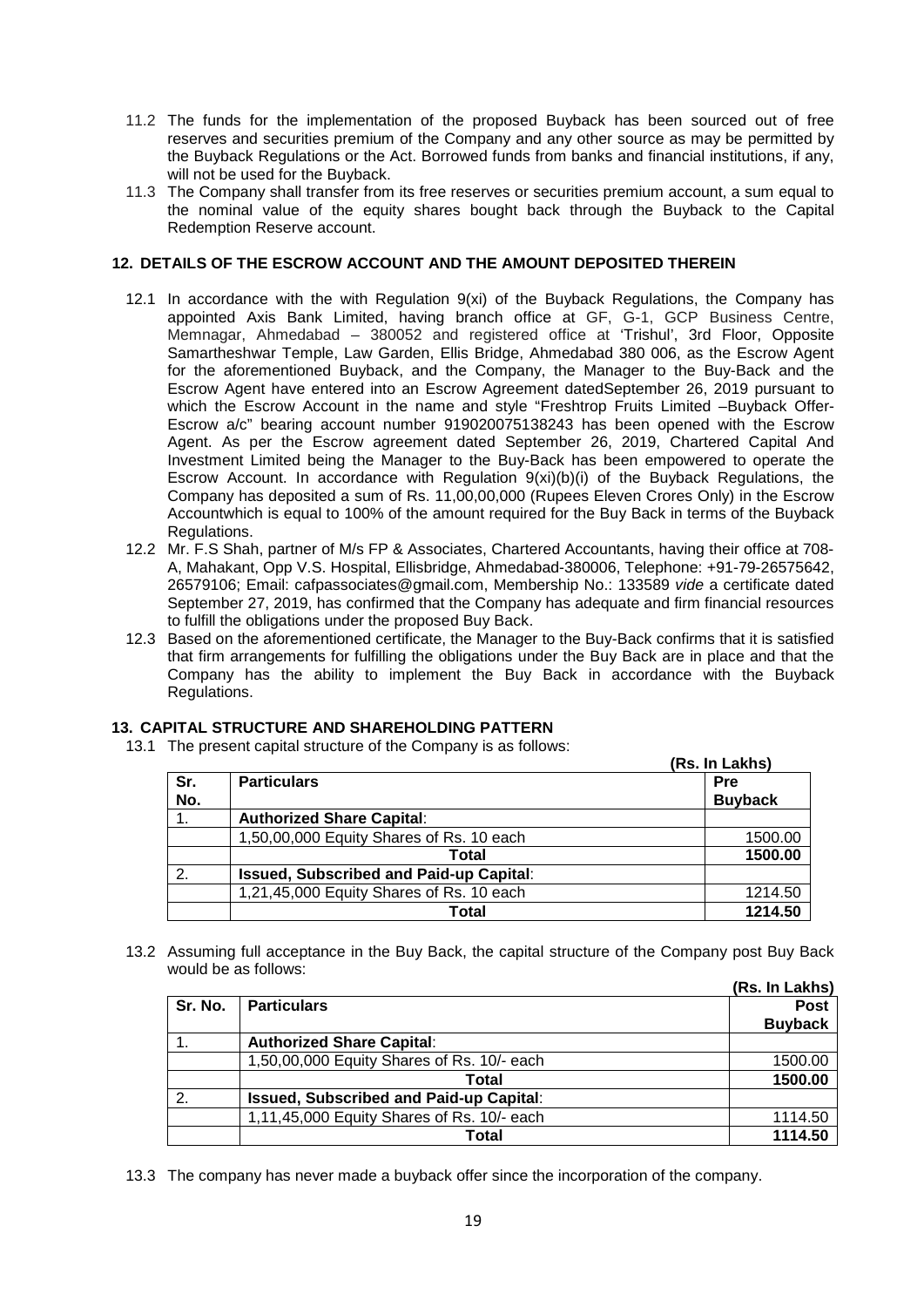- 13.4 There are no partly paid up equity shares or calls in arrears or any preference shares or any outstanding instruments convertible into shares.
- 13.5 The Company shall not issue any Equity Shares or other specified securities, including by way of a bonus issue, till the date of expiry of the Buy-back Period.
- 13.6 There is no pending scheme of amalgamation or compromise or arrangement pursuant to any provisions of the Companies Act.
- 13.7 There are no locked-in Equity Shares.
- 13.8 The shareholding pattern of the Company pre Buyback as on record datei.e. Friday, October 11, 2019 and the post Buyback shareholding pattern assuming full acceptance, is as follows:

| <b>Category of Shareholder</b>                      | Pre Buyback <sup>®</sup>          |                               | Post Buyback* |                        |
|-----------------------------------------------------|-----------------------------------|-------------------------------|---------------|------------------------|
|                                                     | <b>Number</b><br>of $\frac{1}{6}$ | to                            | the Number    | of % to post           |
|                                                     | <b>Equity</b>                     | existing                      | <b>Equity</b> | <b>Buyback</b>         |
|                                                     | <b>Shares</b>                     | <b>Equity</b><br><b>Share</b> | <b>Shares</b> | Equity<br><b>Share</b> |
|                                                     |                                   | capital                       |               | capital                |
| acting<br>in.<br><b>Promoters</b><br>and<br>persons | 70,47,171                         | 58.03                         | 64,67,070     | 58.03                  |
| concert                                             |                                   |                               |               |                        |
| Investors (Including<br>Foreian<br>Non-             | 8,75,658                          | 7.21                          |               |                        |
| Resident Indians, FIIs, FPIs, Foreign               |                                   |                               |               |                        |
| Mutual Funds, Foreign Nationals)                    |                                   |                               |               |                        |
| Financial Institutions/Banks.<br>Mutual             | 0                                 | 0                             | 46,77,930     | 41.97                  |
| <b>Funds</b><br>Banks/<br>promoted<br>by            |                                   |                               |               |                        |
| Institutions                                        |                                   |                               |               |                        |
| <b>Others</b><br>(Public,<br>Bodies<br>Corporate,   | 42,22,171                         | 34.76                         |               |                        |
| etc.)                                               |                                   |                               |               |                        |
| Total                                               | 1,21,45,000                       | 100.00                        | 1,11,45,000   | 100.00                 |

<span id="page-19-0"></span>*\*Assuming response to the Buyback is to the extent of 100% (full acceptance) from all the Eligible Shareholders of the Equity Shares up to their Buyback Entitlement.* @ As on the record date i.e. October 11, 2019

- 13.9 Assuming response to the Buyback is to the extent of 100% (full acceptance) from all the Equity Shareholders upto their Buyback Entitlement, the aggregate shareholding of the Promoter and Promoter Group post the Buyback may be same to 58.03% from 58.03% prior to the Buyback.
- 13.10 The aggregate shareholding of the Promoter and Promoter Group of the Company as on the date of the Board Meeting at which the proposal for Buy-Back was approved, and the date of the general meeting at which special resolution was passed and as on the date of the Public Announcement, is as follows:

| Sr. No. | Name of Promoter and         | <b>No. of Equity Shares</b> |       |  |
|---------|------------------------------|-----------------------------|-------|--|
|         | <b>Promoter Group Entity</b> |                             |       |  |
|         | Ashok Vishindas Motiani      | 17,42,389                   | 14.35 |  |
| 2       | Nanita Ashok Motiani         | 9,62,895                    | 7.93  |  |
| 3       | Mayank Ramesh Tandon         | 4,95,400                    | 4.08  |  |
| 4       | Priyanka Tandon              | 6,53,740                    | 5.38  |  |
| 5       | Dipti Ashok Motiani          | 8,24,734                    | 6.79  |  |
| 6       | Freshcap Foodstuff LLP       | 23,68,013                   | 19.50 |  |
|         | Total                        | 70,47,171                   | 58.03 |  |

## **14. BRIEF INFORMATION OF THE COMPANY**

#### 14.1 **History of the Company**

- a. The Company was incorporated in the name of Freshtrop Fruits Private Limited on September 30, 1992 in the Registrar of Companies, Gujarat, Dadra& Nagar Haveli. Thereafter a fresh certificate of incorporation consequent upon change of name on conversion of the company to public limited company in the name of the "Freshtrop Fruits Limited" was granted by ROC on September 22, 1994.
- b. The company is presently engaged in two business segments i.e. Fresh Fruits and Processed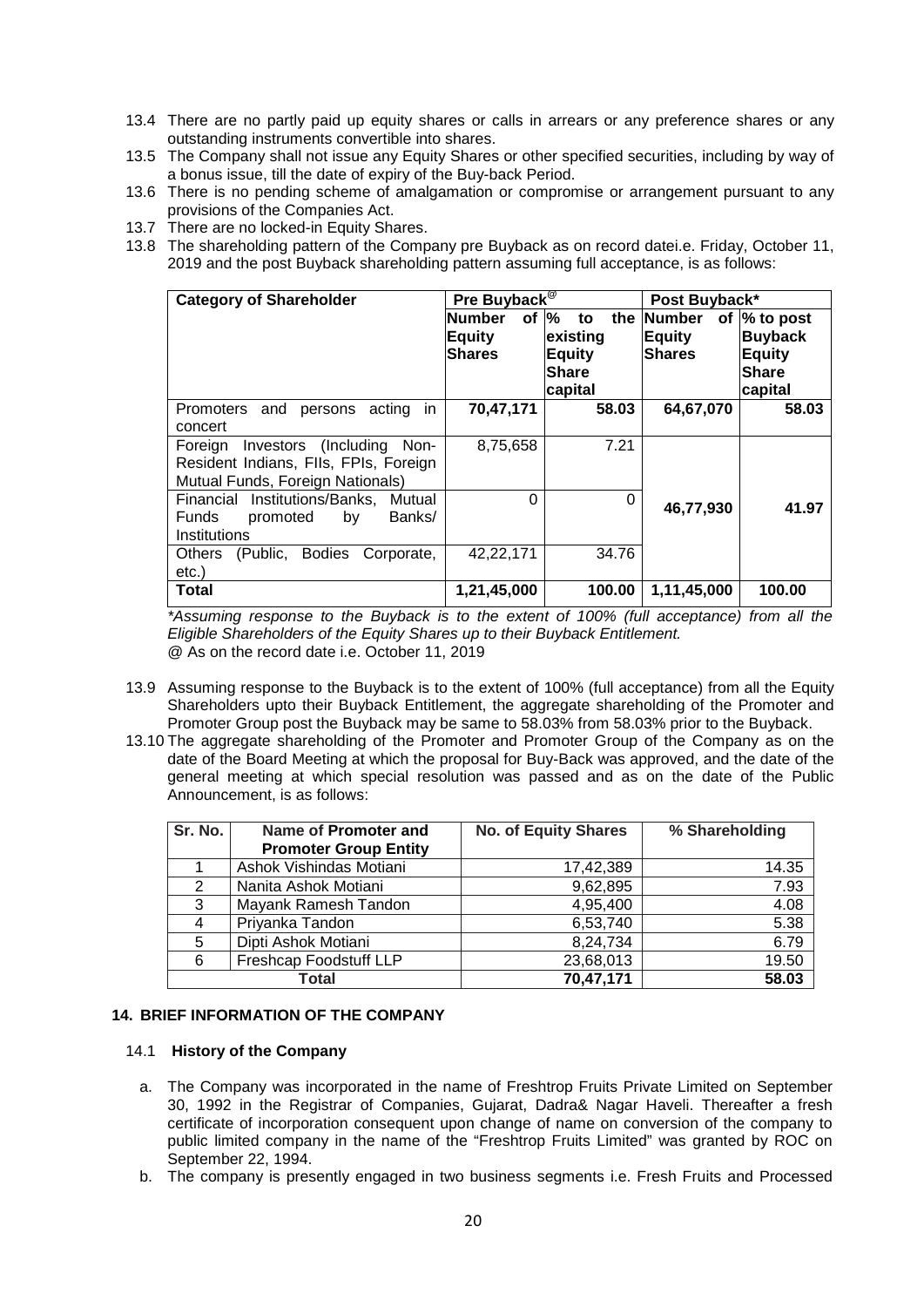Fruits and Vegetables.

**Fresh Fruits**: The Company's principal business which consists of fresh grapes, pomegranates and mangoes.

**Processed Fruits and Vegetables**: It consists of Mango pulp, Guava pulp, Pomegranate concentrate and Puree and cold processed juice.

- c. The registered office of the Company is situated at A-603, Sapath IV, Opp. Karnavati Club, S. G. Highway, Ahmedabad – 380 015.
- d. The equity shares of the Company were listed in the year 1995 on the BSE Limited (Code: 530077).

#### 14.2 **Growth of Business**

- a. For the financial years ended March 31, 2017, 2018 and 2019, the Company had total income of Rs.14,522.81 lacs, Rs.17,795.87 lacs andRs.17,605.02 lacs, respectively, and profit after tax of Rs.892.59 lacs, Rs.830.41lacs and Rs.1,374.40 lacs, respectively.
- b. For the quarter ended June 30, 2019 the Company had total income of Rs.7,653.07 lacs and profit after tax of Rs. 867.41lacs.

#### 14.3 **The details of changes in the share capital of the Company since incorporation as certified by the Company is as follows:**

| Date of<br><b>Allotment</b> | <b>Number</b><br>of Equity<br><b>Shares</b> | Face<br>Valu<br>e<br>(Rs.) | <b>Issu</b><br>e<br><b>Pric</b><br>e<br>(Rs.) | <b>Nature of</b><br>considerat<br>ion        | <b>Details</b>                                            | <b>Cumulativ</b><br>e Number<br>of Equity<br><b>Shares</b> | <b>Cumulative</b><br>paid-up<br>share<br>capital (Rs.) |
|-----------------------------|---------------------------------------------|----------------------------|-----------------------------------------------|----------------------------------------------|-----------------------------------------------------------|------------------------------------------------------------|--------------------------------------------------------|
| 02/10/1992                  | 20                                          | 100                        | 100                                           | Cash                                         | Subscription to<br>Memorandum                             | 20                                                         | 2000                                                   |
| 22/11/1992                  | 40                                          | 100                        | 100                                           | Cash                                         | <b>Further Allotment</b>                                  | 60                                                         | 6000                                                   |
| 30/01/1993                  | 52,000                                      | 100                        | 100                                           | Cash                                         | Further Allotment                                         | 52060                                                      | 5206000                                                |
| 30/09/1993                  | 40                                          | 100                        | 100                                           | Cash                                         | <b>Further Allotment</b>                                  | 52100                                                      | 5210000                                                |
| 23/09/1994                  |                                             |                            |                                               | into equity shares of face value Rs. 10 each | Equity Shares of face value Rs. 100 each were sub-divided | 521000                                                     | 5210000                                                |
| 12/11/1994                  | 208,400                                     | 10                         | <b>NA</b>                                     | <b>NA</b>                                    | Bonus (Ratio 2:5)                                         | 729,400                                                    | 72,94,000                                              |
| 12/11/1994                  | 524,000                                     | 10                         | 10                                            | Conversion<br>оf<br>unsecured<br>loan        | <b>Further Allotment</b>                                  | 1,253,400                                                  | 1,25,34,000                                            |
| 1994-95*                    | 1,218,400                                   | 10                         | 10                                            | Cash                                         | Allotted to<br>Promoters (IPO)                            | 2,471,800                                                  | 2,47,18,000                                            |
| 1994-95*                    | 2,050,700                                   | 10                         | 10                                            | Cash<br><b>Allotted to Public</b><br>(IPO)   |                                                           | 4,522,500                                                  | 4,52,25,000                                            |
| 28/03/2006                  | 250,000                                     | 10                         | 20                                            | Cash                                         | <b>Further Allotment</b>                                  | 4,772,500                                                  | 4,77,25,000                                            |
| 11/05/2006                  | 250,000                                     | 10                         | 20                                            | Cash                                         | <b>Further Allotment</b>                                  | 5,022,500                                                  | 5,02,25,000                                            |
| 10/01/2008                  | 5,022,500                                   | 10                         | <b>NA</b>                                     | <b>NA</b>                                    | Bonus (Ratio 1:1)                                         | 10,045,000                                                 | 10,04,50,000                                           |
| 29/01/2010                  | 500,000                                     | 10                         | 19.4                                          | Cash                                         | Further Allotment                                         | 10,545,000                                                 | 10,54,50,000                                           |
| 13/11/2010                  | 500,000                                     | 10                         | 19.4                                          | Cash                                         | <b>Further Allotment</b>                                  | 11,045,000                                                 | 11,04,50,000                                           |
| 13/02/2013                  | 600,000                                     | 10                         | 14                                            | Cash                                         | <b>Further Allotment</b>                                  | 11,645,000                                                 | 11,64,50,000                                           |
| 13/08/2013                  | 300,000                                     | 10                         | 14                                            | Cash                                         | <b>Further Allotment</b>                                  | 11,945,000                                                 | 11,94,50,000                                           |
| 08/02/2014                  | 200,000                                     | 10                         | 14                                            | Cash                                         | Further Allotment                                         | 12,145,000                                                 | 12,14,50,000                                           |

\*Exact dates not available with the company

#### 14.4 **The Details of the Board of Directors of the Company as on date of the Public Announcement are as follows:**

| Name, DIN and age | Designation | Date of     | Directorships in other |
|-------------------|-------------|-------------|------------------------|
|                   |             | Appointment | companies              |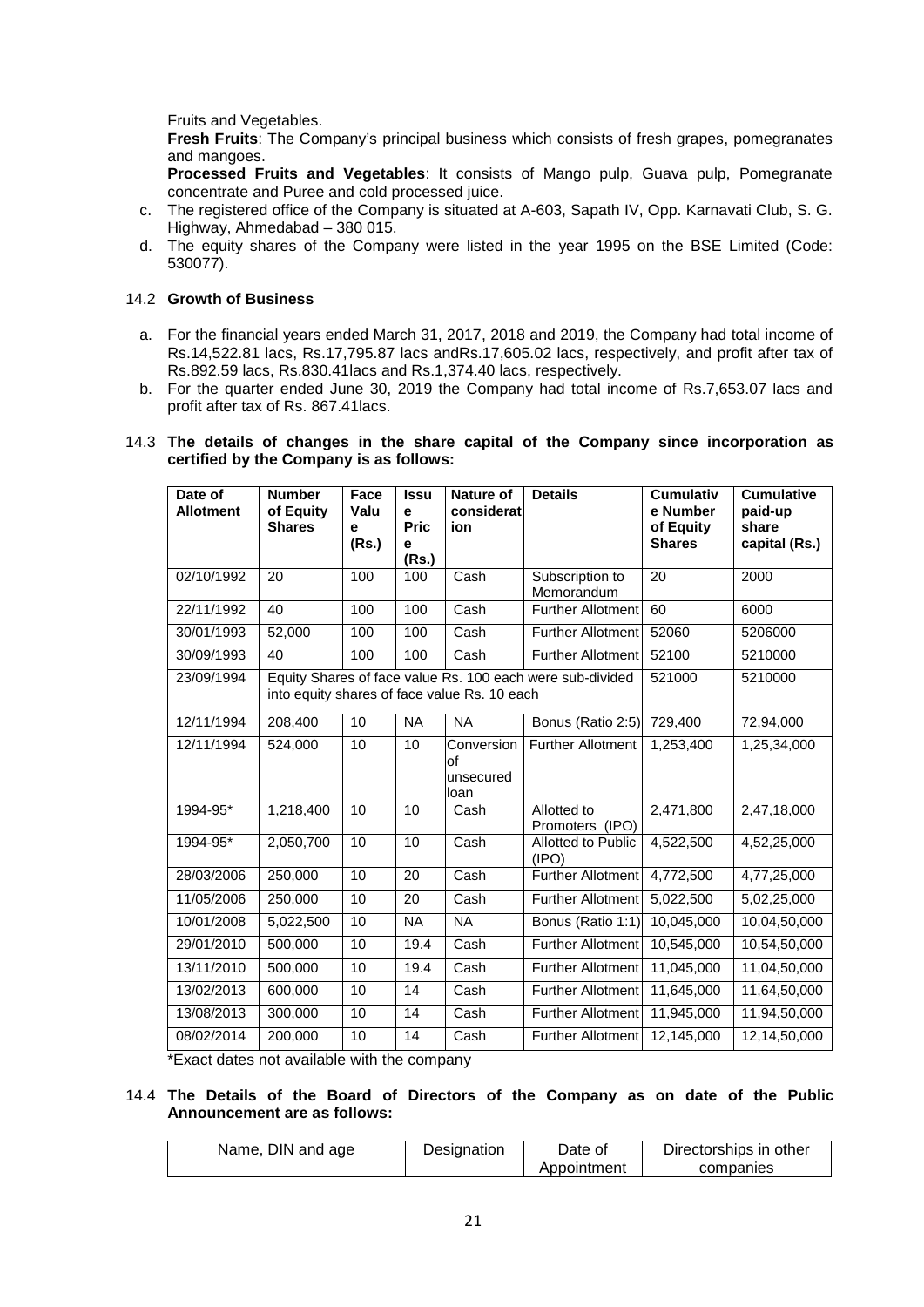| Mr. Ashok Vishindas Motiani<br>DIN: 00124470<br>Age: 70   | Chairman<br>&Managing<br><b>Director</b> | 30/09/1992 | 1) Freshfal Private<br>Limited<br>2) Freshcap Foodstuff<br>LLP.  |
|-----------------------------------------------------------|------------------------------------------|------------|------------------------------------------------------------------|
| Nanita Ashok Motiani<br>DIN: 00787809<br>Age: 66          | <b>Whole Time</b><br>Director            | 29/01/1997 | 1) Freshfal Private<br>Limited<br>2) Freshcap Foodstuff<br>I I P |
| Mr. Mayur Jashvantlal Shah<br>DIN: 00124633<br>Age: 60    | Independent<br>Director                  | 12/07/2003 | None                                                             |
| Mr. Dineshbhai Shankerlal Oza<br>DIN: 01307881<br>Age: 66 | Independent<br>Director                  | 14/11/2011 | None                                                             |
| Mr. Anil Sharma<br>DIN: 06688634<br>Age: 65               | Independent<br>Director                  | 13/08/2013 | 1) Fil Industries Limited                                        |

- 14.5 There are no changes in the Board of Directors during the last 3 years ending on the date of the Public Announcement.
- 14.6 The Buy Back will not result in any benefit to any Directors, Promoters and Promoter Group except to the extent of their intention to participate in the Buy Back Offer and the change in their shareholding as per the response received in the Buy Back Offer, as a result of the cancellation of Equity Shares which will lead to a reduced Equity Share capital post Buy Back.

#### **15. FINANCIAL INFORMATION ABOUT THE COMPANY:**

**15.1 The brief financial information of the Company as extracted from the un-audited standalone financial statements under Ind AS for the quarter ended June 30, 2019 and from audited financial statementsfor the last three years being March 31, 2019, March 31, 2018 and March 31, 2017is provided below:**

| (Rs. In Lacs) |  |
|---------------|--|
|---------------|--|

|              |                                                                                          | Quarter<br><b>Ended</b>    |                          | <b>Year Ended</b>        |                          |
|--------------|------------------------------------------------------------------------------------------|----------------------------|--------------------------|--------------------------|--------------------------|
|              | <b>Particulars</b>                                                                       | <b>June 30.</b><br>2019    | March 31,<br>2019        | March 31,<br>2018        | March 31,<br>2017        |
|              |                                                                                          | <b>Unaudited</b><br>Ind-AS | <b>Audited</b><br>Ind-AS | <b>Audited</b><br>Ind-AS | <b>Audited</b><br>Ind-AS |
| $\mathbf{I}$ | Total<br>(including<br>other<br>Income<br>income)                                        | 7653.07                    | 17605.02                 | 17795.87                 | 14522.81                 |
| $\mathbf{I}$ | Expenses<br>excluding<br>Total<br>Finance costs, Depreciation &<br>Amortization expenses | 6248.78                    | 15166.18                 | 15911.35                 | 12695.47                 |
| Ш            | <b>Finance Costs</b>                                                                     | 51.94                      | 131.65                   | 80.48                    | 73.67                    |
| IV           | Depreciation & Amortization                                                              | 133.37                     | 517.51                   | 416.10                   | 395.94                   |
| $\mathbf v$  | Profit/(loss) before tax<br>and<br>exceptional item                                      | 1218.98                    | 1789.68                  | 1387.94                  | 1357.73                  |
| VI           | <b>Exceptional items</b>                                                                 | 0.00                       | 0.00                     | 57.68                    | 0.00                     |
| VI           | Profit/(loss) before tax                                                                 | 1218.98                    | 1789.68                  | 1330.26                  | 1357.73                  |
| VII          | Provision<br>(including<br>for<br>tax<br>Deferred Tax)                                   | 351.56                     | 415.28                   | 499.85                   | 465.14                   |
| IX           | Profit/ (Loss) after tax                                                                 | 867.41                     | 1374.40                  | 830.41                   | 892.59                   |
| X            | Other<br>Comprehensive<br>Income/(loss) - net of Tax                                     | (11.03)                    | 179.06                   | (175.21)                 | 0.65                     |
| XI           | Total Comprehensive Income /<br>(Loss)                                                   | 856.39                     | 1553.47                  | 655.20                   | 893.24                   |
| XII          | <b>Equity Share Capital</b>                                                              | 1214.50                    | 1214.50                  | 1214.50                  | 1214.50                  |
| XIII         | Equity/Reserves<br>Other<br>&                                                            | 7297.47                    | 6428.51                  | 5047.89                  | 4216.01                  |
|              | Surplus*                                                                                 |                            |                          |                          |                          |
| <b>XIV</b>   | Net worth                                                                                | 8511.97                    | 7643.01                  | 6262.39                  | 5430.51                  |
| XV           | Total debt                                                                               | 1843.51                    | 3872.35                  | 4148.07                  | 2608.83                  |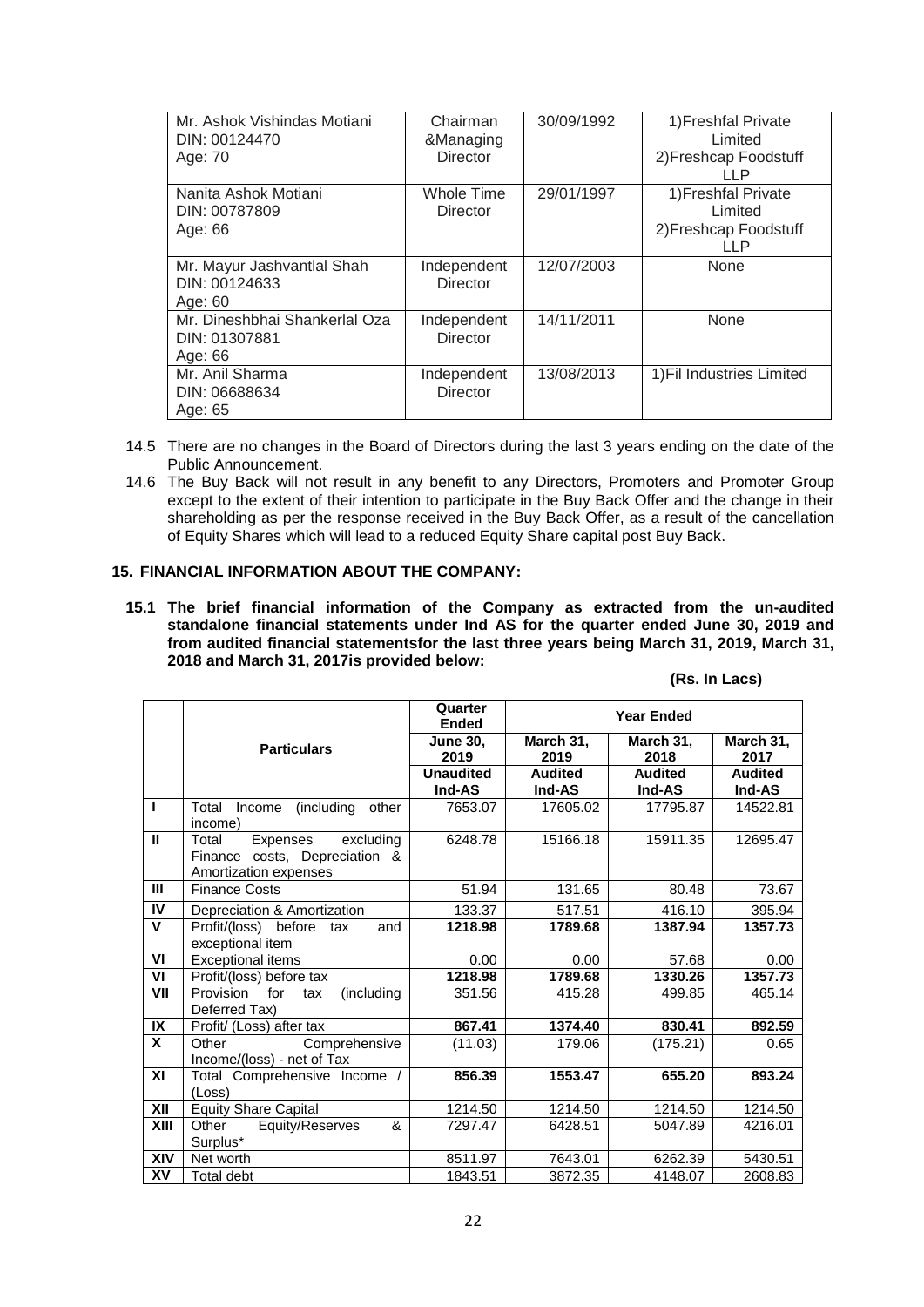#### **\*** Excluding Capital Reserve, and Cash Flow Hedge Reserve through OCI **Note:**

- a. The financial results for the three months ended June 30, 2019 and audited financial statements for years ended March 31, 2019, March 31, 2018, March 31, 2017 have been prepared in accordance with Ind-AS notified under Section 133 of the Companies Act, 2013 read with the Companies (Indian Accounting Standards) Rules, 2015 to the extent applicable ("Ind-AS Financial Statements").
- b. For the above purpose "Net Worth" means total shareholders' funds reduced by Capital Reserve, Cash Flow Hedge Reserve through OCI and miscellaneous expenditure not written off, as per the audited balance sheet, but does not include reserves created out of revaluation of assets, write-back of depreciation and amalgamation.
- c. Total income and Total expenses for the three months ended 30th June 2019 are as per published quarterly results (unaudited) prepared as per IND-AS.
- d. The term debt as used herein includes secured loans, working capital loans obtained by the company from the Banks, unsecured loan obtained by the company from the director and it does not include normal trade payables and other current liabilities etc. Total debt as at 30th June 2019 have been taken from unaudited books of account since this information is not required to be furnished in the unaudited financial results for the three Months ended 30th June 2019.
- e. The above information's are based on Audited Financial statements of Freshtrop Fruits Limited as at 31st March, 2019, 31st March, 2018, 31st March, 2017, unaudited financial statements of Freshtrop Fruits Limited as at 30th June 2019 certified by the Management of Freshtrop Fruits Limited and unaudited financial results for the three months ended June 2019.

|                |                         | <b>Quarter Ended</b> |                   | <b>Year Ended</b> |                   |
|----------------|-------------------------|----------------------|-------------------|-------------------|-------------------|
|                | <b>Particulars</b>      | June 30, 2019        | March 31,<br>2019 | March 31,<br>2018 | March 31,<br>2017 |
|                |                         | <b>Unaudited</b>     | <b>Audited</b>    | <b>Audited</b>    | <b>Audited</b>    |
|                | <b>Key Ratios</b>       |                      |                   |                   |                   |
| $\mathbf 1$    | Earnings/(Loss)<br>per  | 7.14                 | 11.32             | 6.84              | 7.35              |
|                | Share - Basic (Rs.)     | (Not Annualized)     |                   |                   |                   |
| $\overline{2}$ | Earnings/(Loss)<br>per  | 7.14                 | 11.32             | 6.84              | 7.35              |
|                | Share - Diluted (Rs.)   | (Not Annualized)     |                   |                   |                   |
| $\overline{3}$ | Book Value Per Share    | 70.09                | 62.93             | 51.56             | 44.71             |
|                | (Rs.)                   |                      |                   |                   |                   |
| $\overline{4}$ | on Net worth<br>Return  | 10.19%               | 17.98%            | 13.26%            | 16.44%            |
|                | (%)(excluding OCI)      | (Not Annualized)     |                   |                   |                   |
| 5              | Return on Net worth (%) | 10.06%               | 20.33%            | 10.46%            | 16.45%            |
|                | (including OCI)         | (Not Annualized)     |                   |                   |                   |
| 6              | Debt-Equity Ratio       | 0.22                 | 0.51              | 0.66              | 0.48              |
|                | Total Debt/ Net worth   |                      |                   |                   |                   |

## **Key Financial Ratios**

Note:

- 1 Earnings/(Loss) per share is calculated as profit after tax(before OCI items) for the relevant year/period divided by average number of equity shares outstanding during the year/period.
- 2 Book value per Share = Net Worth divided by average number of equity shares outstanding during the year/period.
- 3 Return on Networth = Profit/(Loss) after Tax/ Net Worth<br>4 Debt-Equity Ratio = Total Debt /Net Worth
- Debt-Equity Ratio = Total Debt /Net Worth

## **16. STOCK MARKET DATA**

- 16.1 The Equity Shares are currently listed and traded only on the BSE Limited.
- 16.2 The high, low and average market prices in preceding three financialyears and the monthly high, low and average market prices for the six months preceding the date of Public Announcement and the corresponding volumes on the BSE (only stock exchange where Company's shares are listed &traded) are as follows: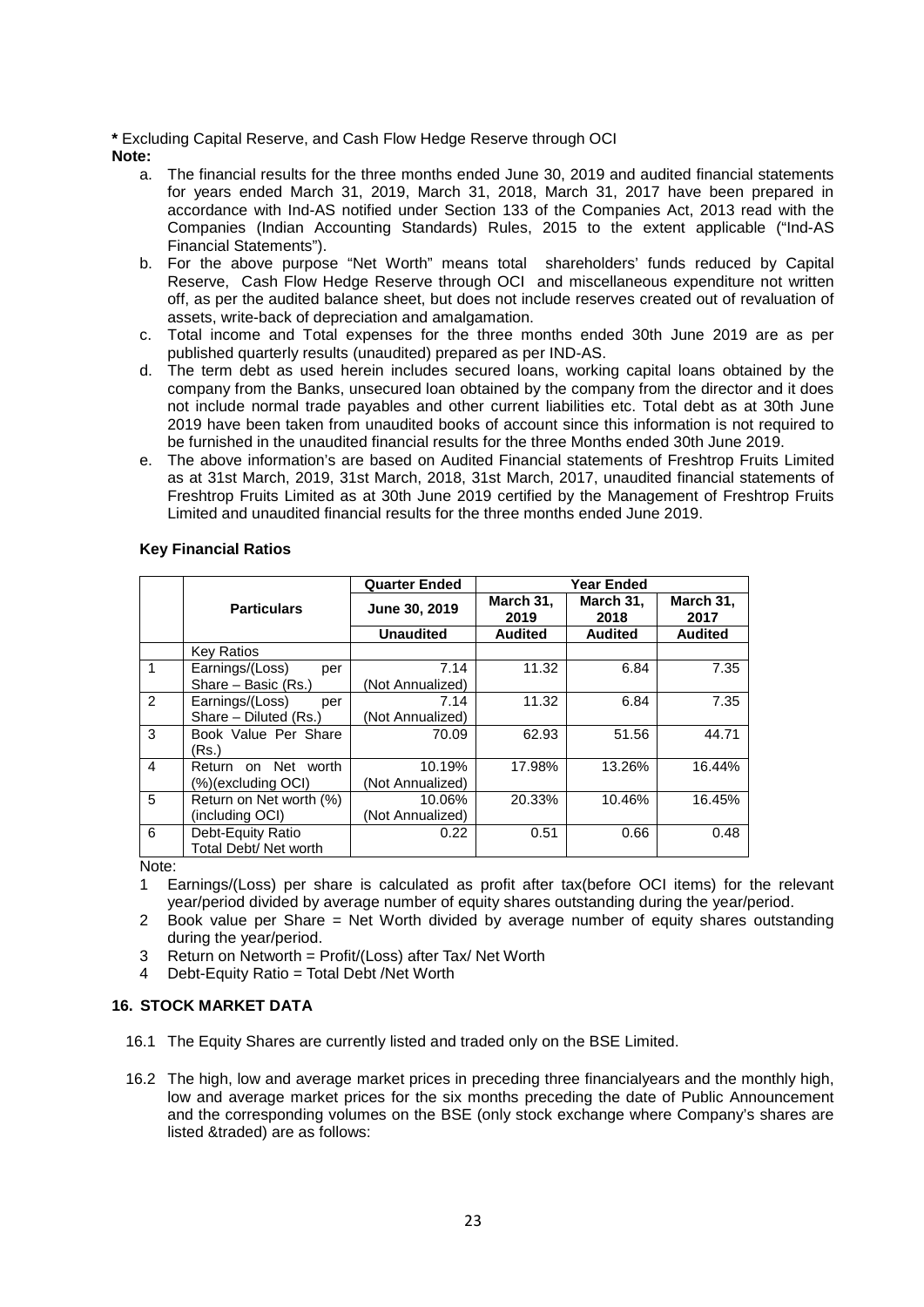| <b>Period</b> | <b>High</b><br><b>Price</b><br>(Rs) | <b>Date</b><br><b>of</b><br><b>High Price</b> | <b>Number</b><br>οf<br>shares<br>traded<br>that<br><b>on</b><br>date | Low<br><b>Price</b><br>(Rs) | <b>of</b><br>Date<br><b>Low Price</b> | <b>Number</b><br>of shares<br>traded on<br>that date | Average<br><b>Price</b><br>(Rs) | <b>Total</b><br><b>Volume</b><br><b>Traded</b><br>- in<br>the period<br>(No.<br>оf<br>shares) |
|---------------|-------------------------------------|-----------------------------------------------|----------------------------------------------------------------------|-----------------------------|---------------------------------------|------------------------------------------------------|---------------------------------|-----------------------------------------------------------------------------------------------|
|               | <b>PRECEDING 3 YEARS</b>            |                                               |                                                                      |                             |                                       |                                                      |                                 |                                                                                               |
| $2016 -$      | 128.00                              | October 27,                                   | 229158                                                               | 70.00                       | November                              | 34199                                                | 93.84                           | 4712707                                                                                       |
| 2017          |                                     | 2016                                          |                                                                      |                             | 21, 2016                              |                                                      |                                 |                                                                                               |
| 2017-         | 218.00                              | October 17                                    | 198958&                                                              | 85.00                       | June 6,                               | 40312                                                | 134.95                          | 9246968                                                                                       |
| 2018          |                                     | & 18, 2017                                    | 65180                                                                |                             | 2017                                  |                                                      |                                 |                                                                                               |
| 2018-         | 197.80                              | January 14,                                   | 91695                                                                | 91.95                       | <b>July 19,</b>                       | 13189                                                | 142.48                          | 5804943                                                                                       |
| 2019          |                                     | 2019                                          |                                                                      |                             | 2018                                  |                                                      |                                 |                                                                                               |
|               | <b>PRECEDING 6 MONTHS</b>           |                                               |                                                                      |                             |                                       |                                                      |                                 |                                                                                               |
| March         | 176.80                              | March 11,                                     | 35910                                                                | 150.00                      | March                                 | 9460                                                 | 163.58                          | 438925                                                                                        |
| 2019          |                                     | 2019                                          |                                                                      |                             | 26& 27,                               | &23052                                               |                                 |                                                                                               |
|               |                                     |                                               |                                                                      |                             | 2019                                  |                                                      |                                 |                                                                                               |
| April         | 178.00                              | April 12,                                     | 99744                                                                | 150.30                      | April 1,                              | 8252                                                 | 160.88                          | 365304                                                                                        |
| 2019          |                                     | 2019                                          |                                                                      |                             | 2019                                  |                                                      |                                 |                                                                                               |
| May,          | 158.90                              | May 3,                                        | 9115                                                                 | 126.35                      | May 31,                               | 27216                                                | 142.32                          | 347286                                                                                        |
| 2019          |                                     | 2019                                          |                                                                      |                             | 2019                                  |                                                      |                                 |                                                                                               |
| June,         | 136.95                              | June 4,                                       | 27844                                                                | 106.70                      | June 19,                              | 12341                                                | 119.73                          | 131916                                                                                        |
| 2019          |                                     | 2019                                          |                                                                      |                             | 2019                                  |                                                      |                                 |                                                                                               |
| July          | 129.90                              | <b>July 19,</b>                               | 14277                                                                | 91.90                       | <b>July 30,</b>                       | 11019                                                | 112.48                          | 144576                                                                                        |
| 2019          |                                     | 2019                                          |                                                                      |                             | 2019                                  |                                                      |                                 |                                                                                               |
| August        | 117.40                              | August 22,                                    | 27431                                                                | 85.00                       | August 5,                             | 15478                                                | 96.85                           | 211112                                                                                        |
| 2019          |                                     | 2019                                          |                                                                      |                             | 2019                                  |                                                      |                                 |                                                                                               |

*Source: www.bseindia.com* 

*Note: High and Low price for the period are based on intraday prices and Average Price is based on average of daily closing price of the period.*

16.3 The Board, at its meeting held on August 23, 2019, approved the proposal for the Buyback at a price of Rs. 110 per share and the intimation was sent to BSE on the same day. The closing market price of the Equity Shares on BSE as on August 26, 2019, being the working day after the day of Board approving the proposal for Buyback, was Rs. 92.75.

# **17. DETAILS OF THE STATUTORY APPROVALS**

- 17.1 The Buyback is subject to approvals, if any, required under the provisions of the Companies Act, the Buyback Regulations, SEBI, and applicable rules and regulations as specified by RBI under FEMA (Foreign Exchange Management Act, 1999, as amended) and/ or such other applicable rules and regulations for the time being in force. As on date, there are no other statutory or regulatory approvals required to implement the Buyback other than those indicated above.
- 17.2 The Board at its meeting held on August 23, 2019 approved the proposal for the Buyback, which was approved by the members in the Annual General Meeting held on September 26, 2019.
- 17.3 Buyback from Non-Resident Shareholders will be subject to approvals, if any, of the appropriate authorities as applicable. Non-Resident Indians **("NRI")** and erstwhile Overseas Corporate Bodies **("OCB")** must obtain all approvals required, if any, to tender the Equity Shares held by them in this Buyback (including without limitation the approval from the RBI). It is the obligation of such non-resident shareholders, NRI, OCB shareholders, to obtain such approvals and submit such approvals along with the tender form, so as to enable them to tender equity shares in the buyback and for the Company to purchase such Equity Shares, tendered. The Company will have the right to make payment to the Eligible Shareholders in respect of whom no prior RBI approval is required and not accept Equity Shares from the Eligible Shareholders in respect of whom prior RBI approval is required in the event copies of such approvals are not submitted.
- 17.4 If any statutory or regulatory approvals become applicable subsequently, the Buyback will be subject to such statutory or regulatory approvals. In the event that the receipt of any statutory/ regulatory approvals are delayed, changes to the proposed timetable of the Buyback, if any, shall be intimated to BSE and SEBI.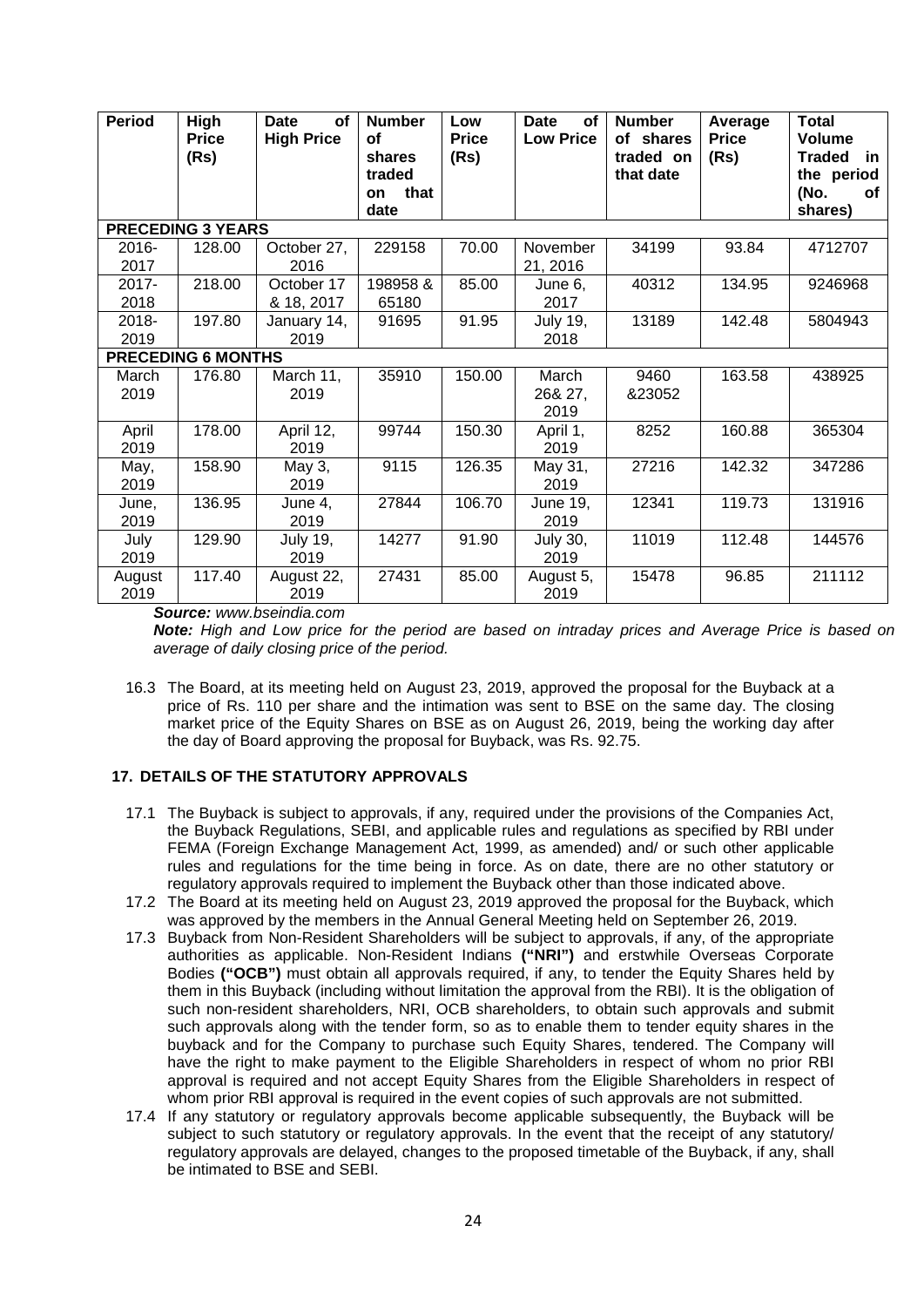#### **18. DETAILS OF THE REGISTRAR TO THE BUY BACK**

Eligible Shareholders who wish to tender their Equity Shares are requested to submit their Form(s) and all requisite documents along with TRS generated by the exchange bidding system either by registered post / courier to the Registrar to the Buy-Back, super scribing the envelope as **"Freshtrop Fruits Limited Buy-Back Offer 2019"**, or hand deliver the same to the office of the Registrar at the below mentioned address, so that the same are received not later than 2 (two) working days from the Buy-Back Closing Date i.e. Friday, December 6, 2019(by 5.00 p.m.).

| <b>Bigshare Services Private Limited</b>                                                         |
|--------------------------------------------------------------------------------------------------|
| Bigshare Services Pvt. Ltd.   1 <sup>st</sup> Floor, Bharat Tin Works Building, OppVasant Oasis, |
| Makwana Road, Marol, Andheri (E), Mumbai - 400059                                                |
| Contact person: Mr. ArvindTandel; Tel: +91-22- 6263 8200;                                        |
| Fax: +91-22- 6263 8280, Email:                                                                   |
| buybackoffer@bighsareonline.com                                                                  |
| Website:www.bigshareonline.com,                                                                  |
| SEBI Registration Number: INR000001385                                                           |
| <b>CIN: U99999MH1994PTC076534</b>                                                                |

**PLEASE NOTE THAT IT IS NOT MANDATORY FOR ELIGIBLE SHAREHOLDERS HOLDING AND TENDERING EQUITY SHARES IN DEMAT FORM TO SUBMIT THE TENDER FORM AND THE TRS.** 

**TENDER FORM, TRS AND OTHER RELEVANT DOCUMENTS SHOULD NOT BE SENT TO THE COMPANY OR TO THE MANAGER TO THE BUY-BACK.** 

**ELIGIBLE SHAREHOLDERS ARE ADVISED TO ENSURE THAT THE TENDER FORM, TRS AND OTHER RELEVANT DOCUMENTS ARE COMPLETE IN ALL RESPECTS; OTHERWISE THE SAME ARE LIABLE TO BE REJECTED.**

#### **19. PROCESS AND METHODOLOGY FOR THE BUY BACK**

- 19.1. The Company proposes to Buy-Back upto10,00,000 (Ten Lacs Only) fully paid-up Equity Shares from the Eligible Shareholders as on the Record Date, on a proportionate basis, through Tender Offer at a price of Rs.110(Rupees One Hundred and Ten Only) per Equity Share, payable in cash for a total consideration not exceeding Rs.11,00,00,000 (Rupees Eleven Crores only) (excluding any expenses incurred or to be incurred for the Buyback like filing fee payable to SEBI, advisors'/legal fees, public announcement publication expenses, printing and dispatch expenses, other transaction costs viz. brokerage, applicable taxes such as securities transaction tax, GST, stamp duty, other incidental and related expenses, etc.), constituting 14.47% of the aggregate fully paid-up Equity Share capital and free reserves, as per the latest audited financial statements of the Company for the financial year ended March 31, 2019. The maximum number of Equity Shares proposed to be bought back represents 8.23% of the total number of Equity Shares in the total paid‐up Equity Share capital of the Company, as on March 31, 2019. The Buy-Back is in accordance with the provisions of Article 73 of the Articles of Association of the Company, Sections 68, 69, 70 and 110 of the Companies Act, 2013 as amended and in compliance with the Buyback Regulations. The Equity Shareholders approved the Buy-Back in its AGM held on September 26, 2019. The Buy-Back is subject to such other approvals, permissions and exemptions as may be required, from time to time from statutory authorities and / or regulatory authorities, including but not limited to SEBI and BSE. The Buy-Back Size does not exceed 25% of the fully paid-up Equity Share capital and free reserves as per the latest audited financial statements of the Company for the year ended March 31, 2019. The Company expresses no opinion as to whether Eligible Shareholders should participate in the Buy-Back and accordingly, Eligible Shareholders are advised to consult their own advisors to consider participation in the Buy-Back.
- 19.2. The aggregate shareholding of the Promoter as at the date of the Public Announcement is 70,47,171 Equity Shares which represents 58.03% of the total subscribed and paid-up equity share capital of the Company as on the date of Public Announcement. All the persons belonging to the Promoter and Promoter Group of the Company, have vide their letters dated August 23,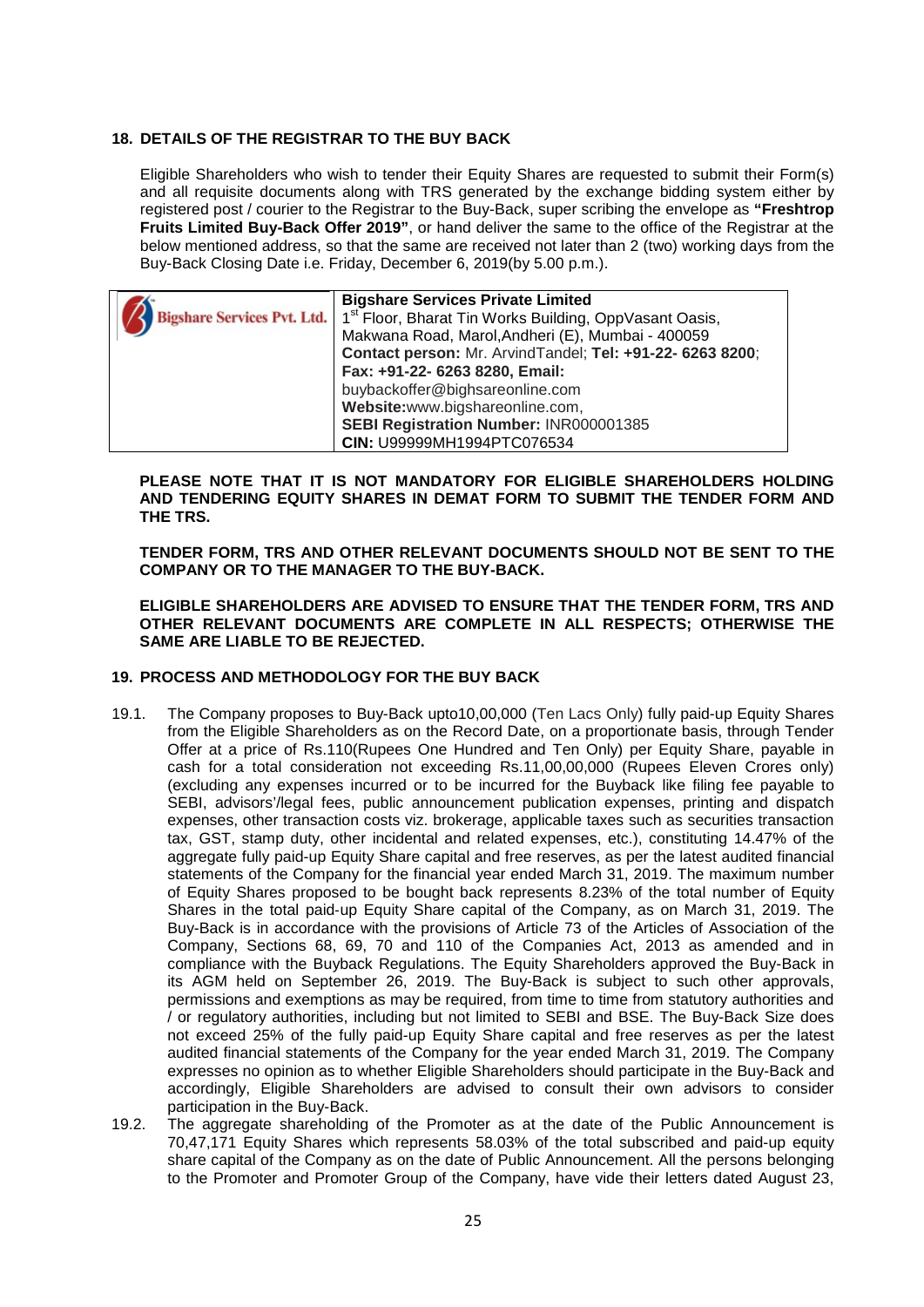2019, expressed their intention to tender their Equity Shares in the Buy-Back up to maximum of such number of Shares which is equal to their respective Entitlement under the Buy-Backand may also tender additional number of shares.

- 19.3. Assuming response to the Buy-Back is to the extent of 100% (full Acceptance) from all the Eligible Shareholders upto their Buy-Back Entitlement, the post Buy-Back shareholding of the Promoter of the Company will be same from 58.03% as on the date of the Public Announcement to 58.03 % of the post Buy-Back Equity Share capital.
- 19.4. **Record Date and Ratio of Buy-Back as per the Buy-Back Entitlement in each Category;**
- 19.4.1. As required under the Buyback Regulations, the Company has announced Friday, October 11, 2019, as theRecord Date for the purpose of determining the Buy-Back Entitlement and the names of the Eligible Shareholders, who are eligible to participate in the Buyback Offer.
- 19.4.2. The Equity Shares proposed to be bought back as a part of this Buy-Back are divided into two categories:
	- i. Reserved category for Small Shareholders ("**Reserved Category**"); and
	- ii. General Category for all Eligible Shareholders other than Small Shareholders ("**General Category**")
- 19.4.3. As defined in the Buyback Regulations, a ("Small Shareholder") means a shareholder, who holds Equity Shares having market value, on the basis of closing price of the shares on the recognized stock exchanges with the highest trading volume in respect of such Equity Shares, as on the Record Date, is not more than Rs. 2,00,000/- (Rupees Two Lakhs only). As on Record Date, the volume of Equity Shares traded on BSE was 1,254 Equity Shares and the closing price was Rs. 97.30 and hence all Eligible Shareholders holding not more than 2,055 Equity Shares as on the Record Date are classified as 'Small Shareholders' for the purpose of the Buy-Back Offer.
- 19.4.4. Based on the above definition, there are 6,354 Small Shareholders in the Company with an aggregate shareholding of 17,97,473 Equity Shares as on the Record Date, which constitutes 14.80% of the outstanding number of Equity Shares of the Company as on Record Date and 179.75% of the maximum number of Equity Shares which the Company proposes to Buy-Back as a part of this Buy-Back.
- 19.4.5. In compliance with Regulation 6 of the Buyback Regulations, the reservation for the Small Shareholders, will be higher of:
	- (i) Fifteen percent of the number of Equity Shares which the Company proposes to Buy-Back i.e., 15% of 10,00,000 (Ten Lacs only) Equity Shares which works out to 1,50,000 (One LacFifty Thousand) Equity Shares; or
	- (ii) The number of Equity Shares entitled as per their shareholding as on Record Date i.e., (17,97,473 i.e. total number of Shares held by Small Shareholders] / 1,21,45,000) x 10,00,000 which works out to be 1,48,001 Equity Shares.

All the outstanding Equity Shares have been used for computing the Buy-Back Entitlement of Small Shareholders.

Based on the above and in accordance with Regulation 6 of the Buyback Regulations, 1,50,000 Equity Shares have been reserved for Small Shareholders. Accordingly, General Category shall consist of 8,50,000 Equity Shares.

19.4.6. In order to ensure that the same Eligible Shareholder with multiple demat accounts / folios do not receive higher Entitlement under Small Shareholder category, the Equity Shares held by such Eligible Shareholder with a common Permanent Account Number ("PAN") shall be clubbed together for determining the category (Small Shareholder or General) and Entitlement under the Buy-Back. In case of joint shareholding, the Equity Shares held in cases where the sequence of PANs of the joint Equity Shareholders is identical shall be clubbed together. In case of Eligible Shareholders holding physical Shares where sequence of PAN is identical and where the PANs of all joint Shareholders are not available, the Registrar will check the sequence of the names of the joint Equity Shareholders and club together the Equity Shares held in such cases where the sequence of the PANs and the name of the joint Shareholders are identical. The shareholding of institutional investors like mutual funds, insurance companies, FIIs / FPIs etc. with common PAN shall not be clubbed together for determining their Entitlement and will be considered separately, where these Equity Shares are held for different schemes / sub-accounts and have different demat account nomenclature based on information prepared by the Registrar as per the shareholder records received from the Depositories. Further, the Equity Shares held under the category of 'clearing members' or 'corporate body margin account' or 'corporate body-broker' as per the beneficial position data as on the Record Date with common PAN are not proposed to be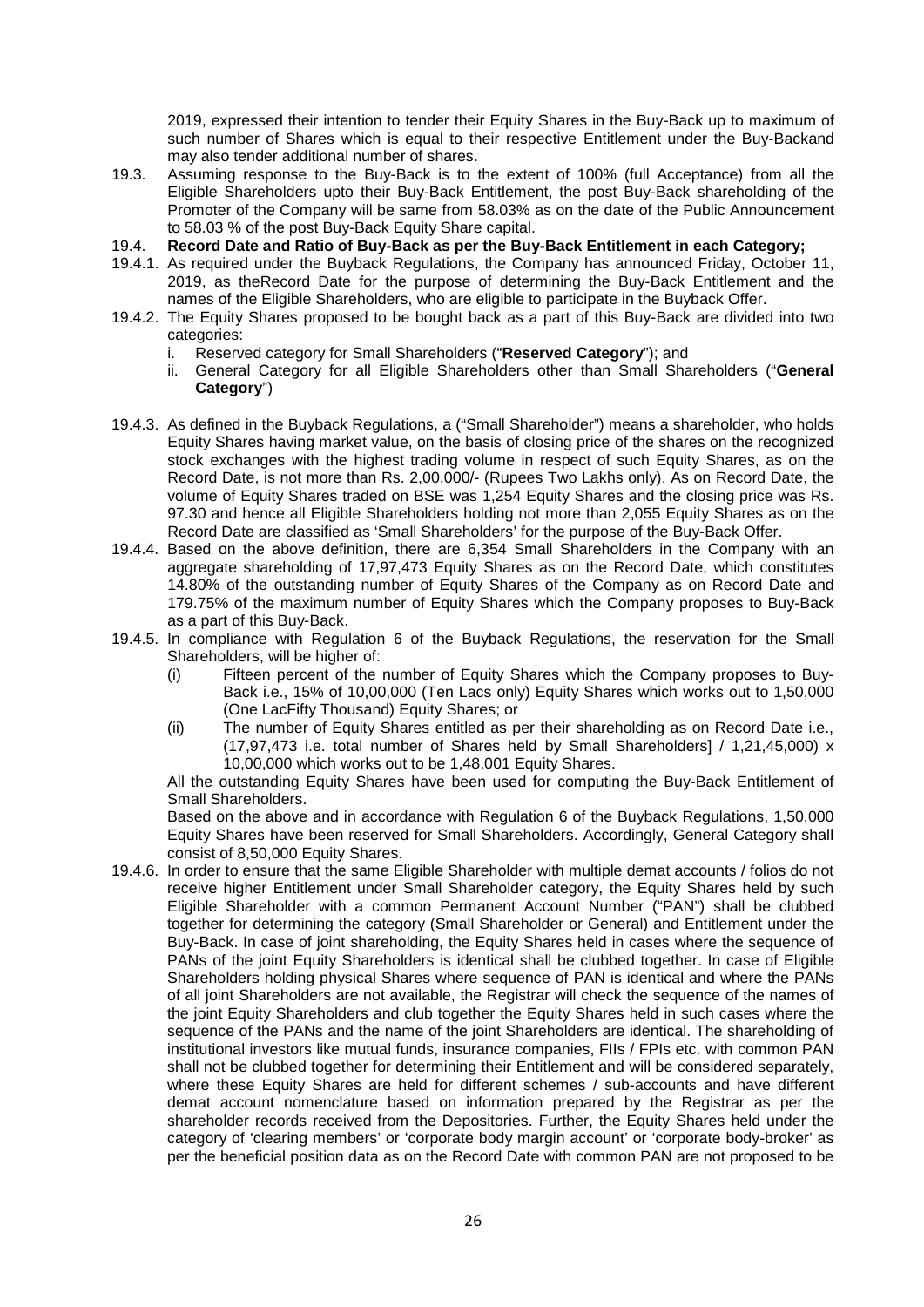clubbed together for determining their Entitlement and will be considered separately, where these Equity Shares are assumed to be held on behalf of clients.

19.4.7. Based on the above Buy-Back Entitlements, the Ratio of Buy-Back for both categories is decided as below:

| <b>Category of Shareholders</b>          | <b>Ratio of Buy-Back</b>                                                                  |  |
|------------------------------------------|-------------------------------------------------------------------------------------------|--|
| Reserved category for Small Shareholders | 57 Equity Shares out of every 670 fully paid-up                                           |  |
|                                          | Equity Shares held on the Record Date                                                     |  |
|                                          | General category for all other Eligible   12 Equity Shares out of every 146 fully paid-up |  |
| Shareholders                             | Equity Shares held on the Record Date                                                     |  |

#### **19.4.8. Fractional Entitlements:**

If the Buy-Back Entitlement, after applying the above mentioned ratios to the Equity Shares held on Record Date, is not a round number (i.e. not in the multiple of 1 (One) Equity Share), then the fractional entitlement shall be ignored for computation of Buy-Back Entitlement to tender Equity Shares in the Buy-Back for both categories of Eligible Shareholders.

On account of ignoring the fractional entitlement, those Small Shareholders who hold 11 or less Equity Share as on Record Date will be dispatched a Tender Form with zero entitlement. Such Small Shareholders are entitled to tender Additional Equity Shares as part of the Buy-Back Offer and will be given preference in the Acceptance of 1 (One) Equity Share, if such Small Shareholders have tendered Additional Equity Shares. The Company shall make best efforts subject to Buyback Regulations in accepting Equity Shares tendered by such Eligible Shareholders to the extent possible and permissible.

#### 19.4.9. **Basis of Acceptance of Equity Shares validly tendered in the Reserved Category for Small Shareholders:**

Subject to the provisions contained in the Letter of Offer, the Company will accept the Equity Shares tendered in the Buy-Back by the Small Shareholders in the Reserved Category in the following order of priority:

- (a) Full Acceptance (i.e. 100%) of Equity Shares from Small Shareholders in the Reserved Category who have validly tendered their Equity Shares, to the extent of their Buy-Back Entitlement, or the number of Shares tendered by them, whichever is less.
- (b) Post the Acceptance as described in the paragraph (a) above, in case, there are any Equity Shares left to be bought back from Small Shareholders in the Reserved Category, the Small Shareholders who were entitled to tender zero Equity Shares (on account of ignoring the fractional entitlement), and have tendered Additional Shares, shall be given preference and 1 (One) Equity Share each from the Additional Shares tendered by these Small Shareholders shall be bought back in the Reserved Category.
- (c) Post the Acceptance as described in paragraphs (a) and (b) above, in case, there are any validly tendered unaccepted Equity Shares in the Reserved Category Shares left to be bought back in Reserved Category, the Reserved Category Additional Shares shall be Accepted in a proportionate manner and the Acceptances shall be made in accordance with the Buyback Regulations, i.e. valid Acceptances per Eligible Shareholder shall be equal to the Reserved Category Additional Shares tendered by the Eligible Shareholder divided by the total Reserved Category Additional Shares and multiplied by the total number of Equity Shares remaining to be bought back in Reserved Category. For the purpose of this calculation, the Reserved Category Additional Shares taken into account for such Small Shareholders, from whom 1 (One) Equity Share has been Accepted in accordance with paragraph (b) above, shall be reduced by 1 (One).
- (d) Adjustment for fractional results in case of proportionate Acceptance, as described in paragraph (c), will be made as follows:
	- 1. For any Small Shareholder, if the number of Additional Shares to be Accepted, calculated on a proportionate basis is not in the multiple of 1 (One) and the fractional Acceptance is greater than or equal to 0.50 (point five zero), then the fraction would be rounded off to the next higher integer.
	- 2. For any Small Shareholder, if the number of Additional Shares to be Accepted, calculated on a proportionate basis is not in the multiple of 1 (One) and the fractional Acceptance is less than 0.50 (point five zero), then the fraction shall be ignored.
- 19.4.10. **Basis of Acceptance of Shares validly tendered in the General Category:**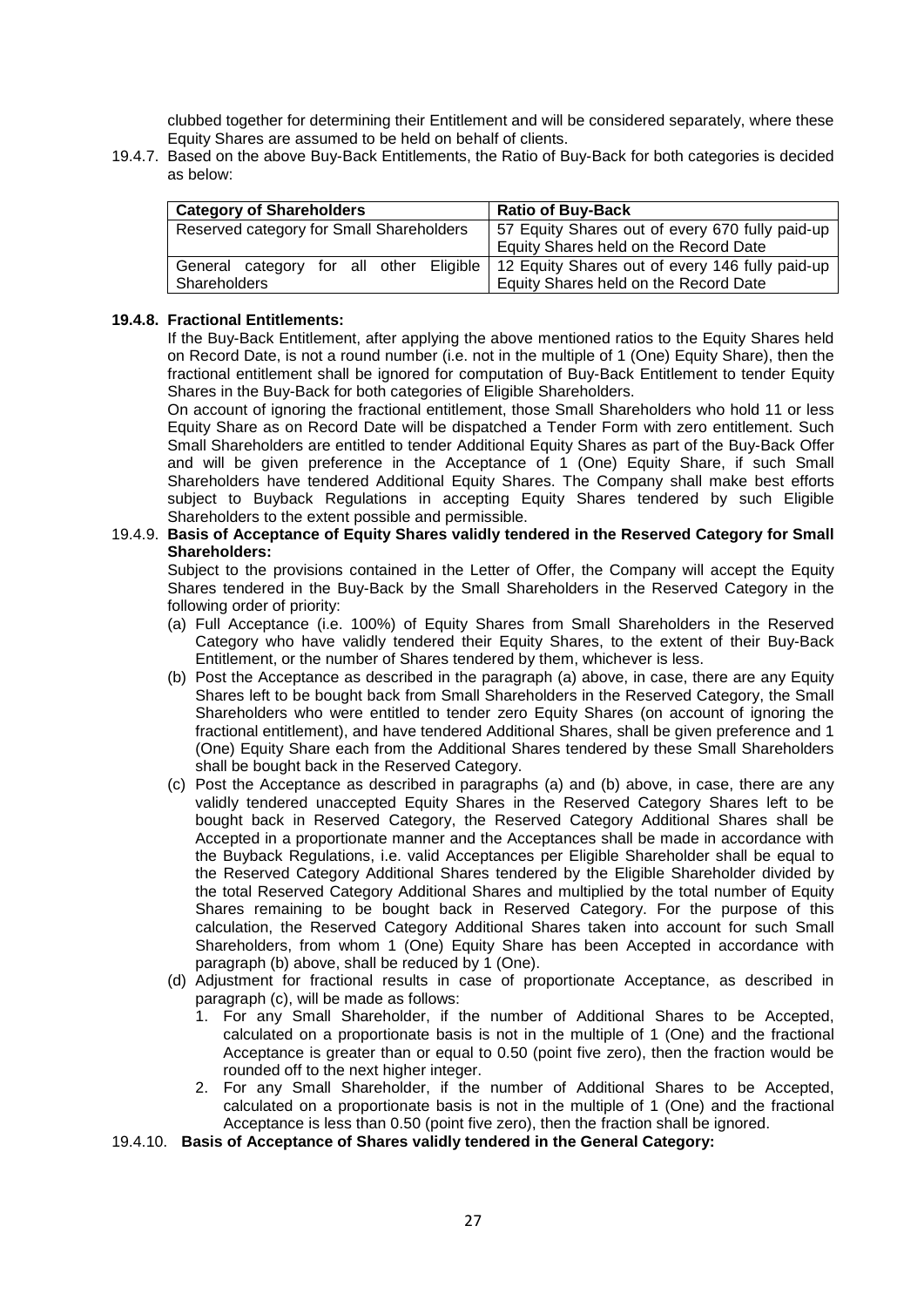Subject to the provisions contained in the Letter of Offer, the Company will accept the Equity Shares tendered in the Buy-Back by Eligible Shareholders (other than Small Shareholders) in the General Category in the following order of priority:

- (a) Full Acceptance (i.e., 100%) of the Equity Shares from Eligible Shareholders in the General Category who have validly tendered their Equity Shares, to the extent of their Buy-Back Entitlement, or the number of Equity Shares tendered by them, whichever is less.
- (b) Post the Acceptance as described in paragraph (a) above, in case there are any validly tendered unaccepted Equity Shares in the General Category ("General Category Additional Shares") and the Equity Shares left to be bought back in the General Category, the General Category Additional Shares shall be Accepted in a proportionate manner and the Acceptances shall be made in accordance with the Buyback Regulations, i.e. valid Acceptances per Eligible Shareholder shall be equal to the General Category Additional Shares validly tendered by the Eligible Shareholder divided by the total General Category Additional Shares and multiplied by the total number of Equity Shares remaining to be bought back in General Category.
- (c) Adjustment for fractional results in case of proportionate Acceptance as described in paragraph 19.4.10 (b) above, will be made as follows:
	- (i) For any Eligible Shareholder, if the number of Additional Equity Shares to be Accepted, calculated on a proportionate basis is not in the multiple of 1 (One) and the fractional Acceptance is greater than or equal to 0.50 (point five zero), then the fraction would be rounded off to the next higher integer.
	- (ii) For any Eligible Shareholder, if the number of Additional Equity Shares to be Accepted, calculated on a proportionate basis is not in the multiple of 1 (One) and the fractional Acceptance is less than 0.50 (point five zero), then the fraction shall be ignored.

## 19.4.11. **Basis of Acceptance of Equity Shares between Categories**

- (a) After Acceptances of tenders, as mentioned in paragraphs 19.4.9 and 19.4.10 above, there are any Equity Shares left to be bought back in 1 (One) category ("Partially Filled Category"), and there are unaccepted validly tendered Equity Shares ("Further Additional Shares") in the second category ("Over Tendered Category"), then the Further Additional Shares in the Over Tendered Category shall be Accepted in a proportionate manner i.e., valid Acceptances per Eligible Shareholder shall be equal to the Further Additional Shares validly tendered by the Eligible Shareholder in the Over Tendered Category divided by the total Further Additional Shares in the Over Tendered Category and multiplied by the total Equity Shares to be bought back in the Partially Filled Category.
- (b) If the Partially Filled Category is the General Category and the Over Tendered Category is the Reserved Category, then any Small Shareholder who has received a Tender Form with zero Buy-Back Entitlement and who has tendered Additional Shares shall be eligible for priority Acceptance of 1 (One) Equity Share before Acceptance in paragraph 19.4.11 (a) above out of the Equity Shares left to be bought back in the Partially Filled Category, provided no Acceptance could take place from such Eligible Shareholder in accordance with paragraph 19.4.9.
- (c) Adjustment for fraction results in case of proportionate Acceptance, as defined in paragraph 19.4.11 (a) above, will be made as follows:
	- For any Eligible Shareholder, if the number of Further Additional Shares to be Accepted, calculated on a proportionate basis is not in the multiple of 1 (One) and the fractional Acceptance is greater than or equal to 0.50 (point five zero), then the fraction would be rounded off to the next higher integer.
	- ii. For any Eligible Shareholder, if the number of Further Additional Shares to be Accepted, calculated on a proportionate basis is not in the multiple of 1 (One) and the fractional Acceptance is less than 0.50 (point five zero), then the fraction shall be ignored.
	- **iii.** In case of any practical issues, resulting out of rounding-off of Shares or otherwise, the Board or any person(s) authorized by the Board will have the authority to decide such final allocation with respect to such rounding-off or any excess of Equity Shares or any shortage of Equity Shares after allocation of Equity Shares as set out in the process described in 19.
- 19.4.12. For avoidance of doubt, it is clarified that the Equity Shares Accepted under the Buy-Back Offer from such Eligible Shareholder, in accordance with above clauses, shall be lower of the following:
	- (a) the number of Equity Shares tendered by the respective Eligible Shareholder; and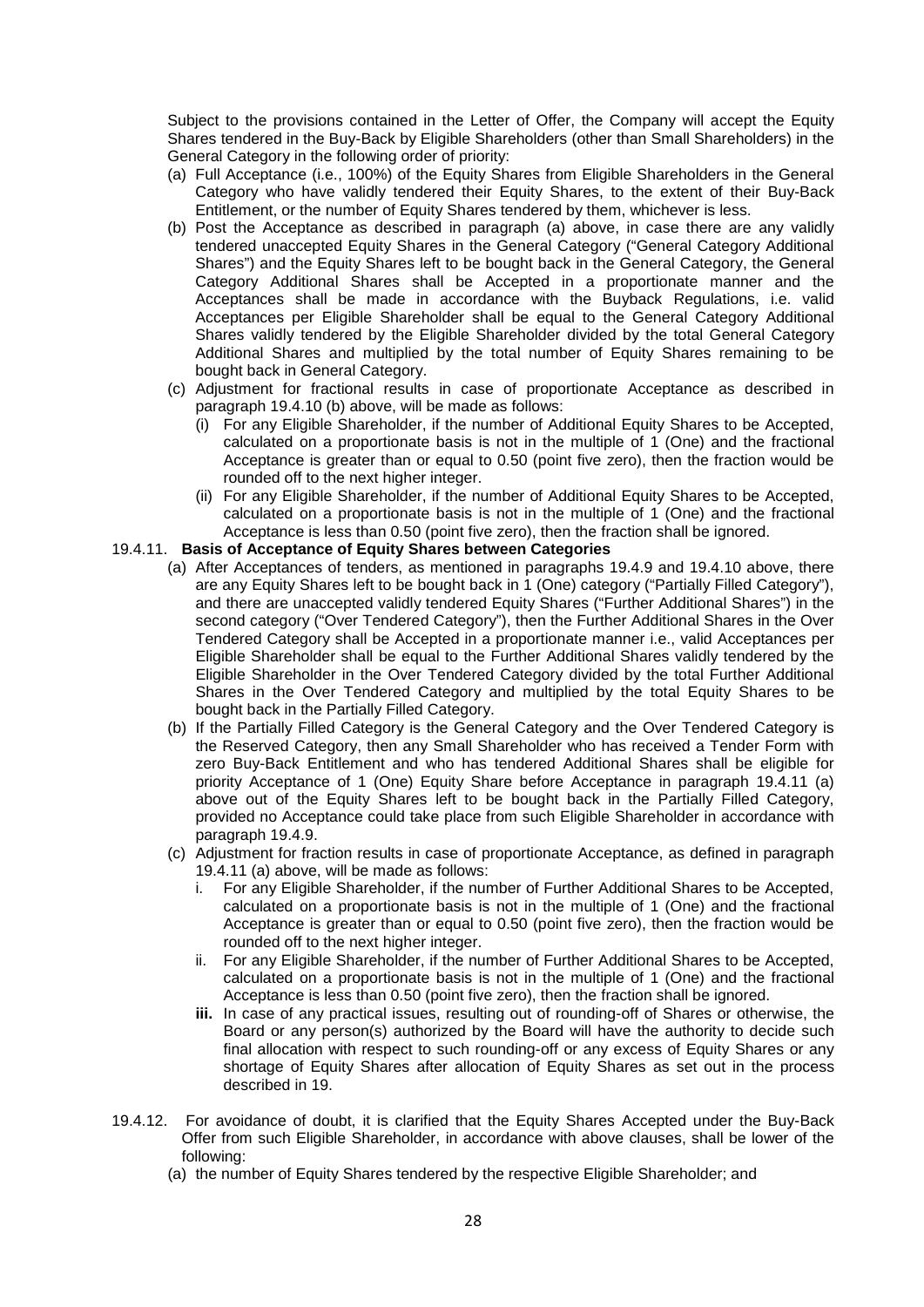(b) the number of Equity Shares held by respective Eligible Shareholder as on the Record Date.

19.4.13. For avoidance of doubt, it is further clarified that the Equity Shares tendered by any Eligible Shareholder over and above the number of Equity Shares held by such Eligible Shareholder as on the Record Date shall not be considered for the purpose of Acceptance in accordance with the above.

# **20. PROCEDURE FOR TENDER OFFER AND SETTLEMENT**

- The Buy-Back is open to all Eligible Shareholder holding Equity Shares of the Company either in demat or physical mode, as on the Record date, i.e. Friday, October 11, 2019. However, Eligible Shareholders holding Equity Shares in physical form are required to get their Equity Shares dematerialized before tendering their Equity Shares in the Buy-Back.
- 20.2. The Company proposes to effect the Buy-Back through Tender Offer, on a proportionate basis. The Letter of Offer and Tender Form, outlining the terms of the Buy-Back as well as the detailed disclosures as specified in the Buyback Regulations, will be mailed / dispatched to Eligible **Shareholder**

**Eligible Shareholders who have registered their email ids with the Depositories / the Company, shall be dispatched the Letter of Offer through electronic means. If Eligible Shareholders wish to obtain a physical copy of the Letter of Offer, they may send a request to the Company or Registrar at the address or email id mentioned at the cover page of this Letter of Offer. Eligible Shareholders who have not registered their email ids with the Depositories / the Company, shall be dispatched the Letter of Offer through physical mode by registered post / speed post / courier. In case of non-receipt of the Letter of Offer and the Tender Form, please follow the procedure mentioned in Paragraph 20.25.**

- 20.3. The Company will not accept any Equity Shares for Buy-Back which are under any restraint order of a Court for transfer / sale of such shares or where loss of share certificates has been notified to the Company and the duplicate share certificate have not been issued either due to such request being under process as per the provisions of law or otherwise. The Company shall also not accept the Equity Shares offered for Buy-Back where the title to such Equity Shares is under dispute or otherwise not clear. The Company shall accept all the Equity Shares validly tendered in the Buy-Back by Eligible Shareholders, on the basis of their Buy-Back Entitlement as on the Record Date.
- 20.4. The Company shall comply with Regulation 24(v) of the Buyback Regulations which states that the Company shall not buy-back the locked-in Equity Shares and non-transferable Equity Shares till the pendency of the lock-in or till the Equity Shares become transferable.
- 20.5. Eligible Shareholders will have to transfer the Equity Shares from the same demat account in which they were holding the Equity Shares as on the Record Date and in case of multiple demat accounts, Eligible Shareholders are required to tender the applications separately from each demat account. In case of any changes in the details of the demat account in which the Equity Shares were held as on Record Date, such Eligible Shareholders should provide sufficient proof of such changes made in demat account to the Registrar to the Buy-Back and such tendered Equity Shares may be Accepted subject to appropriate verification and validation by the Registrar to the Buy-Back.
- 20.6. The Company shall accept all the Equity Shares validly tendered for the Buy-Back by Eligible Shareholders, on the basis of their Buy-Back Entitlement as on the Record Date and also Additional Equity Shares if any tendered by Eligible Shareholders will be accepted as per paragraphs 19.4.9, 19.4.10 & 19.4.11 under Process and Methodology for the Buy-Back respectively.
- 20.7. As elaborated under paragraph 19.4 above, the Equity Shares proposed to be bought as a part of the Buy-Back is divided into two categories; (a) Reserved Category for Small Shareholders and (b) the General Category for other Eligible Shareholders and the Buy-Back Entitlement of an Eligible Shareholder in each category shall be calculated accordingly.
- 20.8. After accepting the Equity Shares tendered on the basis of Buy-Back Entitlement, Equity Shares left to be bought as a part of the Buy-Back, if any, in one category shall first be Accepted, in proportion to the Equity Shares tendered, over and above their Buy-Back Entitlement, by Eligible Shareholders in that category, and thereafter, from Eligible Shareholders who have tendered over and above their Buy-Back Entitlement, in other category.
- 20.9. Eligible Shareholders' participation in the Buy-Back is voluntary. Eligible Shareholders may choose to participate, in part or in full, and receive cash in lieu of the Equity Shares Accepted under the Buy-Back, or they may choose not to participate and enjoy a resultant increase in their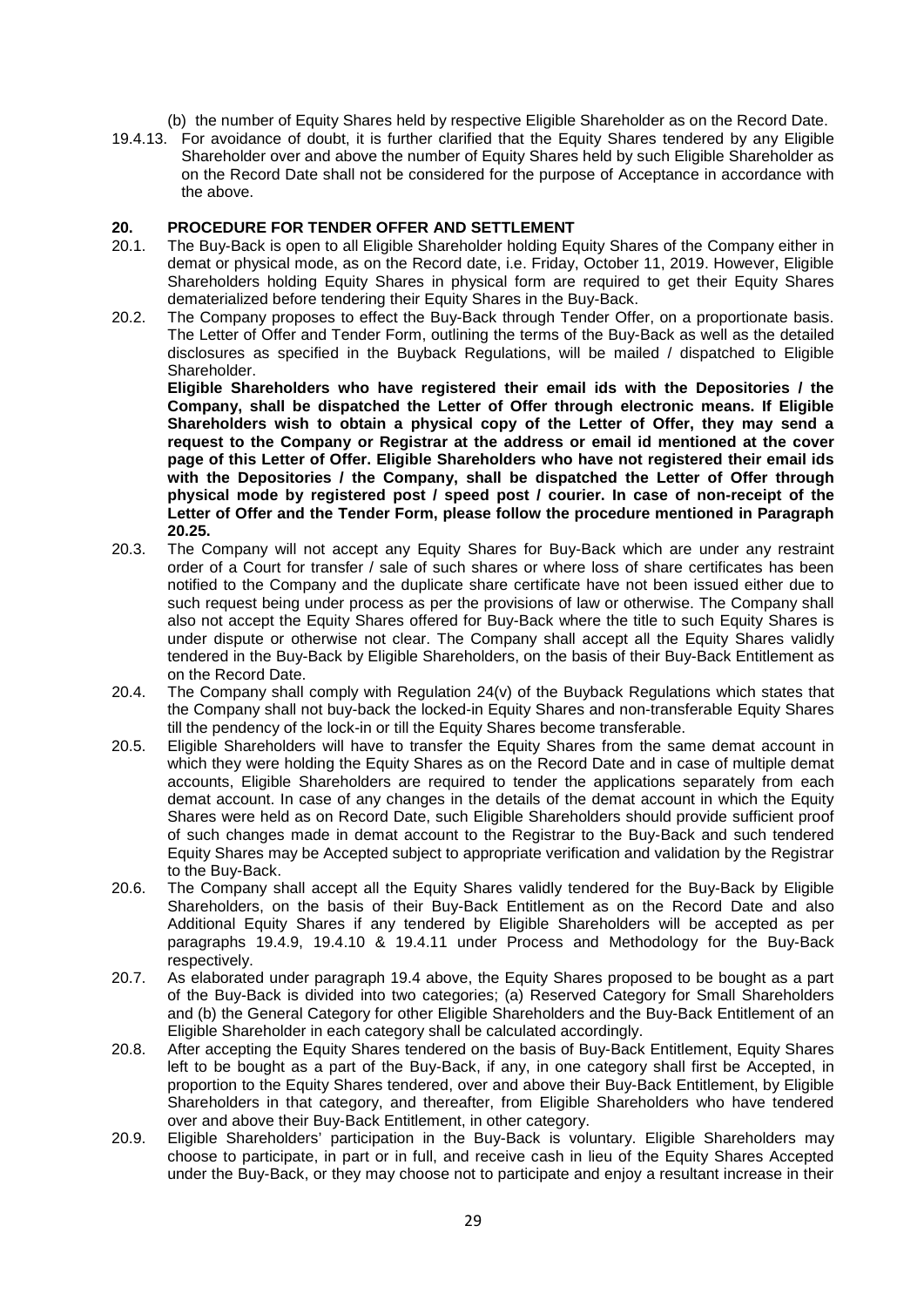percentage shareholding, after the completion of the Buy-Back, without any additional investment. Eligible Shareholders may also tender a part of their Buy-Back Entitlement. Eligible Shareholders also have the option of tendering Additional Equity Shares (over and above their Buy-Back Entitlement but not more than their shareholding as on Record Date) and participate in the shortfall created due to non-participation of some other Eligible Shareholders, if any. The Acceptance of any Equity Shares tendered in excess of the Buy-Back Entitlement by the Eligible Shareholder shall be in terms of procedure outlined herein.

- 20.10. The maximum tender under the Buy-Back by an Eligible Shareholder cannot exceed the number of Equity Shares held by such Eligible Shareholder as on the Record Date.
- 20.11. The Buy-Back shall be implemented using the "Mechanism for acquisition of shares through stock exchange" in accordance with SEBI Circulars and following the procedure prescribed in the Companies Act and the Buyback Regulations and as may be determined by the SEBI and on such terms and conditions as may be permitted by law from time to time.
- 20.12. For implementation of the Buy-Back, the Company has appointed Innovate Securities Private Limited as the registered broker to the Company (the "**Company's Broker**") to facilitate the process of tendering of Equity Shares through the stock exchange mechanism for the Buy-Back and through whom the purchases and settlements on account of the Buy-Back would be made by the Company. The contact details of the Company's Broker are as follows:

**Innovate Securities Private Limited**  1st Floor, Devashish, 39, Sardar Patel Nagar, Nr. Bawarchi Restaurent, Navrangpura, Ahmedabad - 380009 **Tel**: +91-79-26474500, **Fax**: +91-79-26423759 **Email:** ispl@innovatesec.com **Contact Person**: Mr. Amar M. Parikh **SEBI Reg. No**. INZ000224735

- 20.13. For the purpose of this Buy-Back, BSE will be the Designated Stock Exchange. The Company will request BSE to provide the separate Acquisition Window to facilitate placing of sell orders by Eligible Shareholders who wish to tender their Equity Shares in the Buy-Back. The details of the Acquisition Window platform will be specified by the Designated Stock Exchange from time to time. In case Shareholder's Broker is not registered with BSE, Eligible Shareholder may approach Company's Broker to place its bid.
- 20.14. All Eligible Shareholders may place orders in the Acquisition Window, through their respective Seller Member(s). In the event Seller Member(s) of any Eligible Shareholders are not registered with the Designated Stock Exchange (i.e. BSE) or if the Eligible Shareholders do not have any stock broker then that Eligible Shareholders can approach any stock broker registered with the BSE (with whom they do not have an account) and can make a bid by using quick unique client code ("UCC") facility through that stock broker registered with the BSE after submitting the details as may be required by the stock broker to be in compliance with the Buyback Regulations. In case Eligible Shareholders are not able to bid using UCC facility through any other stock broker registered with the BSE, then the Eligible Shareholders may approach Company's Broker, to bid by using UCC facility after submitting requisite documents.

#### 20.14.1. **In case of Eligible Shareholder being an individual or HUF:**

- A. If Eligible Shareholder is registered with KYC Registration Agency ("KRA"):
	- a) Forms required:
		- 1) Central Know Your Client (CKYC) form
		- 2) Know Your Client (KYC) form
		- b) Documents required (all documents self-attested):
			- 1) Bank details (cancelled cheque)
		- 2) Demat details (Demat Master / Latest Demat statement)
- B. If Eligible Shareholder is not registered with KRA:
	- a) Forms required:
		- 1) CKYC form
		- 2) KRA form
		- 3) KYC form
	- b) Documents required (all documents self-attested):
		- 1) PAN card copy
		- 2) Address proof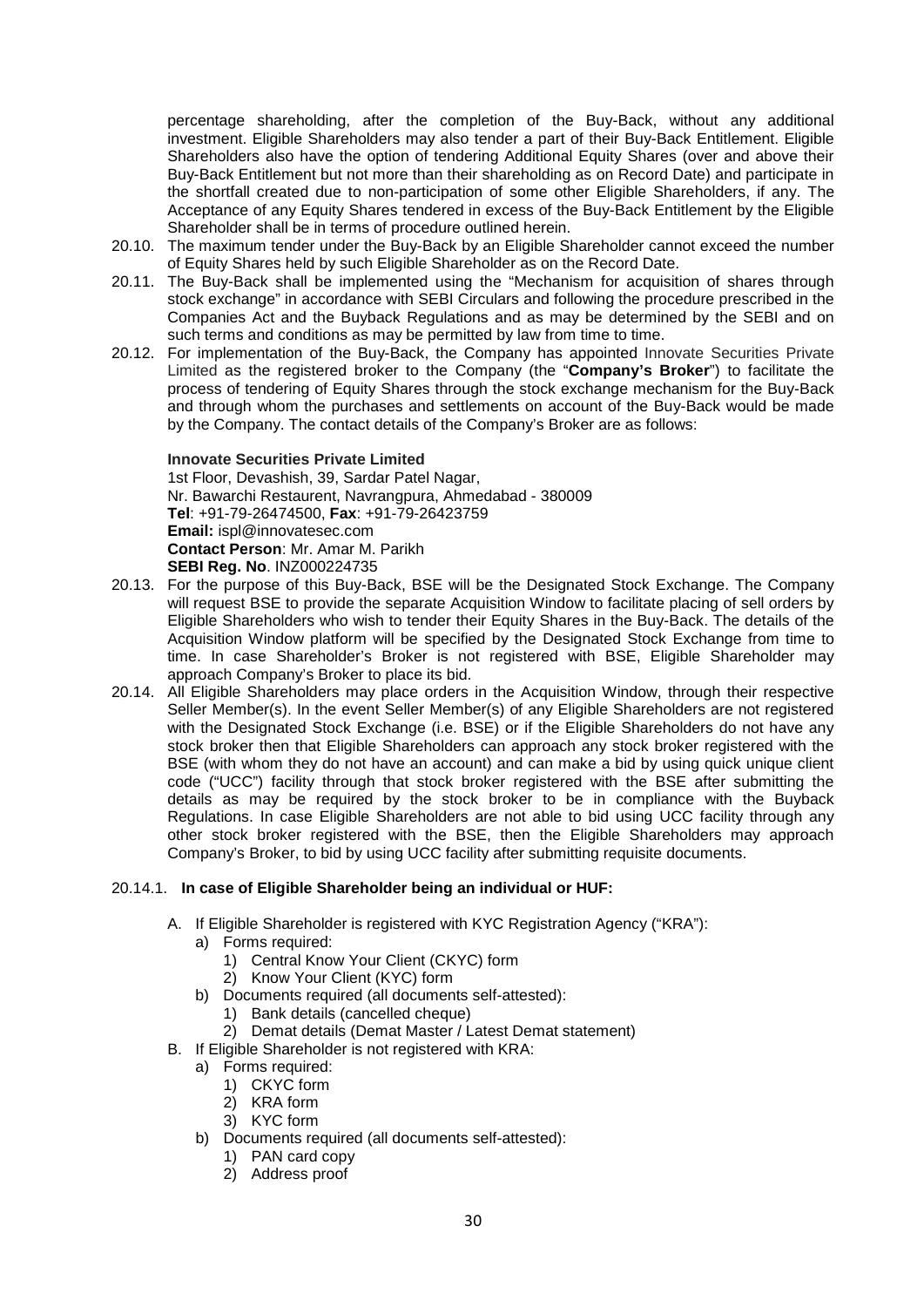- 3) Bank details (cancelled cheque)
- 4) Demat details (Demat master / Latest Demat statement)

In addition to above documents, shareholder would also require to submit the FATCA form along with KYC / KRA requirements. It may be noted that other than submission of above forms and documents in person verification may be required.

#### 20.14.2. **In case of Eligible Shareholder other than Individual and HUF:**

- A. If Eligible Shareholder is KRA registered:
	- a) Form required:
		- 1) KYC Form
		- b) Documents required (all documents self-attested)
			- 1) Bank details (cancelled cheque)
			- 2) Demat details (Demat master / Latest Demat statement)
			- 3) Latest list of directors / authorised signatories
			- 4) Latest shareholding pattern
			- 5) Board resolution
			- 6) Details of ultimate beneficial owner along with PAN card and address proof
			- 7) Last 2 years financial statements
- B. If Eligible Shareholder is not KRA registered:
	- a) Forms required:
		- 1) KRA form
		- 2) KYC form
	- b) Documents required (all documents self-attested):
		- 1) PAN card copy
		- 2) Address proof
		- 3) Bank details (cancelled cheque)
		- 4) Demat details (Demat Master / Latest Demat statement)
		- 5) Latest list of directors / authorised signatories / partners
		- 6) PAN card copies & address proof of directors / authorised signatories / partners
		- 7) Latest shareholding pattern
		- 8) Board resolution / partnership declaration
		- 9) Details of ultimate beneficial owner along with PAN card and address proof
		- 10) Last 2 years financial statements
		- 11) MOA / Partnership deed

In addition to above documents, shareholder would also require to submit the FATCA form along with KYC / KRA requirements. It may be noted that above mentioned list of documents is an indicative list. The requirement of documents and procedures may vary from broker to broker.

- 20.15. The reporting requirements for Non-Resident Shareholders under Reserve Bank of India, Foreign Exchange Management Act, 1999, as amended and the Foreign Exchange Management (Transfer or Issue of Security by a Person Resident Outside India) Regulations, 2017, as amended and any other rules, regulations, guidelines for remittance of funds shall be made by the Eligible Shareholder and / or the Seller Member through which the Eligible Shareholder places the bid.
- 20.16. All Eligible Shareholders, through their respective Seller Member(s) will be eligible and responsible to place orders in the Acquisition Window.
- 20.17. At the beginning of the Tendering Period, the order for buying Equity Shares shall be placed by the Company through the Company's Broker. During the Tendering Period, the order for selling the Equity Shares will be placed in the Acquisition Window by Eligible Shareholders through their respective Seller Member(s) during normal trading hours of the secondary market.
- 20.18. Seller Member(s) can enter orders for Equity Shares in demat form.
- 20.19. Modification / cancellation of orders and multiple bids from a single Shareholder will be allowed during the Tendering Period of the Buy-Back Offer. Multiple bids made by single Shareholder for selling the Equity Shares shall be clubbed and considered as 'one' bid for the purposes of Acceptance.
- 20.20. The cumulative quantity tendered shall be made available on BSE's website i.e. www.bseindia.com throughout the trading session and will be updated at specific intervals during the Tendering Period.
- 20.21. All documents sent by the Eligible Shareholders will be at their own risk. Eligible Shareholders are advised to safeguard adequately their interests in this regard.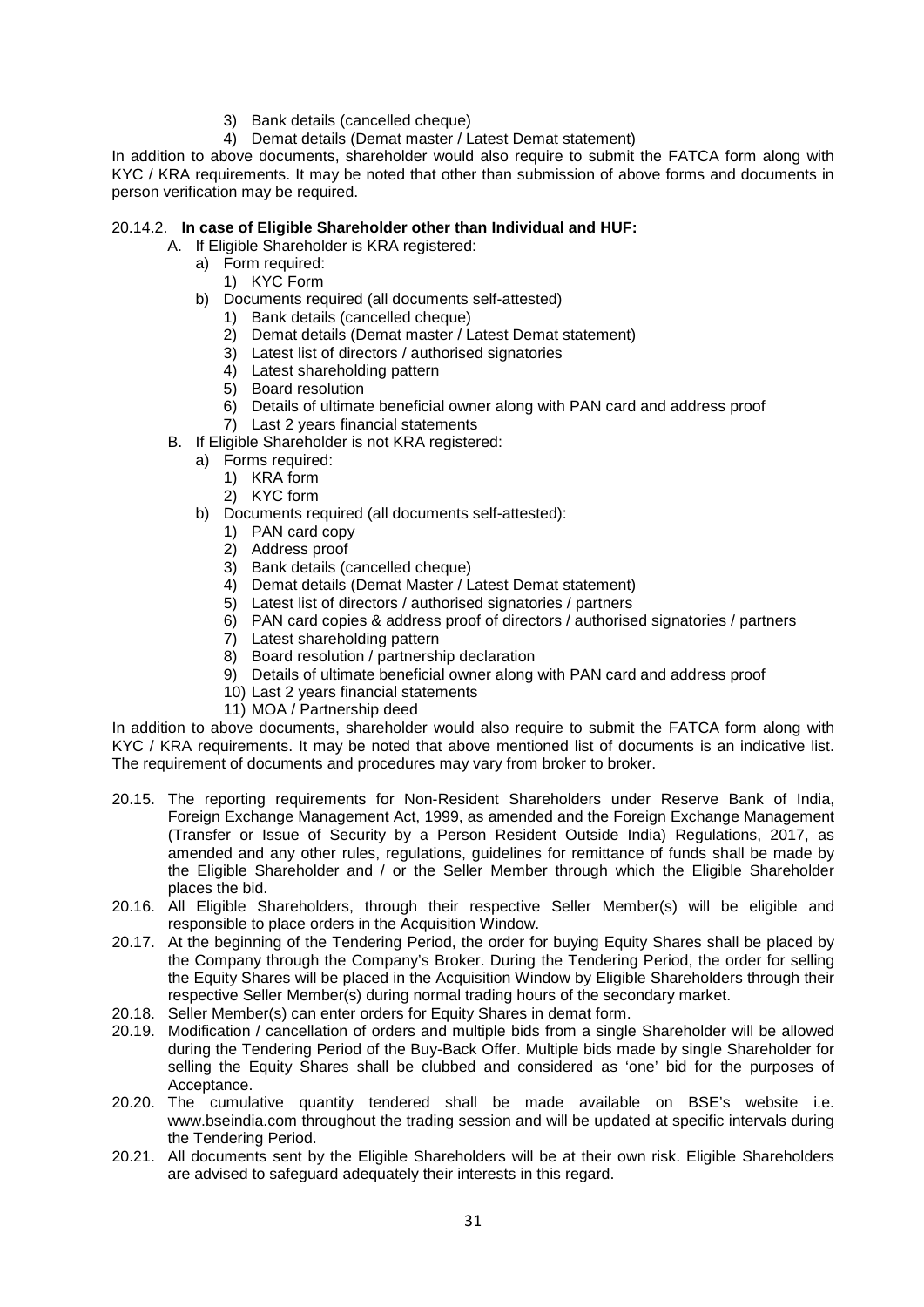#### 20.22. **Procedure to be followed by Eligible Shareholder holding Equity Shares in the dematerialised form:**

- a) Eligible Shareholders who desire to tender their Equity Shares in the electronic / dematerialized form under Buy-Back would have to do so through their respective Seller Member(s) by giving the details of Equity Shares they intend to tender under the Buy-Back.
- b) The Seller Member would be required to place an order / bid on behalf of the Eligible Shareholders who wish to tender Equity Shares in the Buy-Back using the Acquisition Window of the Designated Stock Exchange. Before placing the bid, the Eligible Shareholder would be required to transfer the tendered Equity Shares into the special account of Indian Clearing Corporation Limited (referred to as the "Clearing Corporation"), by using the early pay in mechanism as prescribed by the Stock Exchange or the Clearing Corporation prior to placing order / bid on the Designated Stock Exchange's Internet Based - Book Building Software ("IBBS") platform by the Seller Member. For further details, Eligible Shareholders may refer to the circulars issued by Designated Stock Exchange and / or Clearing Corporation.
- c) The details of the special account shall be informed in the issue opening circular that will be issued by the Designated Stock Exchange and / or the Clearing Corporation.
- d) For custodian participant orders for demat Equity Shares, early pay-in is mandatory prior to confirmation of order / bid by custodians. The custodian shall either confirm or reject the orders not later than closing of trading hours on the last day of the Tendering Period. Thereafter, all unconfirmed orders shall be deemed to be rejected. For all confirmed custodian participant orders, any order modification shall revoke the custodian confirmation and the revised order shall be sent to the custodian again for confirmation.
- e) Upon placing the order, the Seller Member shall provide TRS generated by the Designated Stock Exchange's bidding system to the Eligible Shareholder. TRS will contain details of order submitted like bid ID No., DP ID, client ID, Application No., no. of Equity Shares tendered, etc.
- f) In case of demat Equity Shares, submission of Tender Form and TRS is not required. After the receipt of the demat Equity Shares by the Clearing Corporation and a valid bid in the exchange bidding system, the Buy-Back shall be deemed to have been Accepted, for Eligible Shareholders holding Equity Shares in demat form.
- g) Thus, in case of non-receipt of the completed Tender Form and other documents, but receipt of Equity Shares in the special account of the Clearing Corporation and a valid bid in the exchange bidding system, the Buy-Back shall be deemed to have been Accepted, for demat Shareholders.
- h) The Eligible Shareholders will have to ensure that they keep the DP account active and unblocked to receive credit in case of return of Equity Shares due to rejection or due to prorated Buy-Back decided by the Company. Further, Eligible Shareholders will have to ensure that they keep the saving account attached with the DP account active and updated to receive credit remittance due to Acceptance of Buy-Back of Shares by the Company.

## 20.23. **Procedure to be followed by Eligible Shareholders holding Equity Shares in physical form**

a) All Eligible Shareholders of the Company holding Equity Shares in physical form should note that pursuant to provisions of the proviso to Regulation 40(1) of the Securities and Exchange Board of India (Listing Obligations and Disclosure Requirements) Regulations, 2015, as amended from time to time ("SEBI Listing Regulations") read with press release No.12/2019 dated March 27, 2019 issued by SEBI, with effect from April 1, 2019, the request for transfer of securities shall not be processed unless the securities are held in dematerialised form with a depository. Accordingly, the Company shall not accept the Equity Shares tendered under the Buy-Back unless such Equity Shares are in dematerialised form.

ACCORDINGLY, ALL ELIGIBLE SHAREHOLDERS OF THE COMPANY DESIROUS OF TENDERING THEIR EQUITY SHARES AND HOLDING EQUITY SHARES IN PHYSICAL FORM ARE ADVISED TO APPROACH THE CONCERNED DEPOSITORY PARTICIPANT TO HAVE THEIR EQUITY SHARES DEMATERIALIZED.

IN CASE ANY ELIGIBLE SHAREHOLDER HAS SUBMITTED EQUITY SHARES IN PHYSICAL FORM FOR DEMATERIALIZATION, SUCH ELIGIBLE SHAREHOLDERS SHOULD ENSURE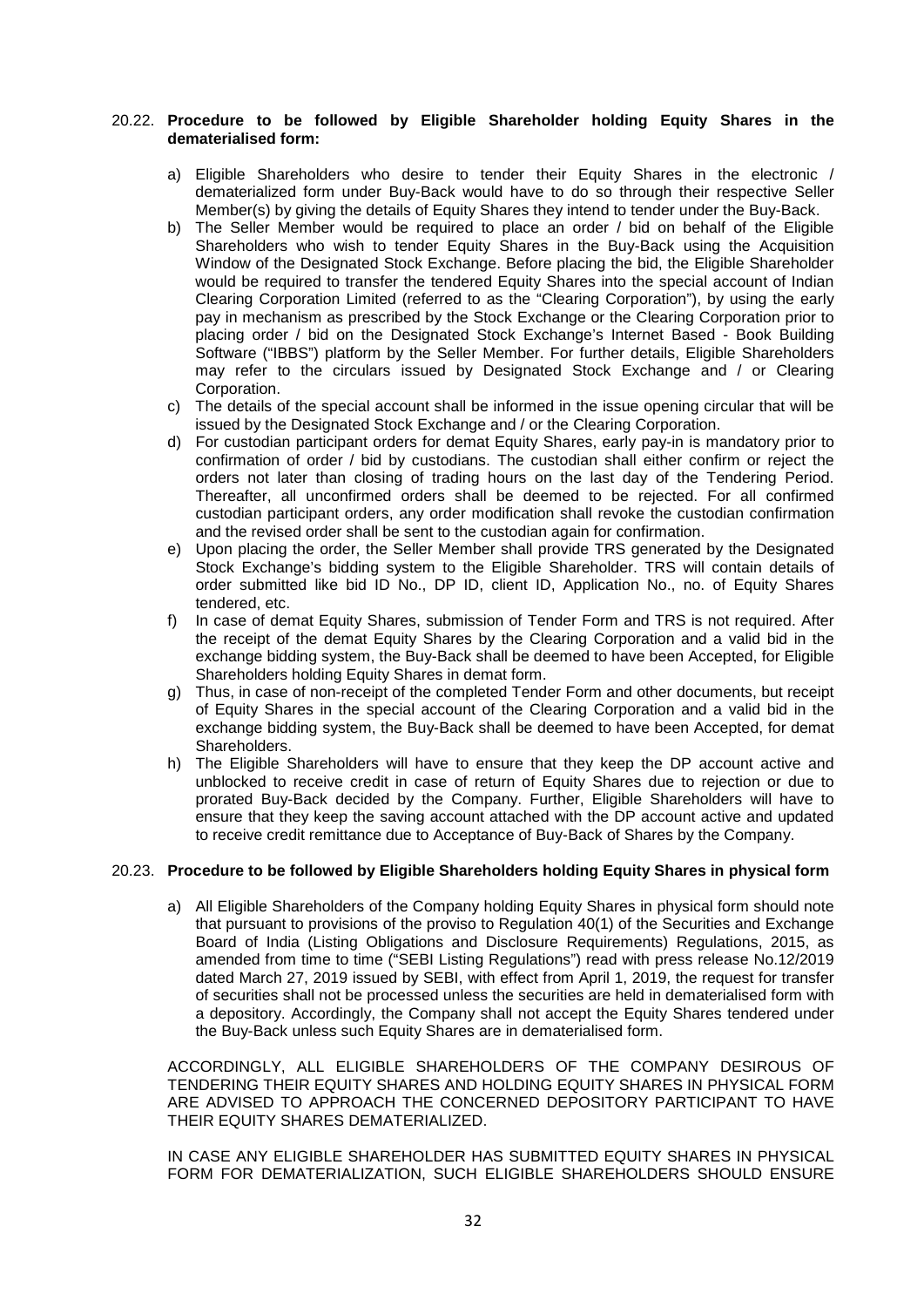THAT THE PROCESS OF GETTING THE EQUITY SHARES DEMATERIALIZED IS COMPLETED WELL IN TIME SO THAT THEY CAN PARTICIPATE IN THE BUY-BACK BEFORE BUY-BACK CLOSING DATE.

- 20.24. For Equity Shares held by Eligible Shareholders, being Non-Resident Shareholders of Equity Shares (read with paragraph 17 "Details of the Statutory Approvals"):
	- a) Eligible Shareholders, being Non-Resident Shareholders of Equity Shares (excluding FIIs / FPIs) shall also enclose a copy of the permission received by them from RBI, if applicable, to acquire the Equity Shares held by them.
	- b) In case the Equity Shares are held on repatriation basis, the Eligible Shareholder, being a Non-Resident Shareholder, shall obtain and enclose a letter from its authorized dealer / bank confirming that at the time of acquiring the said Equity Shares, payment for the same was made by the such Eligible Shareholder from the appropriate account (e.g. NRE a/c.) as specified by RBI in its approval. In case the Eligible Shareholder, being a Non-Resident Shareholder, is not in a position to produce the said certificate, the Equity Shares would be deemed to have been acquired on non-repatriation basis and in that case the such Eligible Shareholder shall submit a consent letter addressed to the Company allowing the Company to make the payment on a non-repatriation basis in respect of the valid Equity Shares Accepted under the Buy-Back.
	- c) If any of the above stated documents, as applicable, are not enclosed along with the Tender Form, the Equity Shares tendered by Eligible Shareholders, being Non-Resident Shareholders under the Buy-Back Offer are liable to be rejected.

#### 20.25. **In case of non-receipt of the Letter of Offer and the Tender Form:**

An Eligible Shareholder may participate in the Offer by downloading the Tender Form from the website of the Company i.e. www.freshtrop.com or by providing their application in writing on plain paper, signed by all Eligible Shareholders, stating its name and address, number of Equity Shares held as on the Record Date, Client ID number, DP Name / ID, beneficiary account number and number of Equity Shares tendered for the Buy-Back.

- a) Please note that Eligible Shareholders who intend to participate in the Buy-Back will be required to approach their respective Seller Member(s) (along with the complete set of documents for verification procedures) and have to ensure that their bid is entered by their respective Seller Member(s) in the electronic platform to be made available by BSE before the Buy-Back Closing Date.
- b) The Company shall accept Equity Shares validly tendered by the Shareholder(s) in the Buy-Back on the basis of their shareholding as on the Record Date and the Buy-Back Entitlement. Eligible Shareholders who intend to participate in the Buy-Back using the 'plain paper' option as mentioned in this paragraph are advised to confirm their Entitlement from the Registrar to the Buy-Back Offer, before participating in the Buy-Back.
- 20.26. Non-receipt of the Letter of Offer by, or accidental omission to dispatch the Letter of Offer to any Eligible Shareholder, shall not invalidate the Buy-Back Offer in any way.
- 20.27. The Acceptance of the Buy-Back Offer made by the Company is entirely at the discretion of the Eligible Shareholders of the Company. The Company does not accept any responsibility for the decision of any Eligible Shareholder to either participate or not to participate in the Buy-Back Offer.

## 20.28. **Method of Settlement:**

Upon finalization of the basis of Acceptance as per Buyback Regulations:

- a) The settlement of trades shall be carried out in the manner similar to settlement of trades in the secondary market and as intimated by the Clearing Corporation from time to time, and in compliance with the SEBI Circulars.
- b) The Company will pay the consideration pertaining to the Buy-Back to the Company's Broker which will transfer the funds pertaining to the Buy-Back to the Clearing Corporation's bank account as per the prescribed schedule. For Equity Shares Accepted under the Buy-Back, Clearing Corporation will make direct funds payout to respective Eligible Shareholders bank account linked to its demat account. If Eligible Shareholders' bank account details are not available or if the funds transfer instruction is rejected by RBI / Bank, due to any reason, then such funds will be transferred to the concerned Seller Member(s) settlement bank account for onward transfer to their respective Shareholders.
- c) The Equity Shares bought back in demat form would be transferred directly to the demat account of the Company opened for Buy-Back ("Demat Escrow Account") from Clearing Corporation demat account, provided it is indicated by the Company's Broker or it will be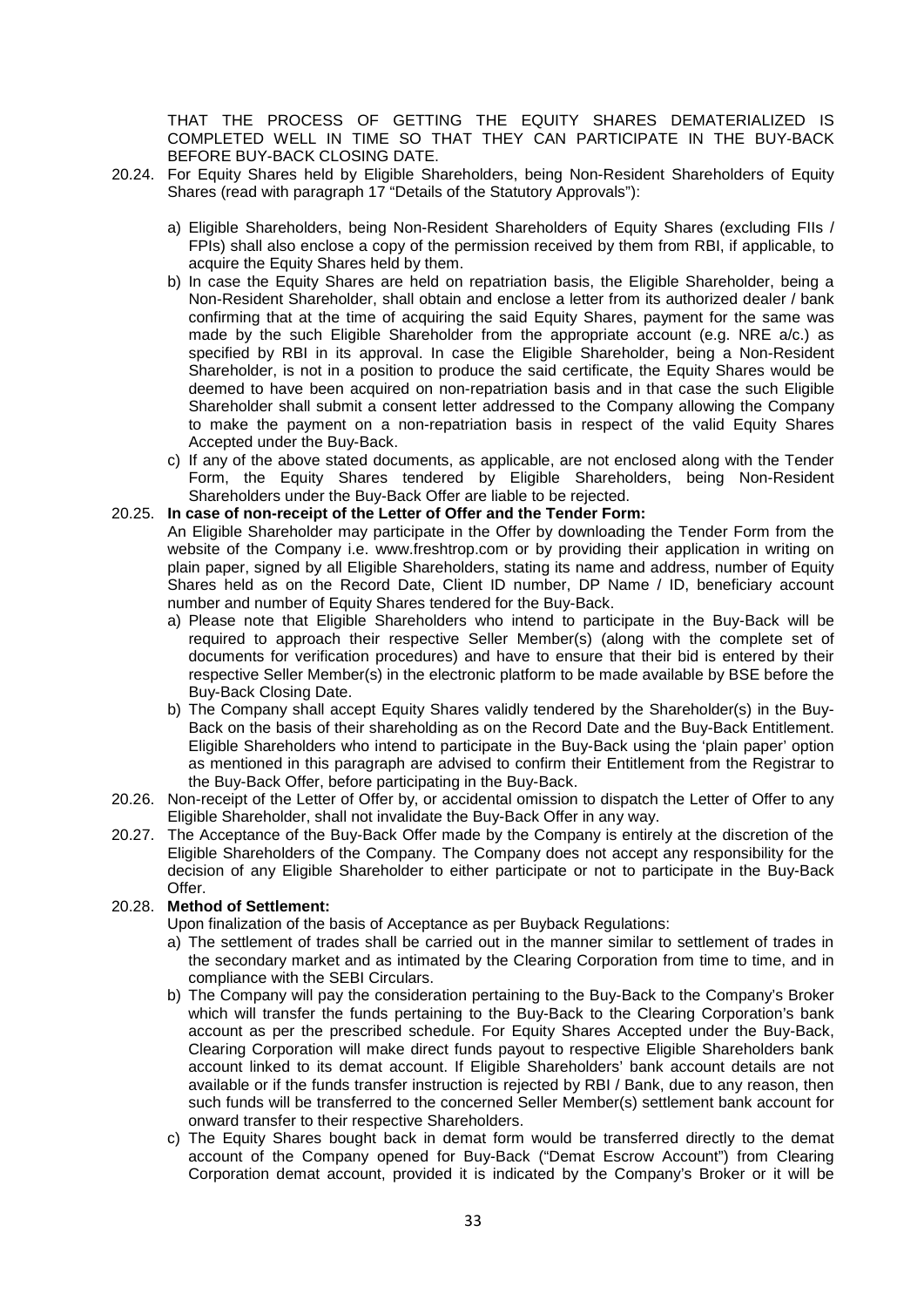transferred by the Company's Broker to the Demat Escrow Account on receipt of the Equity Shares from the clearing and settlement mechanism of the Designated Stock Exchange.

- d) Excess demat Equity Shares or unaccepted demat Equity Shares, if any, tendered by the Eligible Shareholders would be returned to Eligible Shareholder by Clearing Corporation.
- e) The Eligible Shareholder will have to ensure that they keep the DP account active and unblocked to receive credit in case of return of Equity Shares, due to rejection or due to non– Acceptance of Shares under the Buy-Back.
- 20.29. Company's Broker would also issue a contract note to the Company for the Equity Shares Accepted under the Buy-Back.
- 20.30. Eligible Shareholders who intend to participate in the Buy-Back should consult their respective Seller Member(s) for any cost, applicable taxes, charges and expenses (including brokerage) etc., that may be levied by the Seller Member(s) upon the Shareholders for tenderingEquity Shares in the Buy-Back (secondary market transaction). The Buy-Back consideration received by the Eligible Shareholder, in respect of accepted Equity Shares, could be net of such costs, applicable taxes, charges and expenses (including brokerage) and the Company accepts no responsibility to bear or pay such additional cost, charges and expenses (including brokerage) incurred solely by the Eligible Shareholders.
- 20.31. The Equity Shares lying to the credit of the Special Demat Account will be extinguished in the manner and following the procedure prescribed in the Buyback Regulations.
- 20.32. **Rejection Criteria:** The Equity Shares tendered by Eligible Shareholders would be liable to be rejected on the following grounds.
- 20.32.1. The Shareholder is not an Eligible Shareholder of the Company as on the Record Date;
- 20.32.2. The Equity Shares tendered are in physical form.
- 20.32.3. If there is a name mismatch in the dematerialised account of the Shareholder and PAN.

#### **21. NOTE ON TAXATION**

THE FOLLOWING SUMMARY OF THE TAX CONSIDERATIONS IS BASED ON THE READING OF THE CURRENT PROVISIONS OF THE TAX LAWS OF INDIA AND THE REGULATIONS THEREUNDER, THE JUDICIAL AND THE ADMINISTRATIVE INTERPRETATIONS THEREOF, WHICH ARE SUBJECT TO CHANGE OR MODIFICATION BY SUBSEQUENT LEGISLATIVE. REGULATORY, ADMINISTRATIVE OR JUDICIAL DECISIONS. ANY SUCH CHANGES COULD HAVE DIFFERENT IMPLICATIONS ON THESE TAX CONSIDERATIONS.

FINANCE (NO. 2) BILL 2019 INTRODUCED IN LOK SABHA HAS ALREADY BEEN PASSED BY THE PARLIAMENT AND RECEIVED THE ASSENT OF HON'BLE PRESIDENT OF INDIA ON 1 AUGUST 2019, CONVERTING THE BILL INTO THE ACT. THIS ACT HAS CHANGED THE PROVISIONS OF SECTION 115QA OF THE INCOME TAX ACT, 1961 BY OMITTING THE WORDS "NOT BEING SHARES LISTED ON A RECOGNISED STOCK EXCHANGE". THE EFFECT OF THIS OMISSION IS THAT THE PROVISIONS OF SECTION 115QA RELATING TO THE BUY BACK OF THE SHARES, WHICH WERE HITHERTO NOT APPLICABLE TO THE BUY BACK OF SHARES WHICH WERE LISTED ON A RECOGNISED STOCK EXCHANGE, HAVE NOW BECOME APPLICABLE EVEN TO THE BUY BACK OF SHARES LISTED ON A RECOGNISED STOCK EXCHANGE. SECTION 115QA HAS BEEN FURTHER AMENDED BY TAXATION LAWS (AMENDMENT) ORDINANCE, 2019. THE AMENDED PROVISIONS OF SECTION 115QA ARE APPLICABLE IN RESPECT OF ALL THE BUY BACK OF SHARES LISTED ON A RECOGNISED STOCK EXCHANGE WHOSE PUBLIC ACCOUNCEMENT HAS BEEN MADE ON OR AFTER 5 JULY 2019. IN VIEW OF THE COMPLEXITY AND THE SUBJECTIVITY INVOLVED IN THE TAX CONSEQUENCES OF A BUY BACK TRANSACTION, ELIGIBLE SHAREHOLDERS ARE REQUIRED TO CONSULT THEIR TAX ADVISORS FOR THE TAX TREATMENT IN THEIR HANDS CONSIDERING THE RELEVANT TAX PROVISIONS, FACTS AND CIRCUMSTANCES OF THEIR CASE.

THE COMPANY DOES NOT ACCEPT ANY RESPONSIBILITY FOR THE ACCURACY OR OTHERWISE OF THIS TAX SUMMARY AND EXPLICITLY DISOWNS ANY LIABILITY ARISING OUT OF ANY ACTION INCLUDING A TAX POSITION TAKEN BY THE ELIGIBLE SHAREHOLDER BY RELYING ON THIS SUMMARY. THE SUMMARY OF TAX CONSIDERATIONS RELATING TO BUY BACK OF EQUITY SHARES LISTED ON THE STOCK EXCHANGE SET OUT BELOW SHOULD BE TREATED AS INDICATIVE AND FOR GENERAL GUIDANCE PURPOSES ONLY.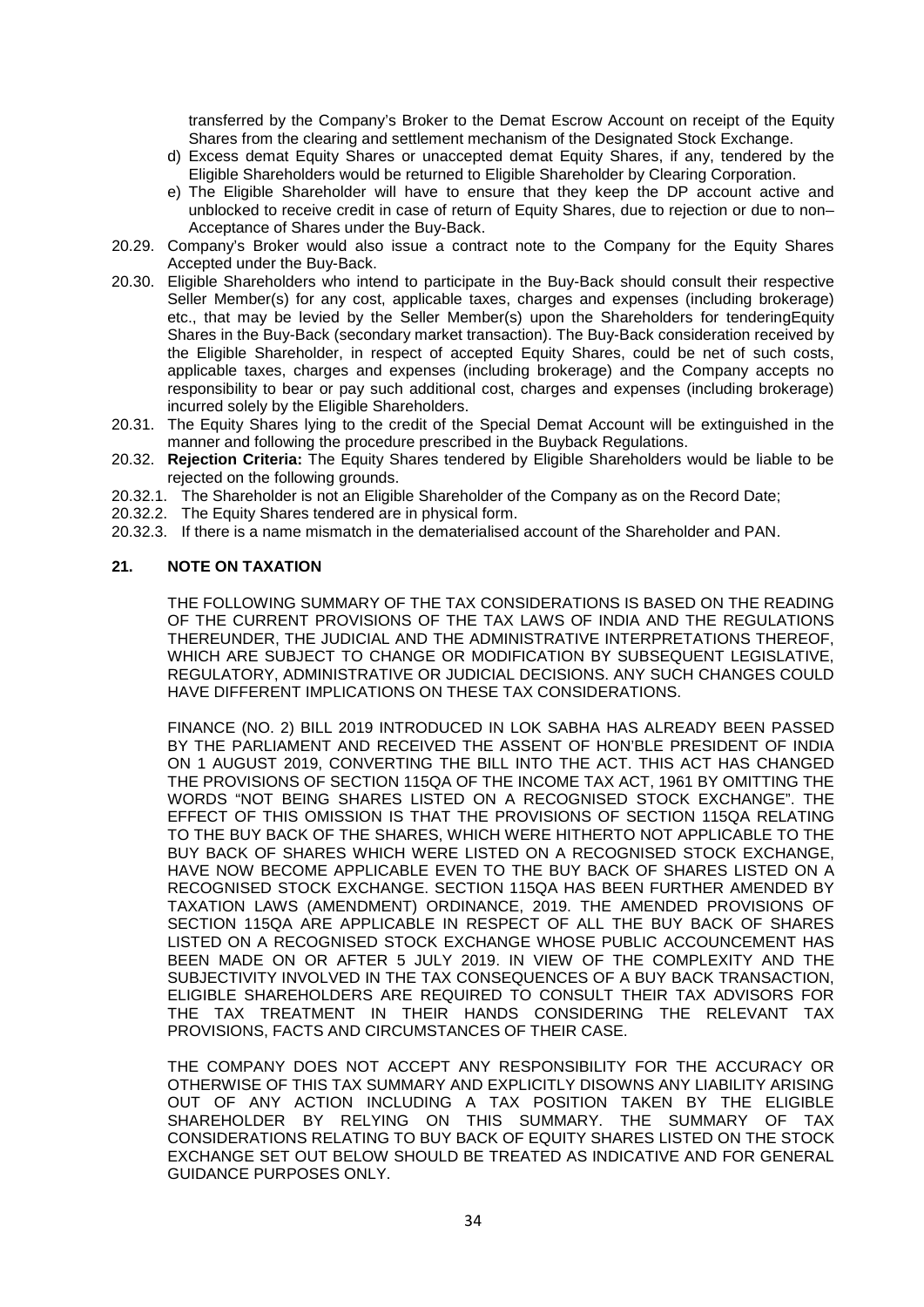#### **GENERAL**

1. The Indian tax year runs from 1 April to 31 March. The basis of charge of Indian income-tax depends upon the residential status of the taxpayer during a tax year. A person who is a tax resident of India is liable to taxation in India on his worldwide income, subject to certain prescribed tax exemptions provided under the Income Tax Act 1961 ('Income Tax Act' or 'ITA').

A person who is treated as a non-resident for Indian tax purposes is generally liable to tax in India only on his/her India sourced income or income received by such person in India. In case of shares of a Company, the source of income from shares would depend on the 'situs' of the shares. As per judicial precedents, generally the "situs" of the shares is where company is "incorporated" and where its shares can be transferred. Accordingly, since the Company is incorporated in India, the shares of the Company would be "situated" in India and any gains arising to a non-resident on transfer of such shares should be taxable in India under the ITA subject to any specific exemption in this regard. Further, the non-resident can avail the beneficial tax treatment prescribed under the relevant Double Tax Avoidance Agreement ("DTAA") subject to satisfaction of the relevant conditions including non-applicability of General Anti-Avoidance Rule ("GAAR") and providing and maintaining necessary information and documents as prescribed under the ITA.

- The summary of tax implications on buyback of equity shares listed on the stock exchanges in India is set out below. All references to equity shares in this note refer to equity shares listed on the stock exchanges in India unless stated otherwise.
- 2. INCOME TAX PROVISIONS IN RESPECT OF BUY BACK OF SHARES LISTED ON THE RECOGNISED STOCK EXCHANGE (BUY BACK WHOSE PUBLIC ACCOUNCEMENT HAS BEEN MADE ON OR AFTER 5TH JULY 2019 CONSIDERING RELEVANT AMENDMENTS UNDER THE FINANCE (NO. 2) ACT, 2019) AND TAXATION LAWS (AMENDMENT) ORDINANCE, 2019
	- a) Section 115QA of the Act provides for the levy of additional Income- tax at the rate of twenty per cent (excluding surcharge and Health and Education cess, as applicable) of the distributed income on account of buyback of unlisted shares by the company. In order to curb such tax avoidance practice adopted by the listed companies, the existing anti abuse provision under Section 115QA of the Act, pertaining to buyback of shares from shareholders by companies not listed on a recognised stock exchange, is extended to all companies including companies listed on recognised stock exchange. Thus, any buyback of shares from a shareholder by 48 a company listed on a recognised stock exchange, on or after 5th July 2019, shall also be covered by the provision of section 115QA of the Act.
	- b) As additional income-tax at the rate of twenty per cent (excluding surcharge and Health and Education cess, as applicable) of the distributed income on account of buyback of unlisted shares by the company has been levied at the level of company under Section 115QA of the Act, the consequential income arising in the hands of shareholders has been exempted from tax under sub-clause (34A) of section 10 of the Act. With the amendment in the Act, extending the provisions of Section 115QA of the Act to companies listed on recognised stock exchange, exemption under sub-clause (34A) of section 10 of the Act is extended to shareholders of the listed company on account of buyback of shares on which additional income-tax has been paid by the company.
	- c) The consequential income will be exempted in the hands of the shareholder irrespective of the class/residential status of the shareholder and purpose for which shares are held (i.e. as "Investments" or " Stock in Trade") under sub-clause(34A) of Section 10

#### **TAX DEDUCTION AT SOURCE**

The Consequential income arising in the hands of shareholder will be exempted by virtue of sub clause (34A) of Section 10 of the Act. Therefore, no TDS/WHT will be deductible on the said income.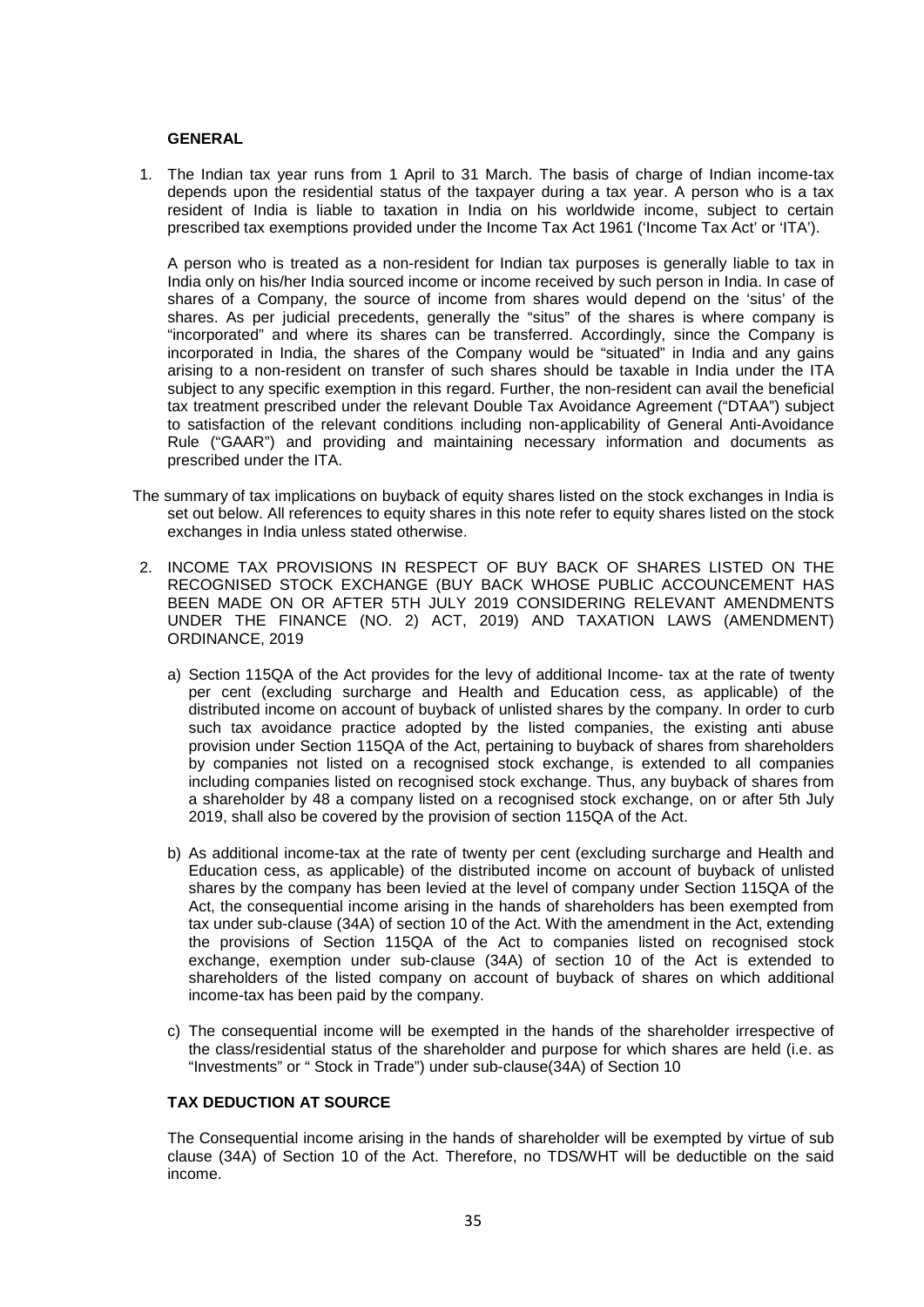#### **Notes:-**

- 1. The above note on taxation sets out the provisions of law in a summary manner only and does not purport to be a complete analysis or listing of all potential tax consequences of the disposal of equity shares.
- 2. This note is neither binding on any regulators nor can there be any assurance that they will not take a position contrary to the comments mentioned herein.

#### **22. DECLARATION BY THE BOARD OF DIRECTORS**

Declaration as required under clause (ix) and clause (x) of Schedule I to the Buyback Regulations:

The Board of Directors of the Company confirms that there are no defaults subsisting in the repayment of deposits, interest payment thereon, redemption of debentures or interest payment thereon or redemption of preference shares or payment of dividend due to any shareholder, or repayment of term loans or interest payable thereon to any financial institution or banks.

The Board of Directors of the Company has confirmed that it has made a full enquiry into the affairs and prospects of the Company and, after taking into account the financial position of the Company including the projections and also considering all contingent liabilities, has formed the opinion that:

- (i) immediately following the date of the board meeting i.e. August 23, 2019 ("Board Meeting") and the date of passing of the special resolution by shareholders i.e. September 26, 2019 approving the Buyback, there will are no grounds on which the Company could be found unable to pay its debts;
- (ii) as regards the Company's prospects for the year immediately following the date of the board meeting i.e. August 23, 2019 ("Board Meeting") and the date of passing of the special resolution by shareholders i.e. September 26, 2019 approving the Buyback, having regard to Board's intentions with respect to the management of the Company's business during that year and to the amount and character of the financial resources which will, in the Board's view, be available to the Company during that year, the Company will be able to meet its liabilities as and when they fall due and will not be rendered insolvent within a period of one year from the date of Board Meeting as also from the date of passing of Special Resolution by the shareholders; and
- (iii) in forming the aforementioned opinion, the Board has taken into account the liabilities (including prospective and contingent liabilities) as if the Company were being wound up under the provisions of the Act and the Insolvency and Bankruptcy Code, 2016.

This declaration is made and issued under the authority of the Board in terms of the resolution passed at the meeting held on August 23, 2019

| Sd/-                           | Sd/-                |
|--------------------------------|---------------------|
| Ashok V Motiani                | Nanita A Motiani    |
| Chairman and Managing Director | Whole Time Director |
| (DIN: 00124470)                | (DIN: 00787809)     |

For and on behalf of the Board of Directors of **Freshtrop Fruits Limited,**

#### **23. AUDITORS CERTIFICATE**

The text of the Report dated August 23, 2019 received from the Statutory Auditors of the Company, addressed to the Board of Directors of the Company is reproduced below:

#### **Quote**

The Board of Directors Freshtrop Fruits Limited Ahmedabad

Dear Sir,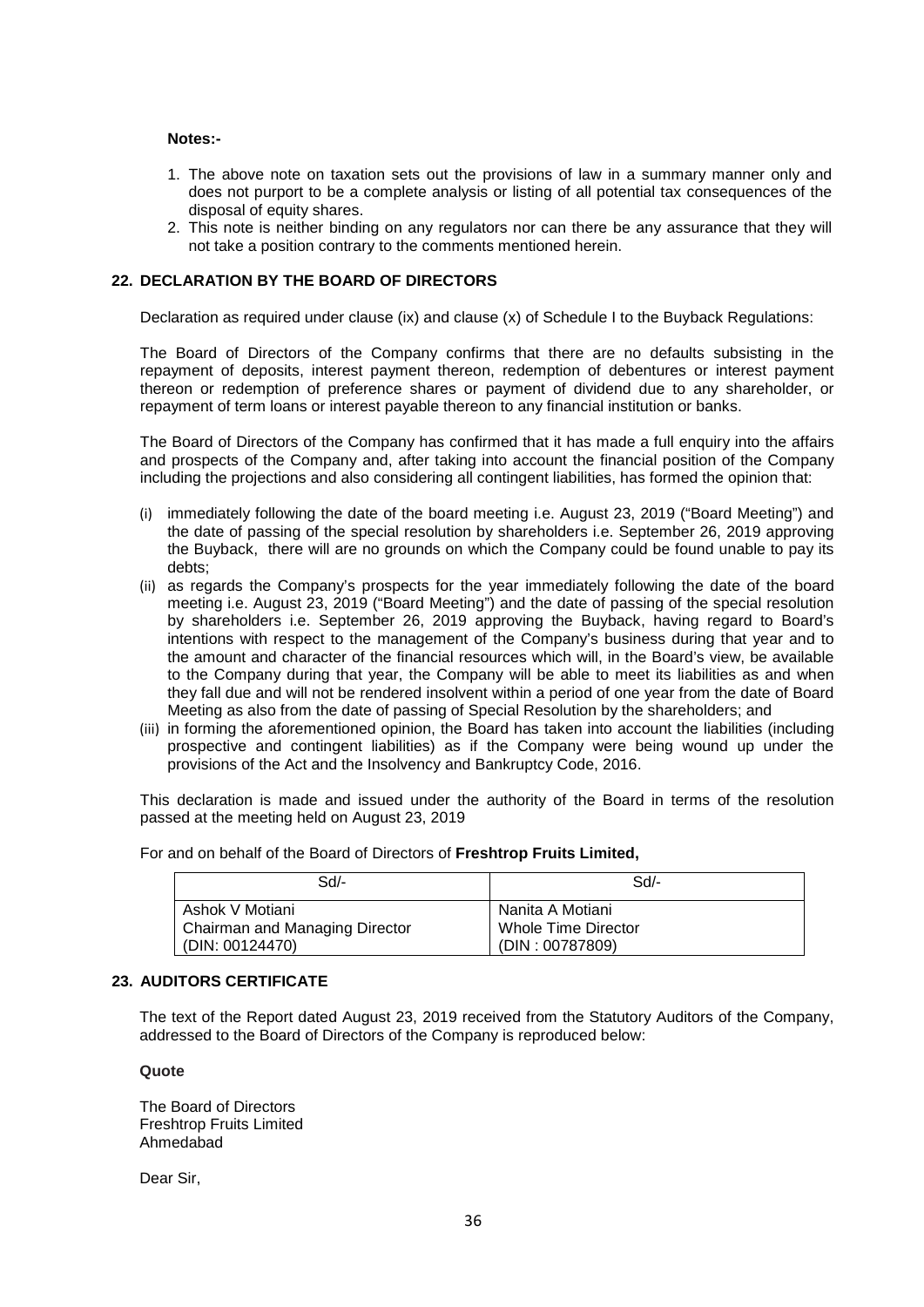#### **Statutory Auditor's Report in respect of proposed buyback of equity shares by Freshtrop Fruits Limited (the "Company") in terms of clause (xi) of Schedule I of Securities and Exchange Board of India (Buy-back of Securities) Regulations, 2018, (as amended) (Buyback Regulations").**

- 1. This Report is issued in accordance with the terms of our engagement letter dated August 21, 2019. The Board of Directors of Freshtrop Fruits Limited have approved the buy-back of equity shares by the Company at its meeting held on August 23, 2019, in pursuance of the provisions of Section 68, 69 and 70 of the Companies Act, 2013 ('the Act') and the Buyback Regulations.
- 2. We have been requested by the management of the Company ("Management") to provide a report on the accompanying statement of permissible capital payment (including security premium) ('Annexure A') as at March 31, 2019 (hereinafter referred to as the "Statement"). This Statement has been prepared by the Management, which we have initialed for identification purposes only.

#### **Management's Responsibility for the Statement**

3. The preparation of the Statement in accordance with Section 68(2) (c) and other applicable provisions of the Companies Act, 2013 and the compliance with the Buyback Regulations, is the responsibility of the Management of the Company, including the computation of the amount of the permissible capital payment, the preparation and maintenance of all accounting and other relevant supporting records and documents. This responsibility includes the design, implementation and maintenance of internal control relevant to the preparation and presentation of the Statement and applying an appropriate basis of preparation; and making estimates that are reasonable in the circumstances.

#### **Auditor's Responsibility:**

- 4. Pursuant to the requirement of the Buyback Regulations, it is our responsibility to provide reasonable assurance:
	- I. Whether we have inquired into the state of affairs of the Company in relation to the audited financial statements of the Company for the year ended March 31, 2019.
	- II. the amount of permissible capital payment for the proposed buyback of equity shares as stated in Annexure A, has been properly determined considering the audited financial statements as at March 31, 2019 in accordance with Section 68(2) of the Act; and
	- III. the Board of Directors of the Company, in the meeting held on 23rd August 2019 have formed the opinion as specified in Clause (x) of Schedule I to the Buyback Regulations, on reasonable grounds and that the Company will not, having regard to its state of affairs, be rendered insolvent within a period of one year from the aforesaid date and from the date on which the results of the shareholders' resolution with regard to the proposed buyback are declared.
- 5. The financial statements referred to in paragraph 4 above, have been audited by us, on which we have issued an unmodified audit opinion vide our report dated May 28, 2019. We conducted our audit of these financial statements in accordance with the Standards on Auditing and other applicable authoritative pronouncements issued by the Institute of Chartered Accountants of India ("ICAI").Those Standards require that we plan and perform the audit to obtain reasonable assurance about whether these financial statements are free of material misstatement.
- 6. We conducted our examination of the Statement in accordance with the "Guidance Note on Audit Reports and Certificates" for Special Purposes, issued by the Institute of Chartered Accountants of India. The Guidance Note requires that we comply with the ethical requirements of the Code of Ethics issued by the ICAI.
- 7. We have complied with the relevant applicable requirements of the Standard on Quality Control (SQC) 1, Quality Control for Firms that Perform Audits and Reviews of Historical Financial Information, and Other Assurance and Related Services Engagements.

#### **Opinion**

- 8. Based on inquiries conducted and our examination as above, we report that:
	- a) We have enquired into the state of affairs of the Company in relation to its audited financial statements as at and for the year ended 31 March, 2019 which has been approved by the Board of Directors of the Company on May 28, 2019**.**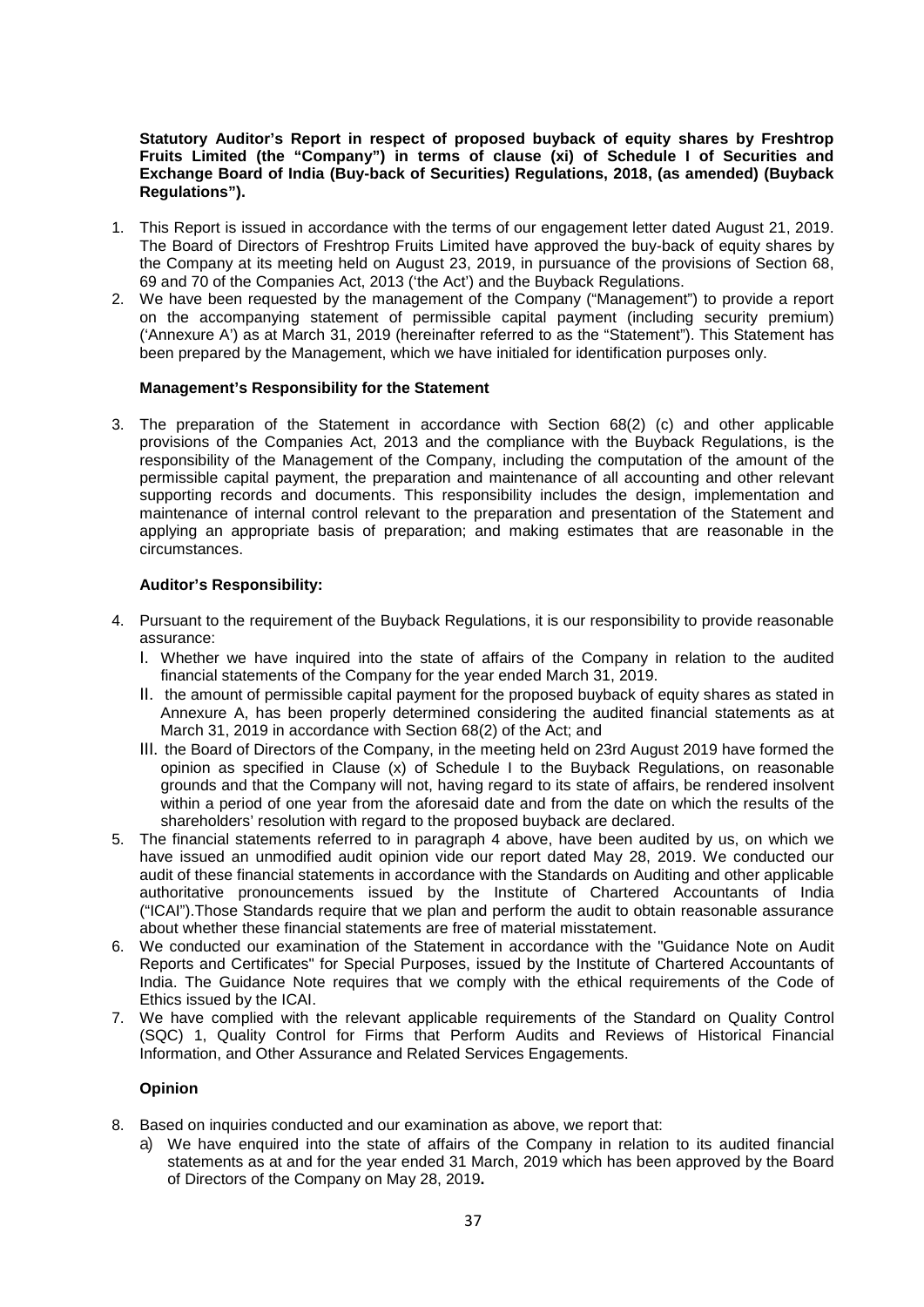- b) The amount of permissible capital payment (including security premium) towards the proposed buyback of equity shares as computed in the Statement attached herewith is in our view properly determined in accordance with Section 68(2)(c) of the Act including Explanation II to section 68 of the Act. The amounts of share capital and free reserves (including security premium) have been extracted from the audited financial statements of the Company as at and for the year ended March 31, 2019.
- c) The Board of Directors of the Company, in their meeting held on August 23, 2019have formed their opinion as specified in clause (x)of Schedule I to the Buyback Regulations, on reasonable grounds and that the Company, having regard to its state of affairs, will not be rendered insolvent within a period of one year from the date of passing the Board meeting resolution dated August 23, 2019**,** and from the date on which the results of the shareholders' resolution with regard to the proposed buyback are declared.

#### **Restriction on Use**

9. This report has been issued at the request of the Company solely for use of the Company (i) in connection with the proposed buyback of equity shares of the Company in pursuance to the provisions of Sections 68 and other applicable provisions of the Act and the Buyback Regulations,(ii) to enable the Board of Directors of the Company to include in the explanatory statement to the notice for special resolution, public announcement, draft letter of offer, letter of offer and other documents pertaining to buyback to be sent to the shareholders of the Company or filed with (a) the Registrar of Companies, Securities and Exchange Board of India, stock exchanges, public shareholders and any other regulatory authority as per applicable law and (b) the Central Depository Services(India) Limited, National Securities Depository Limited and (iii) for providing to the managers, each for the purpose of extinguishment of equity shares and may not be suitable for any other purpose. Accordingly, we do not accept or assume any liability for any other purpose or to any other person to whom this report is shown or into whose hands it may come without our prior consent in writing. We are also not responsible for changes, events and circumstances occurring after the date of this report which may require an updation of this report.

**FOR F P & ASSOCIATES**  CHARTEREDACCOUNTANTS (Firm Registration No.143262W)

**Date: 23.08.2019 (F.S Shah)**

# **Place: Ahmedabad Partner** Partner **Place: Ahmedabad** Partner **(Membership No.133589)**

#### **Annexure A- Statement of permissible capital payment**

*Computation of amount of permissible capital payment towards buyback of equity shares in accordance with section 68(2)(c) of the Act based on audited financial statements as at and for the year ended March 31, 2019:*

| <b>Particulars</b>                                                        | <b>Amount (Rs. In Crores)</b> |        |  |
|---------------------------------------------------------------------------|-------------------------------|--------|--|
| Paid up Share Capital as on March 31, 2019                                |                               | 12.145 |  |
| $(1,21,45,000$ equity shares of Rs. 10 each)                              |                               |        |  |
| Free reserves as on March 31, 2019                                        |                               |        |  |
| -Securities Premium Account                                               | 1.880                         |        |  |
| - Retained Earnings*                                                      | 61.891                        |        |  |
| -General Reserves                                                         | 0.129                         | 63.899 |  |
| <b>TOTAL</b>                                                              |                               | 76.044 |  |
| Maximum amount permitted for Buy-back i.e. 25% of the total paid up share | 19.011                        |        |  |
| capital and free reserves as on March 31, 2019                            |                               |        |  |

\*Net of re-measurement of assets and liabilities at fair value of Rs.0.385 Crores"

Note: Free Reserves includes Securities Premium as per Explanation II to section 68 of the Companies Act, 2018.

Date: 23.08.2019

#### Place: Ahmedabad **For Freshtrop Fruits Limited**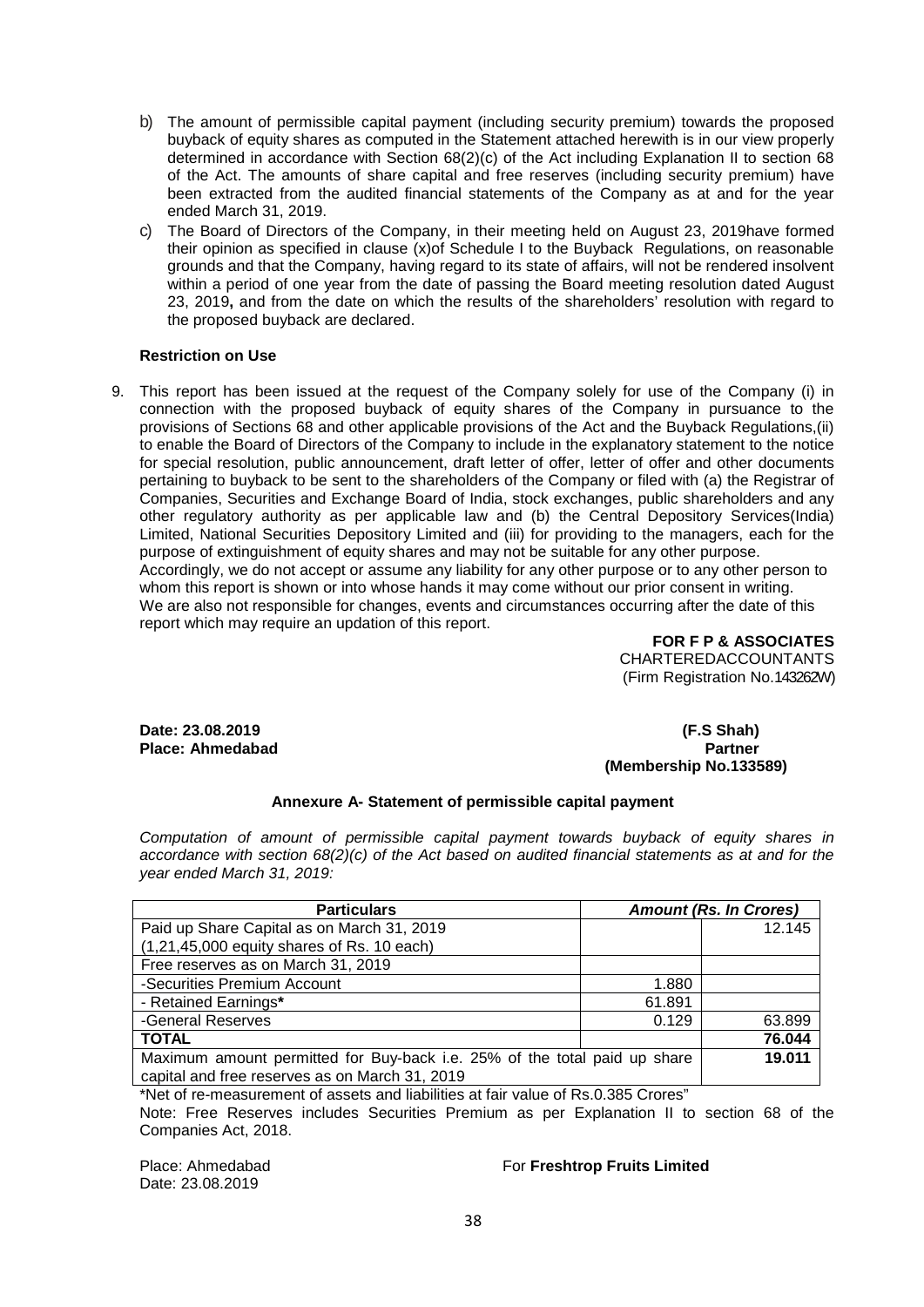#### **Unquote**

#### **24. DOCUMENTS FOR INSPECTION**

Copies of the following documents will be available for inspection at the Registered Office of the Company at A-603, Sapath - IV, Opp. Karnavati Club, SG Highway, Ahmedabad – 380015 between 10 a.m. and 3.00 p.m. on all working days (Monday to Friday) during the offer period:

- a. Copy of Certificate of Incorporation of the Company and Memorandum and Articles of Association of the Company.
- b. Copy of Annual reports of the Company for the last three financial year'sviz. March 31, 2017, March 31,2018 and March 31,2019.
- c. Copy of Un-audited Financial Results of the company for the quarter ended June 30, 2019.
- d. Copy of resolution passed by the Board of Directors at their meeting held on August 23, 2019 recommending the proposal of the Buy Back.
- e. Copy of the Annual General Meeting Notice dated August 23, 2019 along with Explanatory Statement;
- f. Copy of the Special Resolution of the Shareholders passed at the Annual General Meeting on September 26, 2019;
- g. Copy of Certificate dated August 23, 2019 received from M/s FP& Associates, Chartered Accountants LLP, the Statutory Auditors of the Company, in terms of clause (xi) of Schedule I of the Buy Back Regulations.
- h. Copy of Certificate from Mr. F.S Shah, partner of M/s F P & Associates, Chartered Accountants, having their office at 708-A, Mahakant, Opp V.S. Hospital, Ellisbridge, Ahmedabad-380006, Telephone: +91-79-26575642, 26579106; Email: cafpassociates@gmail.com, Membership No.: 133589 *vide* a certificate dated September 27, 2019 certifying that the Company has made firm financing arrangements for fulfilling the obligations under the Buy Back, in accordance with the Buyback Regulations.
- i. Copy of Public Announcement published in the newspapers on September 30, 2019 regarding Buy Back.
- j. Copy of Declaration of Solvency and an affidavit verifying the same as per Form SH-9 of the Companies (Share Capital and Debentures) Rules, 2014;
- k. Copy of Escrow Agreement dated September 26, 2019 between Freshtrop Fruits Limited, Axis Bank Limited and Chartered Capital And Investment Limited.
- l. Copy of SEBI Observation Letterno. SEBI/HO/CFD/DCR-1/OW/P/2019/29324 dated November 6, 2019 issued in terms of the Buyback Regulations.

#### **25. DETAILS OF THE COMPLIANCE OFFICER**

Investor may contact the Compliance Officer for any clarifications or to address the grievances, if any, during office hours i.e. 10.00 a.m. to 3.00 p.m. on all working days except Saturday, Sunday and public holidays, at the following address:

Mr. Ronak Dhruve, Company Secretary & Compliance Officer **Freshtrop Fruits Limited** A-603, Sapath - IV, Opp. Karnavati Club, SG Highway, Ahmedabad - 380015. Tel: +91-79-40307050-57, Email: [secretarial@freshtrop.com](mailto:secretarial@freshtrop.com)

#### **26. DETAILS OF THE REMEDIES AVAILABLE TO THE EQUITY SHAREHOLDERS.**

In case of any grievances relating to the Buyback (e.g. non-receipt of the Buyback consideration, demat credit, etc.), the investor can approach the Manager to the Buy-Back and/ or Registrar to the Buyback and/ or Compliance Officer of the Company for redressal.

#### **27. DETAILS OF INVESTOR SERVICE CENTRE**

In case of any queries, shareholders may also contact the Registrar to the Buyback or the Investor Relations team of the Company, during office hours i.e. 10.00 a.m. to 3.00 p.m. on all working days except Saturday, Sunday and public holidays, at the following address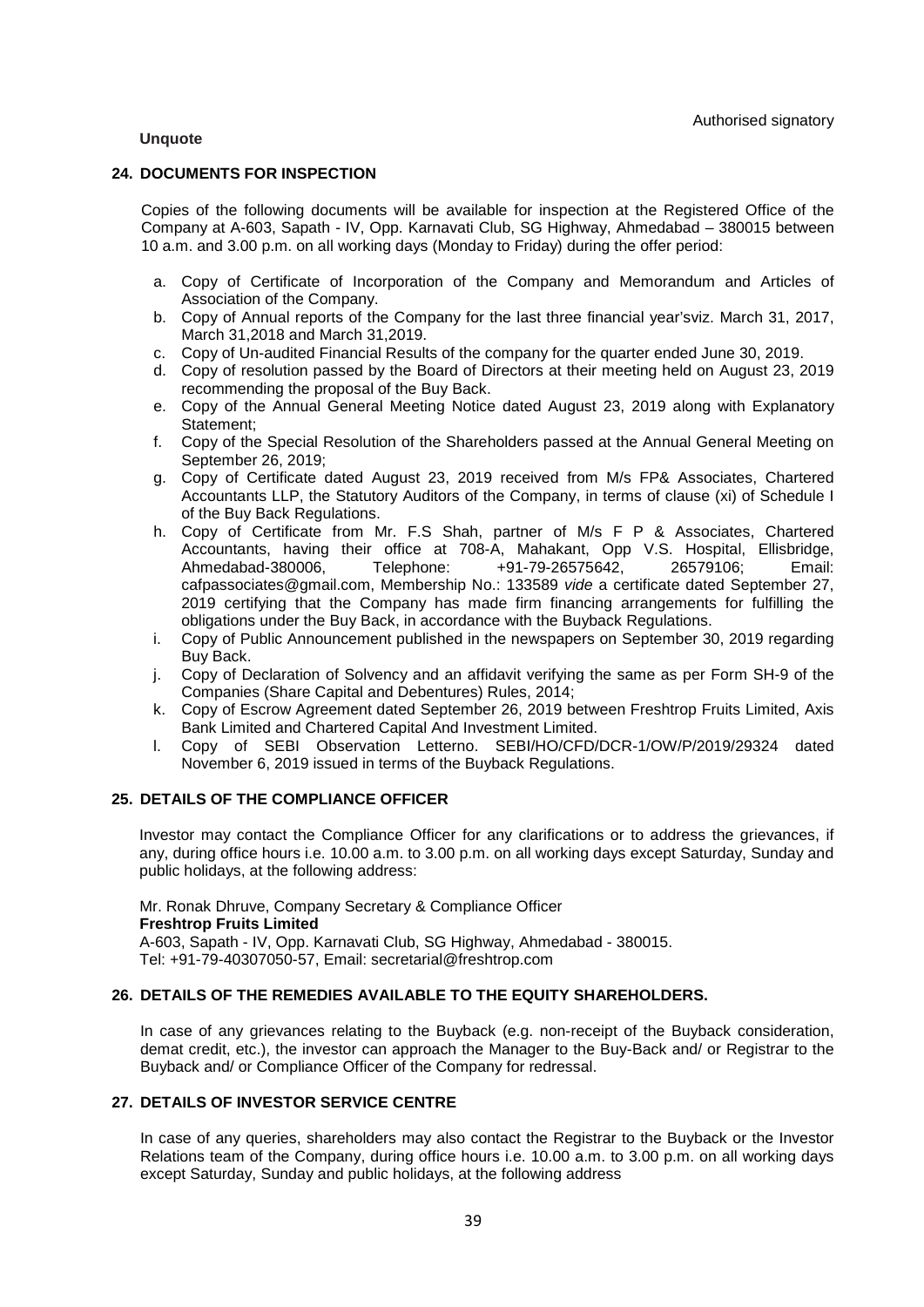|                                    | <b>Bigshare Services Private Limited</b>                                    |
|------------------------------------|-----------------------------------------------------------------------------|
| <b>Bigshare Services Pvt. Ltd.</b> | 1 <sup>st</sup> Floor, Bharat Tin Works Building, Opp Vasant Oasis, Makwana |
|                                    | Road, Marol, Andheri (E), Mumbai - 400059                                   |
|                                    | Contact person: Mr. Arvind Tandel; Tel: +91-22- 6263 8200;                  |
|                                    | Fax: +91-22- 6263 8280,                                                     |
|                                    | Email: buybackoffer@bighsareonline.com                                      |
|                                    | Website:www.bigshareonline.com,                                             |
|                                    | SEBI Registration Number: INR000001385                                      |
|                                    | CIN: U99999MH1994PTC076534                                                  |

#### **28. DETAILS OF THE MANAGER TO THE BUY-BACK**

The Company has appointed the following as Manager to the Buy-Back:



#### **29. DECLARATION BY THE DIRECTORS REGARDING AUTHENTICITY OF THE INFORMATION IN THE LETTER OF OFFER**

As per Regulation 24(i)(a) of the Buyback Regulations, the Board of Directors of the Company accept full and final responsibilityfor all the information contained in this Letter of Offer and confirm that this Letter of Offer contains true, factual andmaterial information and does not contain any misleading information. This Letter of Offer is issued under the authority ofthe Board of Directors through resolution passed by the Board at their meeting held on August 23, 2019.

For and on behalf of the Board of Directors of **Freshtrop Fruits Limited**

| Sd/-                           | Sd/-                | Sd/-                     |
|--------------------------------|---------------------|--------------------------|
| Ashok V Motiani                | Nanita A Motiani    | Ronak Dhruve             |
| Chairman and Managing Director | Whole Time Director | <b>Company Secretary</b> |
| (DIN: 00124470)                | (DIN: 00787809)     | M. No: A47997            |

Place: Ahmedabad Date: November 8, 2019

**Enclosure:**

Tender Form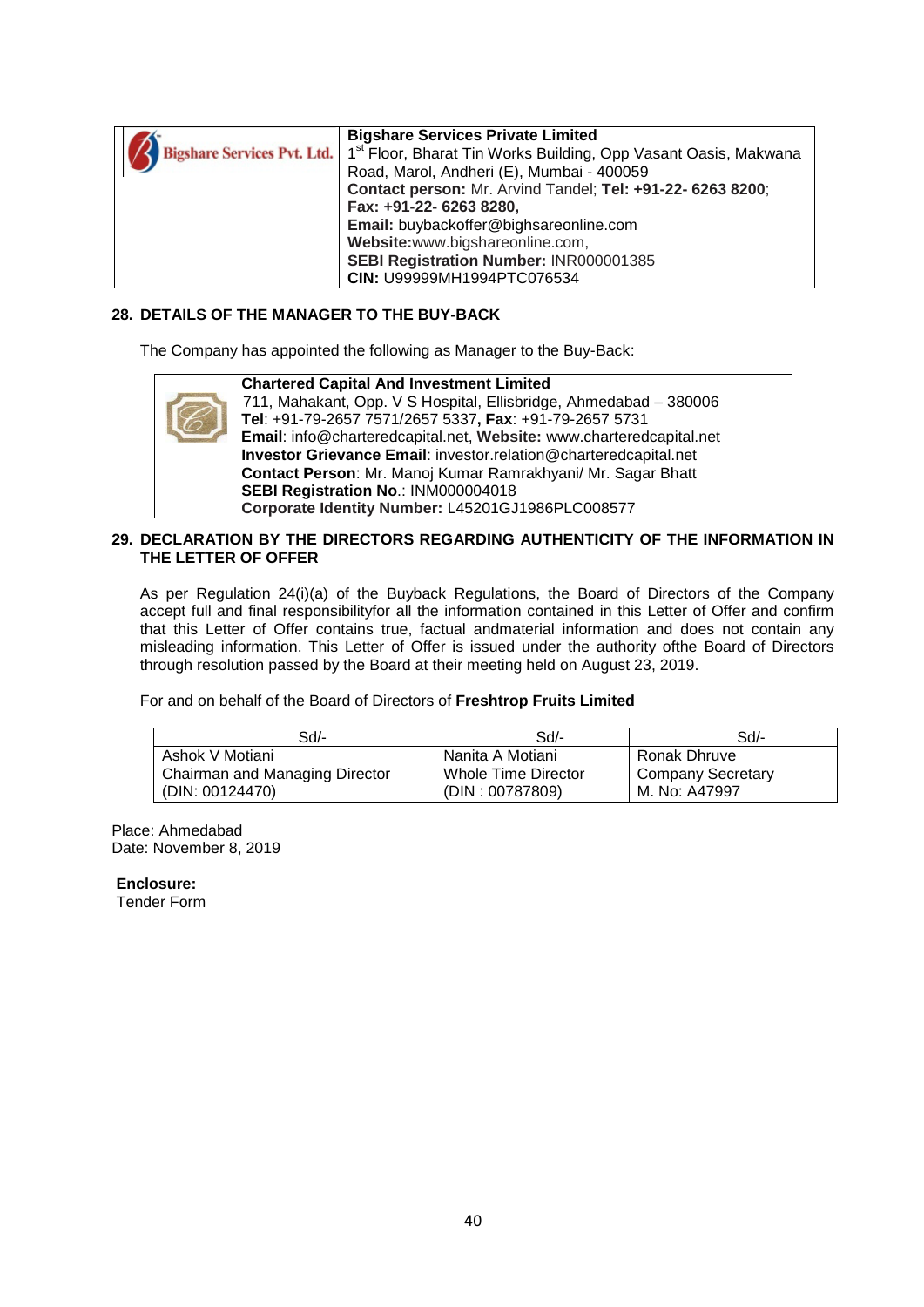#### **TENDER FORM**

**FORM OF ACCEPTANCE-CUM-ACKNOWLEDGEMENT (FOR EQUITY SHAREHOLDERS HOLDING SHARES IN DEMATERIALISED FORM)**

| <b>BUYBACK OPENS ON:</b>  |                                          |  | Thursday, November 21, 2019 |                                                                   |  |  |                      |  |
|---------------------------|------------------------------------------|--|-----------------------------|-------------------------------------------------------------------|--|--|----------------------|--|
| <b>BUYBACK CLOSES ON:</b> |                                          |  | Wednesday, December 4, 2019 |                                                                   |  |  |                      |  |
|                           | For Registrar use/ collection centre use |  |                             |                                                                   |  |  |                      |  |
|                           | Inward No.                               |  |                             | Date                                                              |  |  | Stamp                |  |
|                           |                                          |  |                             |                                                                   |  |  |                      |  |
|                           |                                          |  |                             |                                                                   |  |  |                      |  |
|                           |                                          |  |                             | Status: Please tick appropriate box                               |  |  |                      |  |
|                           | Individual                               |  |                             | Foreign Institutional<br>Investors/Foreign<br>Portfolio Investors |  |  | Insurance<br>Company |  |
|                           | Foreign<br>Company                       |  |                             | Non Resident Indian<br>/ OCB                                      |  |  | <b>FVCI</b>          |  |
|                           | Body<br>Corporate                        |  |                             | Bank / Financial<br>Institution                                   |  |  | Pension/<br>PF       |  |
|                           | VCF                                      |  |                             | Partnership/LLP                                                   |  |  | Others<br>(specify)  |  |

Bid Number : Change is the contract of the part of the contract of the contract of the contract of the contract of the contract of the contract of the contract of the contract of the contract of the contract of the contrac

#### **India Tax Residency Status: Please tick appropriate box**

 $\Box$  Resident in India  $\Box$  Non-Resident in India  $\Box$  Resident of \_\_\_\_\_\_\_\_\_\_\_\_\_\_ (Shareholder to fill the country of residence)

#### To,

#### **The Board of Directors**

# **Freshtrop Fruits Limited**

C/o Bigshare Services Private Limited.

1st Floor, Bharat Tin Works Building, Opp Vasant Oasis, Makwana Road, Marol, Andheri (E), Mumbai - 400059 *Tel* No.: +91-22- 6263 8200; Fax No.: +91-22- 6263 8280

Dear Sirs,

#### **Sub: Letter of Offer dated November 8, 2019 to Buyback not exceeding 10,00,000 Equity Shares of Freshtrop Fruits Limited (the "Company") at a price of Rs 110 (Rupees One Hundred and Ten only) per Equity Share ("Buyback Offer Price"), payable in cash ("Buyback")**

- 1. I/We (having read and understood the Letter of Offer dated November 8, 2019) hereby tender / offer my / our Equity Shares in response to the Buyback on the terms and conditions set out below and in the Letter of Offer.
- 2. I / We authorise the Company to Buyback the Equity Shares offered (as mentioned below) and to issue instruction(s) to the Registrar to the Buyback to extinguish the Equity Share.
- 3. I / We hereby affirm and warrant that the Equity Shares comprised in this tender / offer are offered for Buyback by me / us are free from all liens, equitable interest, charges and encumbrance.
- 4. I / We declare and warrant that there are no restraints / injunctions or other order(s)/ covenants of any nature which limits / restricts in any manner my / our right to tender Equity Shares for Buyback and that I / We am / are legally entitled to tender/ offer the Equity Shares for the Buyback.
- 5. I / We irrevocably and unconditionally agree that the consideration for the accepted Equity Shares will be paid as per secondary market mechanism.
- 6. I/We agree that the excess demat Shares or unaccepted demat Shares, if any, tendered would be returned by Clearing Corporation in payout.
- 7. I / We undertake to return to the Company any Buyback consideration that may be wrongfully received by me / us.

----------------------------------------------------------------------------**Tear along this line** -------------------------------------------------------------------------------------------

- 8. I / We acknowledge that the responsibility to discharge the tax due on any gains arising on Buy-Back is on me / us. I / We agree to compute gains on this transaction and immediately pay applicable taxes in India and file tax return in consultation with our custodians / authorized dealers / tax advisors appropriately.
- 9. I / We undertake to indemnify the Company if any tax demand is raised on the Company on account of gains arising to me / us on Buy-Back of Shares. I / We also undertake to provide the Company, the relevant details in respect of the taxability / non-taxability of the proceeds arising on Buy-Back of Shares by the Company, copy of tax return filed in India, evidence of the tax paid, etc.
- 10. I / We undertake to execute any further documents and give any further assurances that may be required or expedient to give effect to my / our tender / offer and agree to abide by any decision that may be taken by the Company to effect the Buyback in accordance with the Companies Act, 2013 and rules made thereunder and the Buyback Regulations.

P.T.O.

|                  |                                                                      | Acknowledgement Slip: Freshtrop Fruits Limited-Buyback Offer<br>(to be filled by the Equity Shareholder) (subject to verification) |                        |
|------------------|----------------------------------------------------------------------|------------------------------------------------------------------------------------------------------------------------------------|------------------------|
| Folio No./DP ID: | Client ID                                                            | <b>Re</b> ceived from Shri./ Smt.                                                                                                  |                        |
|                  | Form of Acceptance-cum-Acknowledgement, Original TRS along with:     |                                                                                                                                    |                        |
|                  | No. of Equity Shares offered for Buyback (In Figures)                | (In Words)                                                                                                                         | <b>STAMP OF BROKER</b> |
|                  | Please quote Client ID No. & DP ID No. for all future correspondence |                                                                                                                                    |                        |

Note: An Eligible Shareholder may tender Equity Shares over and above his / her Buyback Entitlement. Number of Equity Shares validly tendered by any Eligible Shareholder up to the Buyback Entitlement of such Eligible Shareholder shall be accepted to the full extent. The Equity Shares tendered by any Eligible Shareholder over and above the Buyback Entitlement of such Eligible Shareholder shall be accepted in accordance with Paragraph 19 of the Letter of Offer. Equity Shares tendered by any Eligible Shareholder over and above the number of Equity Shares held by such Eligible Shareholder as on the Record Date shall not be considered for the purpose of Acceptance.